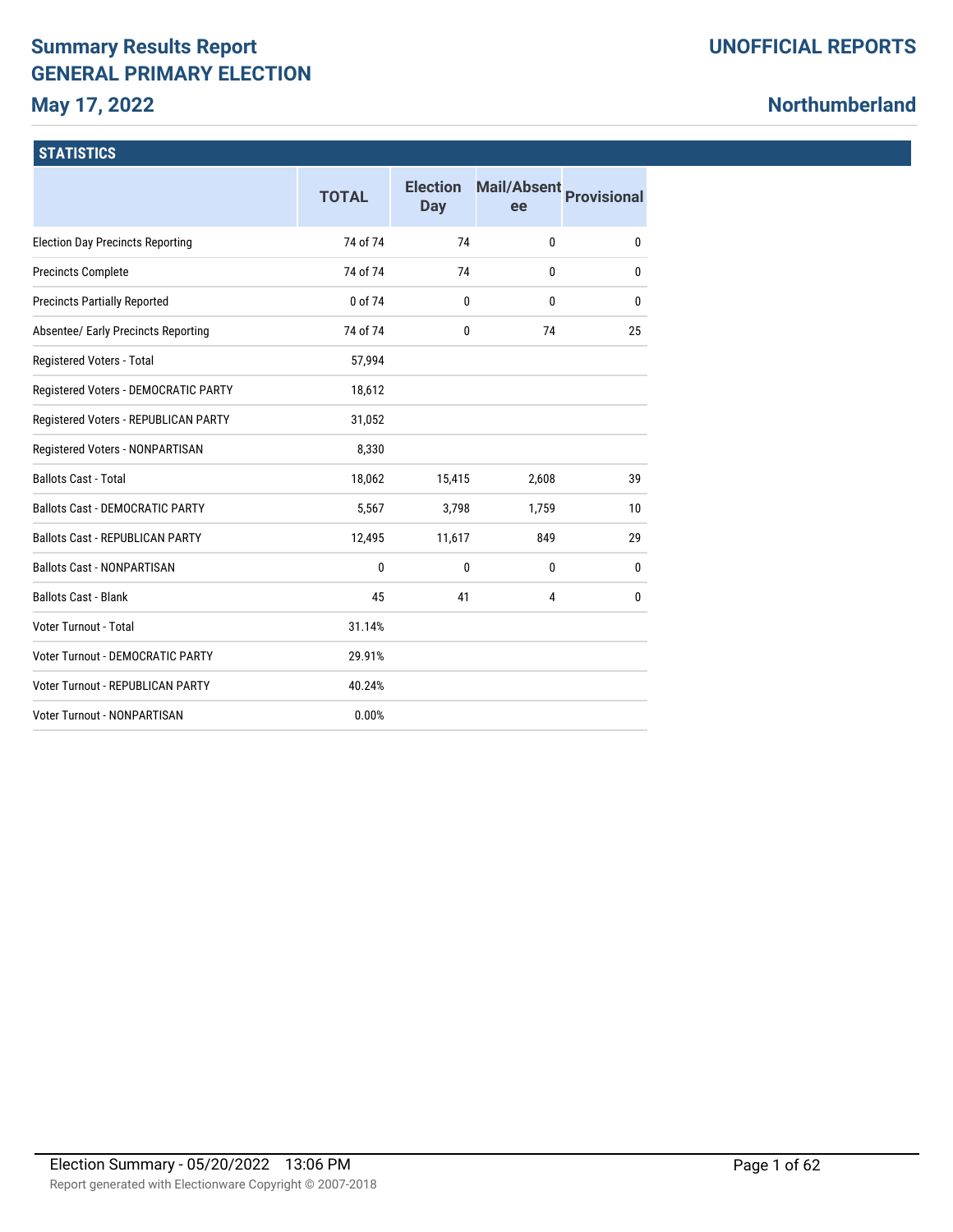#### **DEM United States Senator**

Vote For 1

|                         | <b>TOTAL</b> | <b>Election</b><br><b>Day</b> | Mail/Absent Provisional<br>ee |              |
|-------------------------|--------------|-------------------------------|-------------------------------|--------------|
| <b>ALEX KHALIL</b>      | 318          | 237                           | 81                            | 0            |
| <b>CONOR LAMB</b>       | 1,169        | 712                           | 457                           | 0            |
| <b>MALCOLM KENYATTA</b> | 219          | 148                           | 70                            | 1            |
| <b>JOHN FETTERMAN</b>   | 3,548        | 2,419                         | 1,120                         | 9            |
| <b>Write-In Totals</b>  | 96           | 91                            | 5                             | $\mathbf{0}$ |
| <b>Total Votes Cast</b> | 5,350        | 3,607                         | 1,733                         | 10           |
| <b>Contest Totals</b>   | 5,567        | 3,798                         | 1,759                         | 10           |

#### **DEM Governor**

Vote For 1

|                         | <b>TOTAL</b> | <b>Election</b><br><b>Day</b> | Mail/Absent Provisional<br>ee |    |
|-------------------------|--------------|-------------------------------|-------------------------------|----|
| <b>JOSH SHAPIRO</b>     | 5,029        | 3,333                         | 1,686                         | 10 |
| Write-In Totals         | 162          | 144                           | 18                            | 0  |
| <b>Total Votes Cast</b> | 5,191        | 3,477                         | 1,704                         | 10 |
| <b>Contest Totals</b>   | 5,567        | 3,798                         | 1,759                         | 10 |

### **DEM Lieutenant Governor**

|                         | <b>TOTAL</b> | <b>Election</b><br><b>Day</b> | ee    | Mail/Absent Provisional |
|-------------------------|--------------|-------------------------------|-------|-------------------------|
| <b>AUSTIN DAVIS</b>     | 2,545        | 1,543                         | 995   | 7                       |
| <b>ROY SOSA</b>         | 883          | 621                           | 261   | 1                       |
| <b>BRIAN SIMS</b>       | 1,512        | 1,116                         | 394   | $\overline{2}$          |
| <b>Write-In Totals</b>  | 64           | 60                            | 4     | 0                       |
| <b>Total Votes Cast</b> | 5,004        | 3,340                         | 1,654 | 10                      |
| <b>Contest Totals</b>   | 5,567        | 3,798                         | 1,759 | 10                      |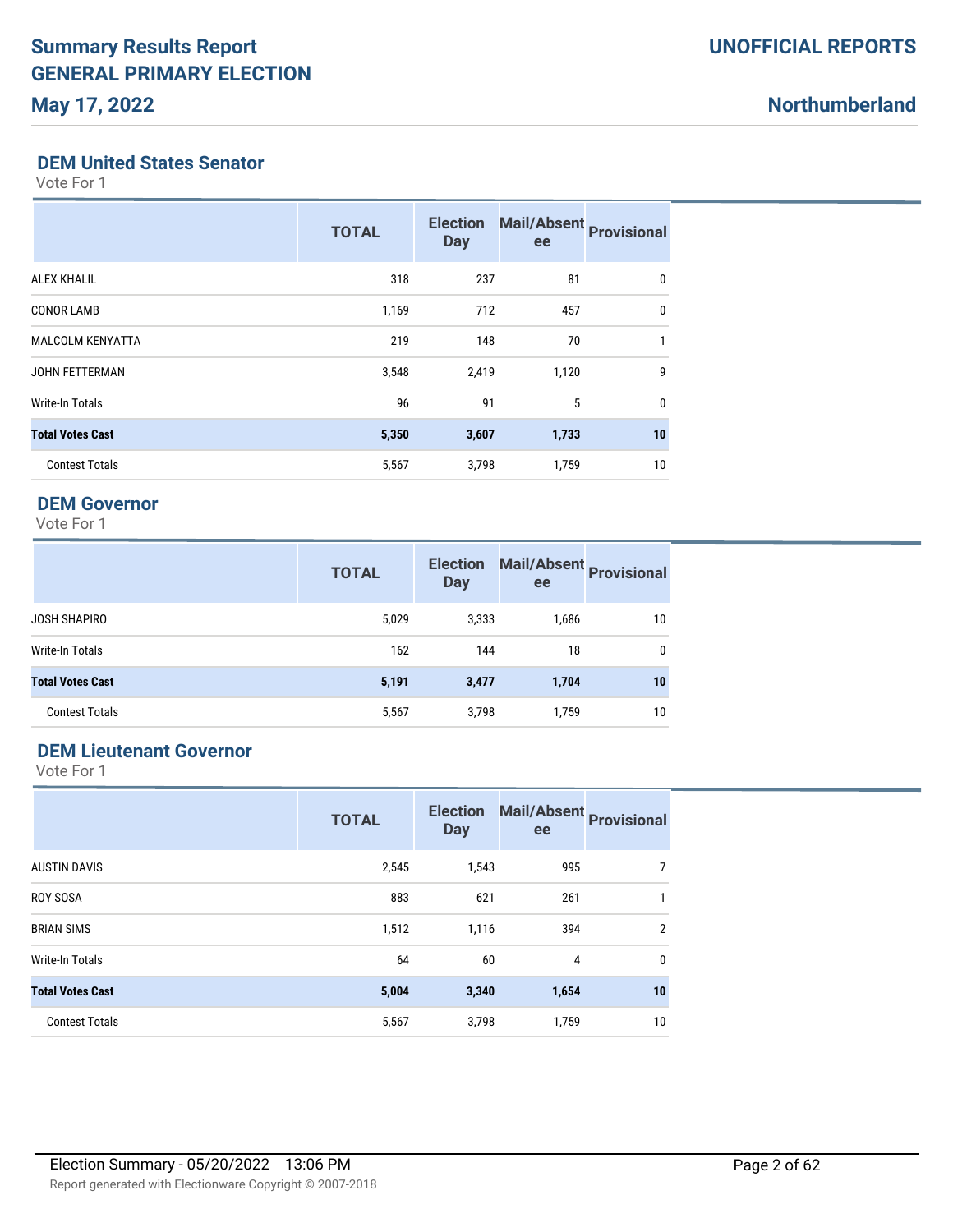#### **DEM Representative in Congress 9th District**

Vote For 1

|                         | <b>TOTAL</b> | <b>Election</b><br><b>Day</b> | ee    | Mail/Absent Provisional |
|-------------------------|--------------|-------------------------------|-------|-------------------------|
| AMANDA R. WALDMAN       | 4,738        | 3,139                         | 1,589 | 10                      |
| Write-In Totals         | 123          | 116                           |       | 0                       |
| <b>Total Votes Cast</b> | 4,861        | 3,255                         | 1,596 | 10                      |
| <b>Contest Totals</b>   | 5,567        | 3,798                         | 1,759 | 10                      |

#### **DEM Representative in the General Assembly 107th District**

Vote For 1

|                         | <b>TOTAL</b> | <b>Election</b><br><b>Day</b> | ee  | Mail/Absent Provisional |
|-------------------------|--------------|-------------------------------|-----|-------------------------|
| Write-In Totals         | 537          | 472                           | 65  |                         |
| <b>Total Votes Cast</b> | 537          | 472                           | 65  | 0                       |
| <b>Contest Totals</b>   | 3,063        | 2,119                         | 939 | 5                       |

# **DEM Representative in the General Assembly 108th District**

Vote For 1

|                         | <b>TOTAL</b> | <b>Election</b><br><b>Day</b> | ee  | Mail/Absent Provisional |
|-------------------------|--------------|-------------------------------|-----|-------------------------|
| Write-In Totals         | 168          | 115                           | 52  |                         |
| <b>Total Votes Cast</b> | 168          | 115                           | 52  |                         |
| <b>Contest Totals</b>   | 2,504        | 1,679                         | 820 | 5                       |

#### **DEM Member of Democratic State Committee**

|                         | <b>TOTAL</b> | <b>Election</b><br><b>Day</b> | ee    | Mail/Absent<br><b>Provisional</b> |
|-------------------------|--------------|-------------------------------|-------|-----------------------------------|
| <b>DEBORAH HOWELL</b>   | 4,743        | 3,160                         | 1,573 | 10                                |
| Write-In Totals         | 59           | 51                            | 8     | 0                                 |
| <b>Total Votes Cast</b> | 4,802        | 3,211                         | 1,581 | 10                                |
| <b>Contest Totals</b>   | 5,567        | 3,798                         | 1,759 | 10                                |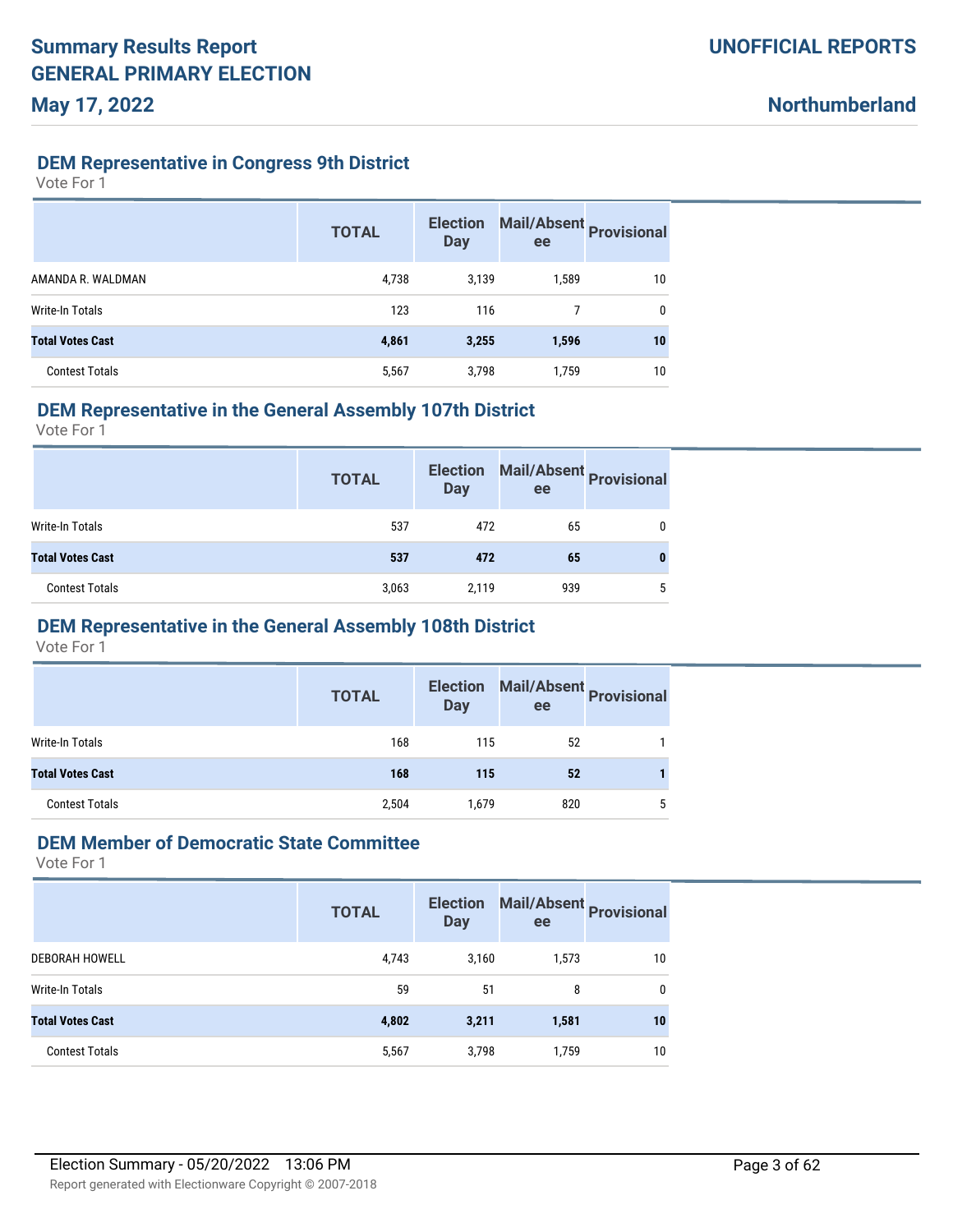### **DEM Committeeperson - Male Coal Township 1**

Vote For 1

|                         | <b>TOTAL</b> | <b>Election</b><br><b>Day</b> | ee | Mail/Absent Provisional |
|-------------------------|--------------|-------------------------------|----|-------------------------|
| Write-In Totals         | 2            | 2                             |    |                         |
| <b>Total Votes Cast</b> | 2            | 2                             | 0  |                         |
| <b>Contest Totals</b>   | 74           | 47                            | 27 |                         |

### **DEM Committeeperson - Male Coal Township 2**

Vote For 1

|                         | <b>TOTAL</b> | <b>Election</b><br>Day | ee | Mail/Absent Provisional |
|-------------------------|--------------|------------------------|----|-------------------------|
| <b>Write-In Totals</b>  |              |                        |    |                         |
| <b>Total Votes Cast</b> |              |                        |    |                         |
| <b>Contest Totals</b>   | 94           | 63                     | 31 |                         |

# **DEM Committeeperson - Male Coal Township 3**

Vote For 1

|                         | <b>TOTAL</b> | <b>Election</b><br><b>Day</b> | ee | Mail/Absent Provisional |
|-------------------------|--------------|-------------------------------|----|-------------------------|
| Write-In Totals         |              |                               |    |                         |
| <b>Total Votes Cast</b> |              |                               |    |                         |
| <b>Contest Totals</b>   | 81           | 67                            | 14 |                         |

#### **DEM Committeeperson - Male Coal Township 4-1**

|                         | <b>TOTAL</b> | <b>Day</b> | ee | Election Mail/Absent Provisional |
|-------------------------|--------------|------------|----|----------------------------------|
| Write-In Totals         |              |            |    |                                  |
| <b>Total Votes Cast</b> |              |            |    |                                  |
| <b>Contest Totals</b>   | 26           | 21         | h  |                                  |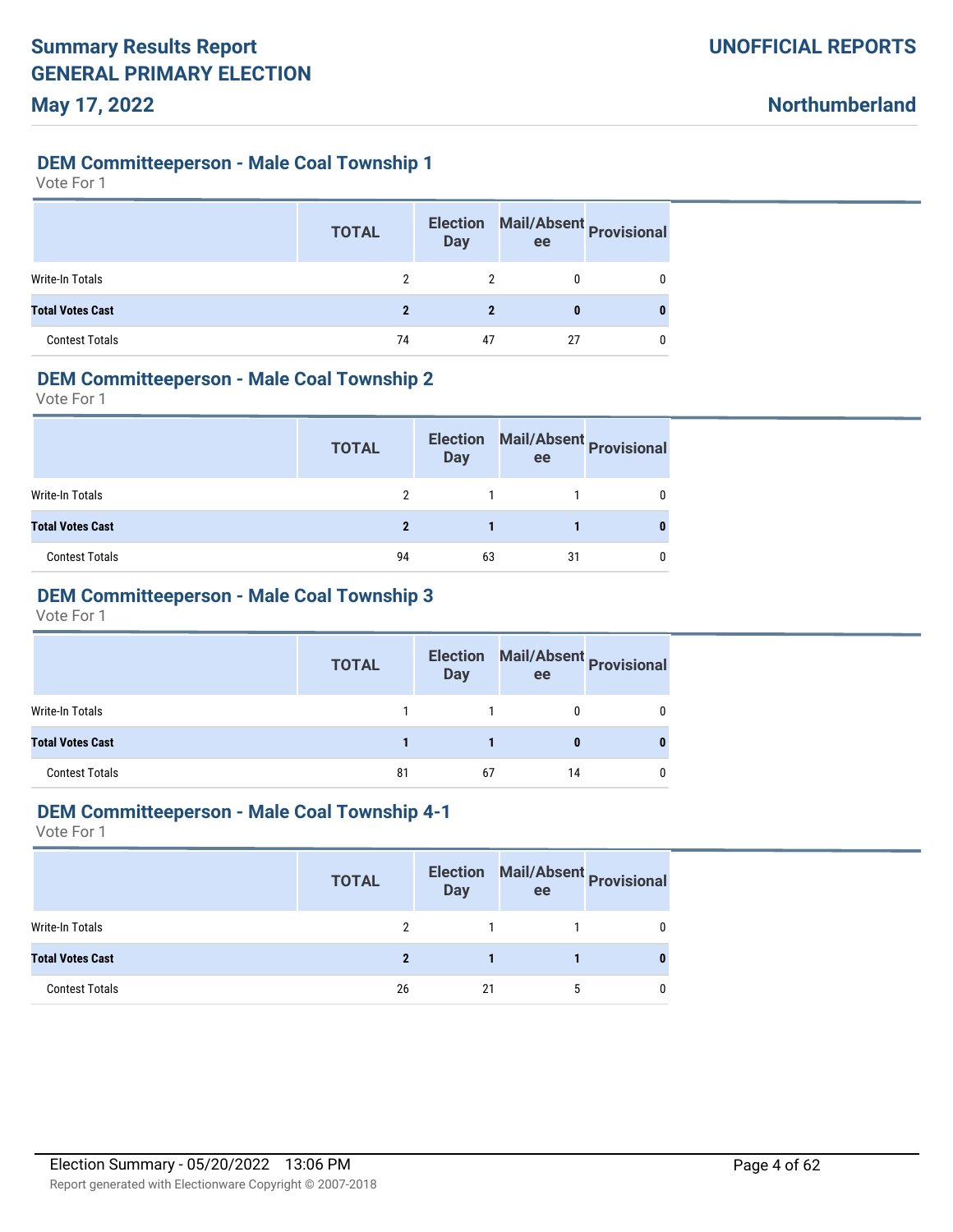#### **DEM Committeeperson - Male Coal Township 4-2**

Vote For 1

|                         | <b>TOTAL</b> | <b>Election</b><br><b>Day</b> | ee | Mail/Absent Provisional |
|-------------------------|--------------|-------------------------------|----|-------------------------|
| <b>Write-In Totals</b>  | 4            | 4                             |    |                         |
| <b>Total Votes Cast</b> |              |                               |    |                         |
| <b>Contest Totals</b>   | 77           | 63                            | 14 |                         |

#### **DEM Committeeperson - Male Coal Township 5**

Vote For 1

|                         | <b>TOTAL</b> | <b>Election</b><br>Day | ee | Mail/Absent Provisional |
|-------------------------|--------------|------------------------|----|-------------------------|
| Write-In Totals         |              |                        |    |                         |
| <b>Total Votes Cast</b> |              |                        |    |                         |
| <b>Contest Totals</b>   | 107          | 73                     | 34 |                         |

# **DEM Committeeperson - Male Coal Township 6**

Vote For 1

|                         | <b>TOTAL</b> | <b>Day</b> | Election Mail/Absent Provisional<br>ee |   |
|-------------------------|--------------|------------|----------------------------------------|---|
| Write-In Totals         | b            | b.         |                                        |   |
| <b>Total Votes Cast</b> | 6            | 5          |                                        | 0 |
| <b>Contest Totals</b>   | 133          | 78         | 54                                     |   |

# **DEM Committeeperson - Male East Cameron Township**

|                         | <b>TOTAL</b> | <b>Day</b> | ee | Election Mail/Absent Provisional |
|-------------------------|--------------|------------|----|----------------------------------|
| Write-In Totals         |              | 0          |    |                                  |
| <b>Total Votes Cast</b> |              | 0          |    |                                  |
| <b>Contest Totals</b>   | 33           | 22         |    |                                  |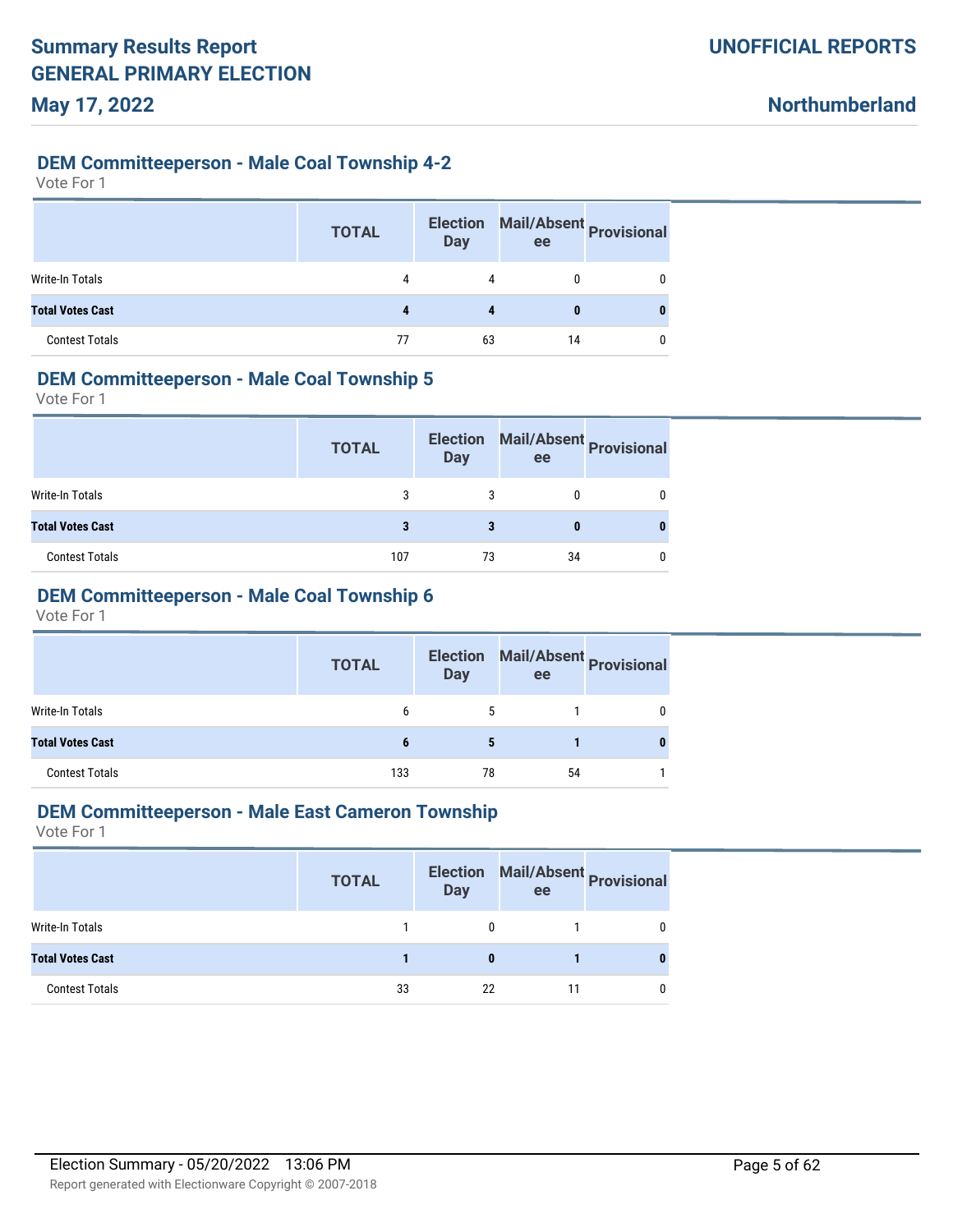#### **DEM Committeeperson - Male Kulpmont Borough 1**

Vote For 1

|                         | <b>TOTAL</b> | <b>Election</b><br><b>Day</b> | ee | Mail/Absent Provisional |
|-------------------------|--------------|-------------------------------|----|-------------------------|
| PAUL A. NIGLIO          | 80           | 51                            | 29 | 0                       |
| <b>Write-In Totals</b>  |              |                               | 0  | 0                       |
| <b>Total Votes Cast</b> | 81           | 52                            | 29 | 0                       |
| <b>Contest Totals</b>   | 96           | 62                            | 34 | 0                       |

#### **DEM Committeeperson - Male Kulpmont Borough 2**

Vote For 1

|                         | <b>TOTAL</b> | <b>Election</b><br><b>Day</b> | ee | Mail/Absent Provisional |
|-------------------------|--------------|-------------------------------|----|-------------------------|
| Write-In Totals         | 3            |                               |    |                         |
| <b>Total Votes Cast</b> |              |                               |    |                         |
| <b>Contest Totals</b>   | 95           | 57                            | 38 |                         |

### **DEM Committeeperson - Male Kulpmont Borough 3**

Vote For 1

|                         | <b>TOTAL</b> | <b>Election</b><br><b>Day</b> | ee | Mail/Absent Provisional |
|-------------------------|--------------|-------------------------------|----|-------------------------|
| <b>Write-In Totals</b>  | b            | 6                             |    |                         |
| <b>Total Votes Cast</b> |              |                               |    |                         |
| <b>Contest Totals</b>   | 111          | 79                            | 32 |                         |

#### **DEM Committeeperson - Male Marion Heights Borough**

|                         | <b>TOTAL</b> | <b>Election</b><br><b>Day</b> | ee | Mail/Absent Provisional |
|-------------------------|--------------|-------------------------------|----|-------------------------|
| Write-In Totals         |              |                               |    |                         |
| <b>Total Votes Cast</b> | 0            |                               |    |                         |
| <b>Contest Totals</b>   | 65           | 53                            | 12 |                         |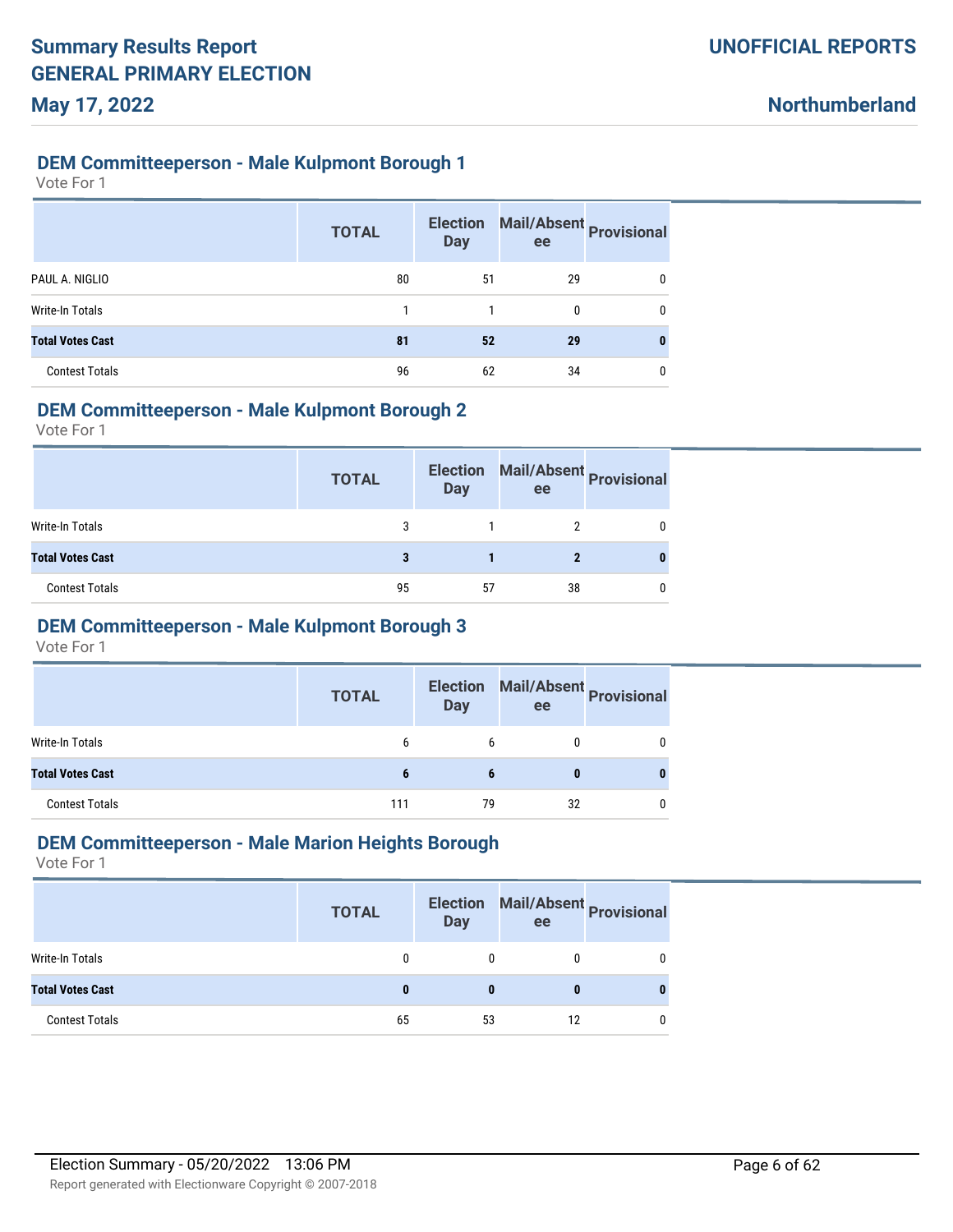#### **DEM Committeeperson - Male Mount Carmel Borough 1**

Vote For 1

|                         | <b>TOTAL</b> | <b>Election</b><br><b>Day</b> | Mail/Absent Provisional<br>ee |   |
|-------------------------|--------------|-------------------------------|-------------------------------|---|
| Write-In Totals         | 3            |                               |                               |   |
| <b>Total Votes Cast</b> |              | 2                             |                               | 0 |
| <b>Contest Totals</b>   | 82           | 64                            | 18                            |   |

### **DEM Committeeperson - Male Mount Carmel Borough 2**

Vote For 1

|                         | <b>TOTAL</b> | <b>Election</b><br><b>Day</b> | ee | Mail/Absent Provisional |
|-------------------------|--------------|-------------------------------|----|-------------------------|
| Write-In Totals         |              | 5                             |    |                         |
| <b>Total Votes Cast</b> |              | 5                             |    |                         |
| <b>Contest Totals</b>   | 122          | 93                            | 28 |                         |

# **DEM Committeeperson - Male Mount Carmel Borough 3**

Vote For 1

|                         | <b>TOTAL</b> | <b>Day</b> | Election Mail/Absent Provisional<br>ee |   |
|-------------------------|--------------|------------|----------------------------------------|---|
| <b>Write-In Totals</b>  | 5            | 5.         | 0                                      | 0 |
| <b>Total Votes Cast</b> |              | 5          | $\bf{0}$                               | 0 |
| <b>Contest Totals</b>   | 162          | 131        | 31                                     | 0 |

# **DEM Committeeperson - Male Mount Carmel Borough 4**

|                         | <b>TOTAL</b> | <b>Election</b><br>Day | Mail/Absent Provisional<br>ee |   |
|-------------------------|--------------|------------------------|-------------------------------|---|
| Write-In Totals         |              |                        |                               |   |
| <b>Total Votes Cast</b> |              |                        | 0                             | 0 |
| <b>Contest Totals</b>   | 143          | 104                    | 39                            |   |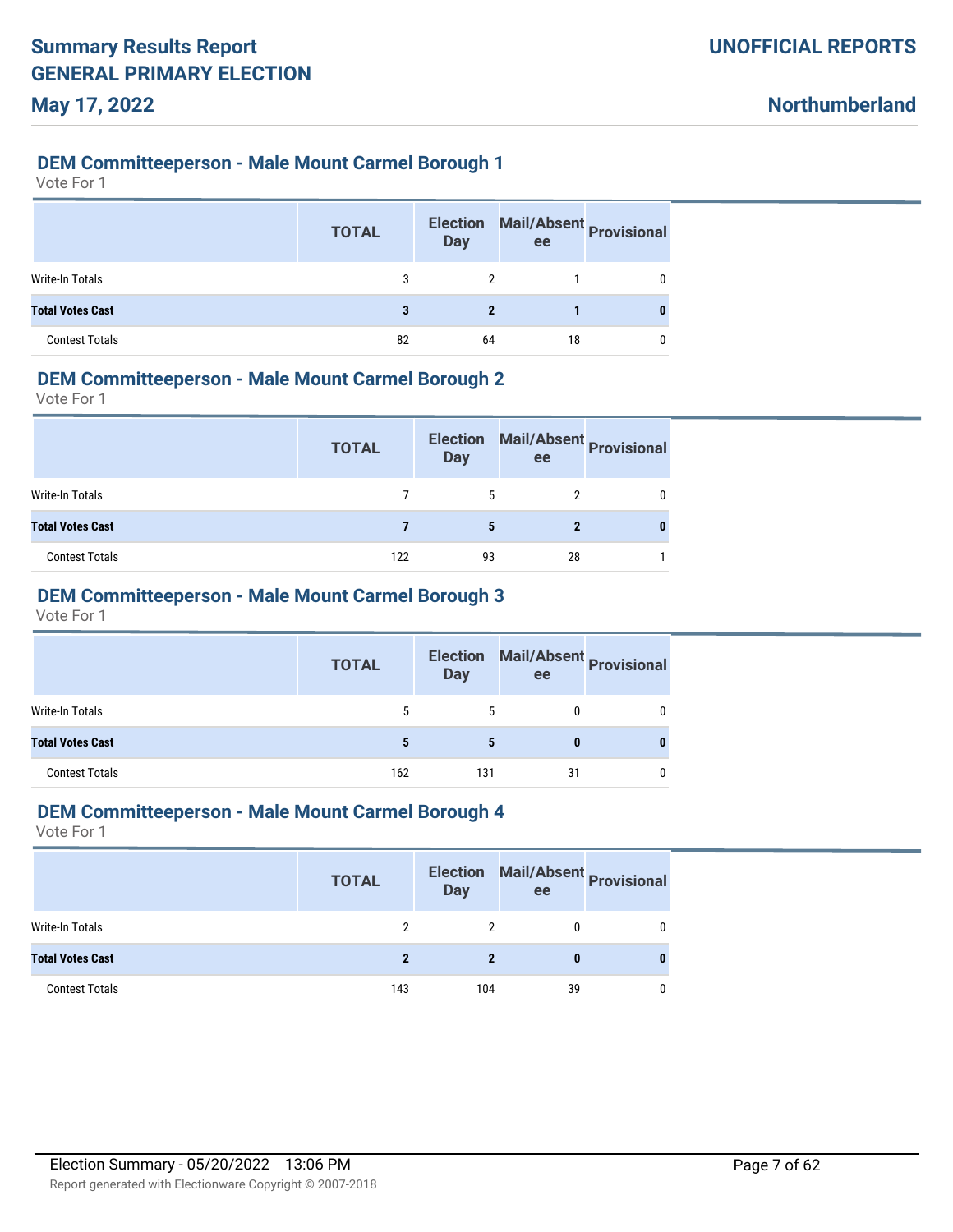### **DEM Committeeperson - Male Diamond/Exchange Township**

Vote For 1

|                         | <b>TOTAL</b> | <b>Election</b><br><b>Day</b> | Mail/Absent Provisional<br>ee |   |
|-------------------------|--------------|-------------------------------|-------------------------------|---|
| Write-In Totals         |              |                               |                               |   |
| <b>Total Votes Cast</b> |              | 2                             | 5                             | 0 |
| <b>Contest Totals</b>   | 124          | 93                            | 30                            |   |

### **DEM Committeeperson - Male Locust Gap Township**

Vote For 1

|                         | <b>TOTAL</b> | <b>Election</b><br><b>Day</b> | ee | Mail/Absent Provisional |
|-------------------------|--------------|-------------------------------|----|-------------------------|
| Write-In Totals         |              |                               |    |                         |
| <b>Total Votes Cast</b> |              | 0                             |    |                         |
| <b>Contest Totals</b>   | 35           | 25                            | 10 |                         |

# **DEM Committeeperson - Male Natalie/Strong Township**

Vote For 1

|                         | <b>TOTAL</b> | <b>Day</b>   | Election Mail/Absent Provisional<br>ee |              |
|-------------------------|--------------|--------------|----------------------------------------|--------------|
| Write-In Totals         | 8            | <sup>5</sup> | 3                                      | $\mathbf{0}$ |
| <b>Total Votes Cast</b> | 8            | 5            | 3                                      | 0            |
| <b>Contest Totals</b>   | 60           | 37           | 23                                     | 0            |

#### **DEM Committeeperson - Male West Township**

|                         | <b>TOTAL</b> | <b>Election</b><br>Day | Mail/Absent<br>Provisional<br>ee |  |
|-------------------------|--------------|------------------------|----------------------------------|--|
| Write-In Totals         |              |                        |                                  |  |
| <b>Total Votes Cast</b> |              |                        | 0                                |  |
| <b>Contest Totals</b>   | 92           | 58                     | 34                               |  |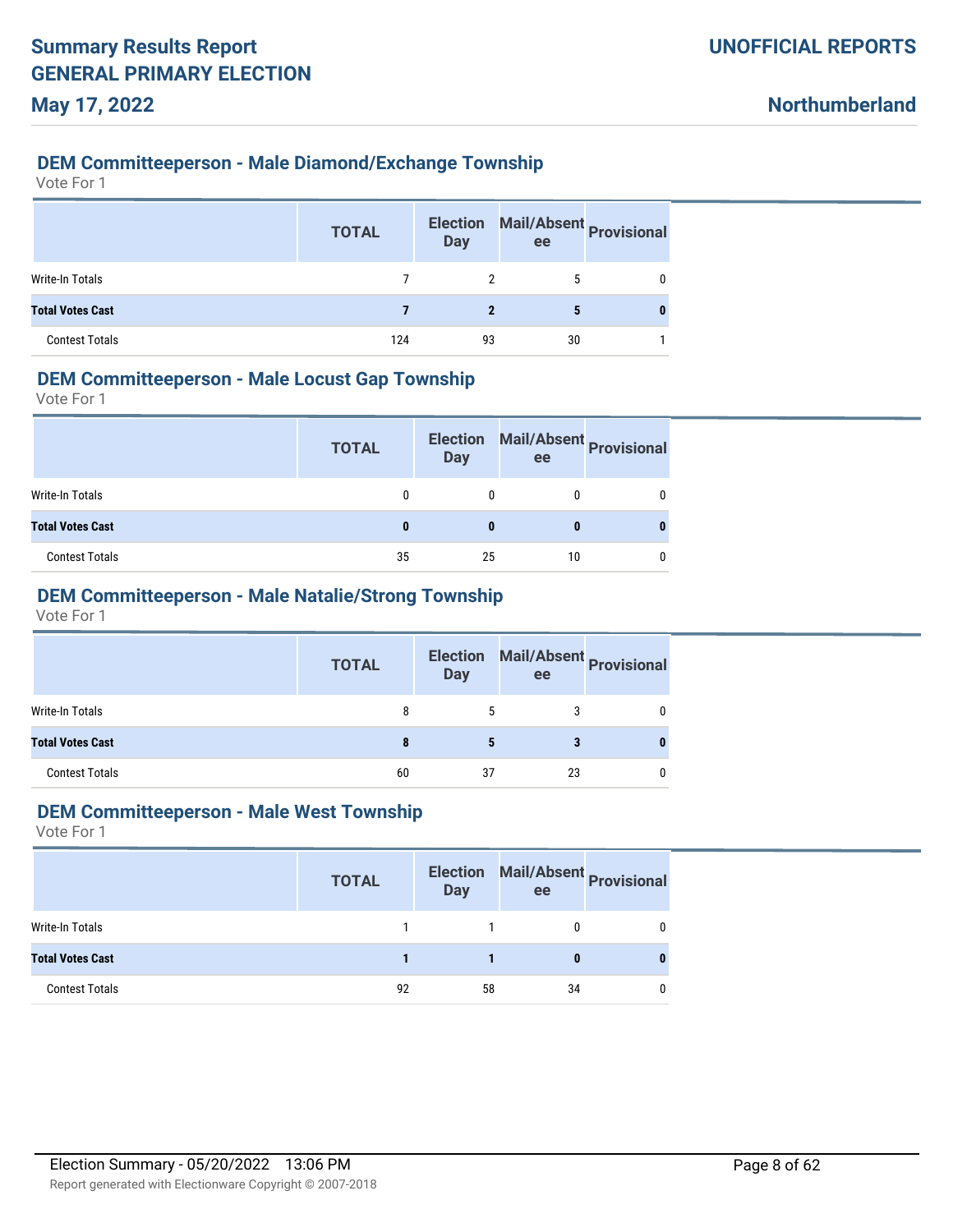### **DEM Committeeperson - Male Ralpho Township 1**

Vote For 1

|                         | <b>TOTAL</b> | <b>Election</b><br><b>Day</b> | ee  | Mail/Absent Provisional |
|-------------------------|--------------|-------------------------------|-----|-------------------------|
| Write-In Totals         | 15           | 5                             | 10  |                         |
| <b>Total Votes Cast</b> | 15           | 5                             | 10  | 0                       |
| <b>Contest Totals</b>   | 263          | 125                           | 138 |                         |

#### **DEM Committeeperson - Male Ralpho Township 2**

Vote For 1

|                         | <b>TOTAL</b> | <b>Election</b><br><b>Day</b> | ee | Mail/Absent Provisional |
|-------------------------|--------------|-------------------------------|----|-------------------------|
| Write-In Totals         | 3            |                               |    |                         |
| <b>Total Votes Cast</b> |              |                               |    |                         |
| <b>Contest Totals</b>   | 59           | 43                            | 16 |                         |

# **DEM Committeeperson - Male Shamokin City 1**

Vote For 1

|                         | <b>TOTAL</b> | <b>Election</b><br><b>Day</b> | Mail/Absent Provisional<br>ee |   |
|-------------------------|--------------|-------------------------------|-------------------------------|---|
| Write-In Totals         | b            |                               |                               | 0 |
| <b>Total Votes Cast</b> |              |                               |                               | 0 |
| <b>Contest Totals</b>   | 47           | 33                            | 14                            | 0 |

#### **DEM Committeeperson - Male Shamokin City 2**

|                         | <b>TOTAL</b> | <b>Election</b><br><b>Day</b> | ee | Mail/Absent<br>Provisional |
|-------------------------|--------------|-------------------------------|----|----------------------------|
| Write-In Totals         |              |                               |    |                            |
| <b>Total Votes Cast</b> | $\mathbf{2}$ | 2                             | 0  |                            |
| <b>Contest Totals</b>   | 41           | 26                            | 15 |                            |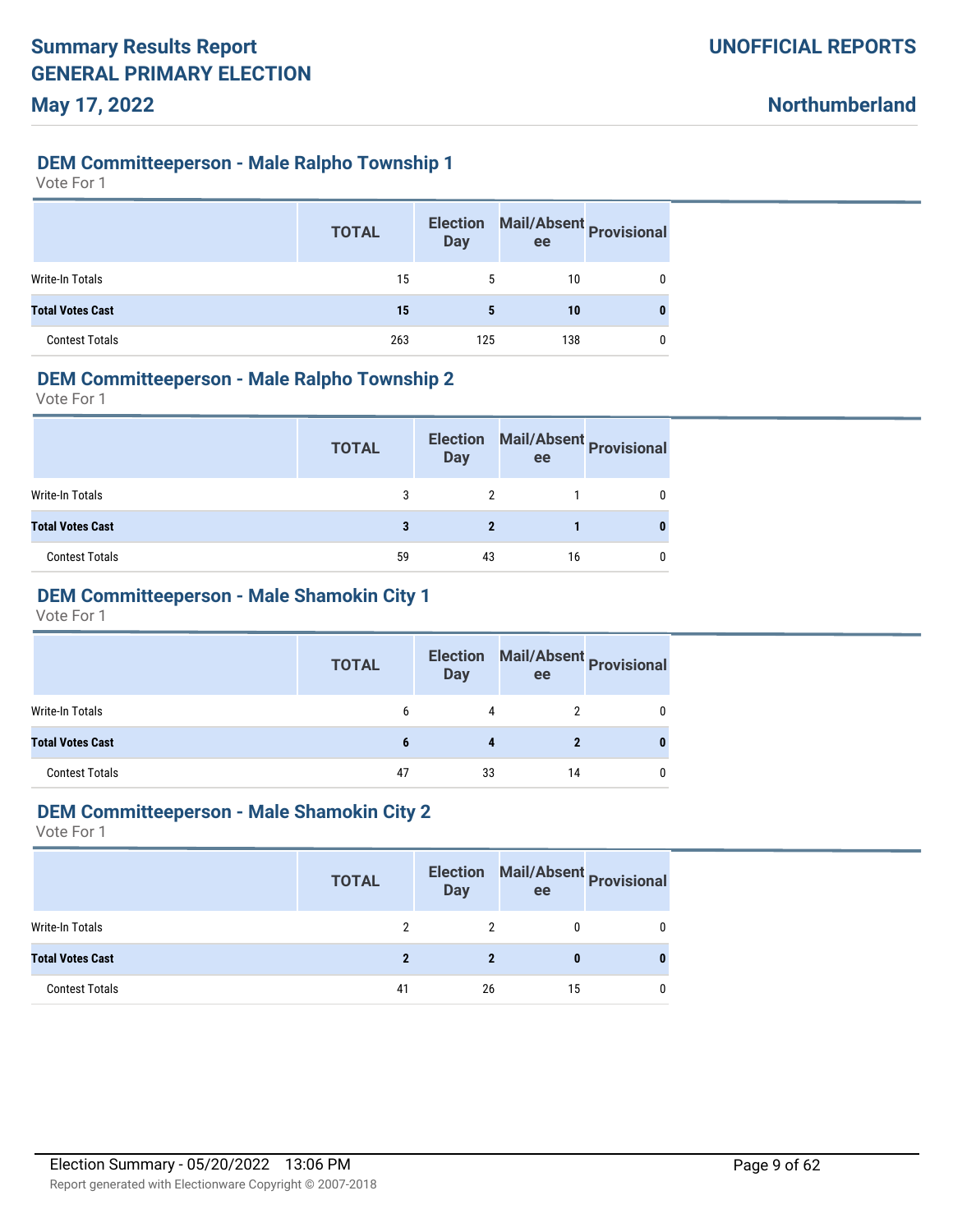#### **DEM Committeeperson - Male Shamokin City 3**

Vote For 1

|                         | <b>TOTAL</b> | <b>Election</b><br><b>Day</b> | Mail/Absent Provisional<br>ee |   |
|-------------------------|--------------|-------------------------------|-------------------------------|---|
| Write-In Totals         |              |                               |                               | 0 |
| <b>Total Votes Cast</b> |              |                               | 0                             |   |
| <b>Contest Totals</b>   | 31           | 19                            | 12                            |   |

#### **DEM Committeeperson - Male Shamokin City 4**

Vote For 1

|                         | <b>TOTAL</b> | <b>Election</b><br><b>Day</b> | ee | Mail/Absent Provisional |
|-------------------------|--------------|-------------------------------|----|-------------------------|
| Write-In Totals         |              |                               |    |                         |
| <b>Total Votes Cast</b> |              |                               |    |                         |
| <b>Contest Totals</b>   | 64           | 50                            | 13 |                         |

# **DEM Committeeperson - Male Shamokin City 5**

Vote For 1

|                         | <b>TOTAL</b> | <b>Day</b> | Election Mail/Absent Provisional<br>ee |  |
|-------------------------|--------------|------------|----------------------------------------|--|
| Write-In Totals         | 3            | 2          |                                        |  |
| <b>Total Votes Cast</b> | 3            |            |                                        |  |
| <b>Contest Totals</b>   | 61           | 45         | 16                                     |  |

#### **DEM Committeeperson - Male Shamokin City 6**

|                         | <b>TOTAL</b> | <b>Election</b><br><b>Day</b> | ee | Mail/Absent<br>Provisional |
|-------------------------|--------------|-------------------------------|----|----------------------------|
| Write-In Totals         |              |                               |    |                            |
| <b>Total Votes Cast</b> | 2            | 2                             | 0  |                            |
| <b>Contest Totals</b>   | 38           | 30                            | 8  |                            |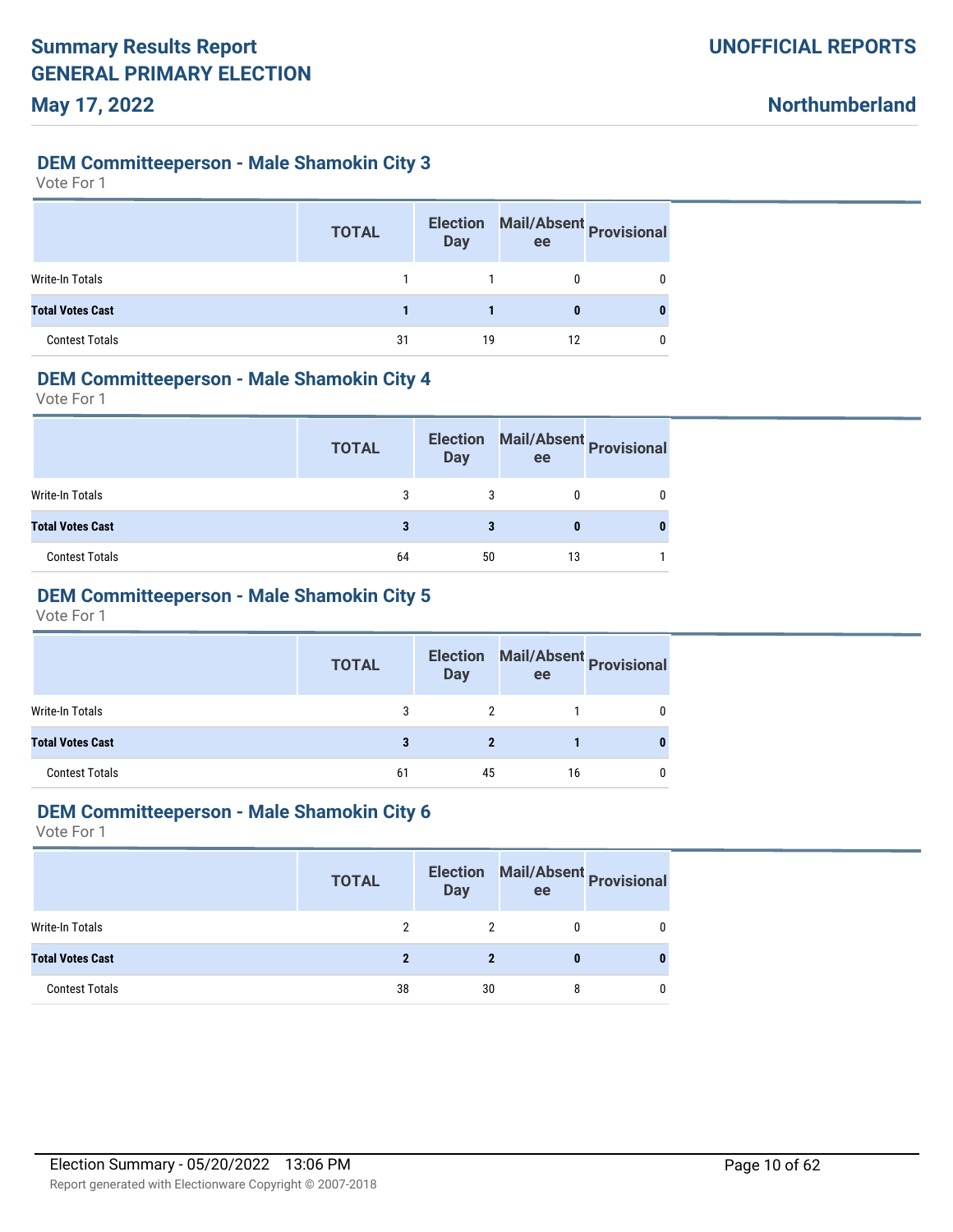#### **DEM Committeeperson - Male Shamokin City 7**

Vote For 1

|                         | <b>TOTAL</b> | <b>Election</b><br><b>Day</b> | ee | Mail/Absent Provisional |
|-------------------------|--------------|-------------------------------|----|-------------------------|
| Write-In Totals         | 0            | 0                             |    |                         |
| <b>Total Votes Cast</b> | 0            |                               |    |                         |
| <b>Contest Totals</b>   | 40           | 26                            | 14 |                         |

#### **DEM Committeeperson - Male Shamokin City 8**

Vote For 1

|                         | <b>TOTAL</b> | <b>Election</b><br><b>Day</b> | ee | Mail/Absent Provisional |
|-------------------------|--------------|-------------------------------|----|-------------------------|
| Write-In Totals         |              |                               |    |                         |
| <b>Total Votes Cast</b> |              |                               |    |                         |
| <b>Contest Totals</b>   | 11           | q                             |    |                         |

# **DEM Committeeperson - Male West Cameron Township**

Vote For 1

|                         | <b>TOTAL</b> | Day | Election Mail/Absent Provisional<br>ee |   |
|-------------------------|--------------|-----|----------------------------------------|---|
| Write-In Totals         | 0            | 0   | 0                                      | 0 |
| <b>Total Votes Cast</b> | 0            | 0   | 0                                      | 0 |
| <b>Contest Totals</b>   | 21           | 15  | b                                      | 0 |

#### **DEM Committeeperson - Male Zerbe Township**

|                         | <b>TOTAL</b> | <b>Day</b> | ee | Election Mail/Absent Provisional |
|-------------------------|--------------|------------|----|----------------------------------|
| Write-In Totals         | 3            |            |    |                                  |
| <b>Total Votes Cast</b> | 3            | 3          | 0  |                                  |
| <b>Contest Totals</b>   | 90           | 64         | 26 |                                  |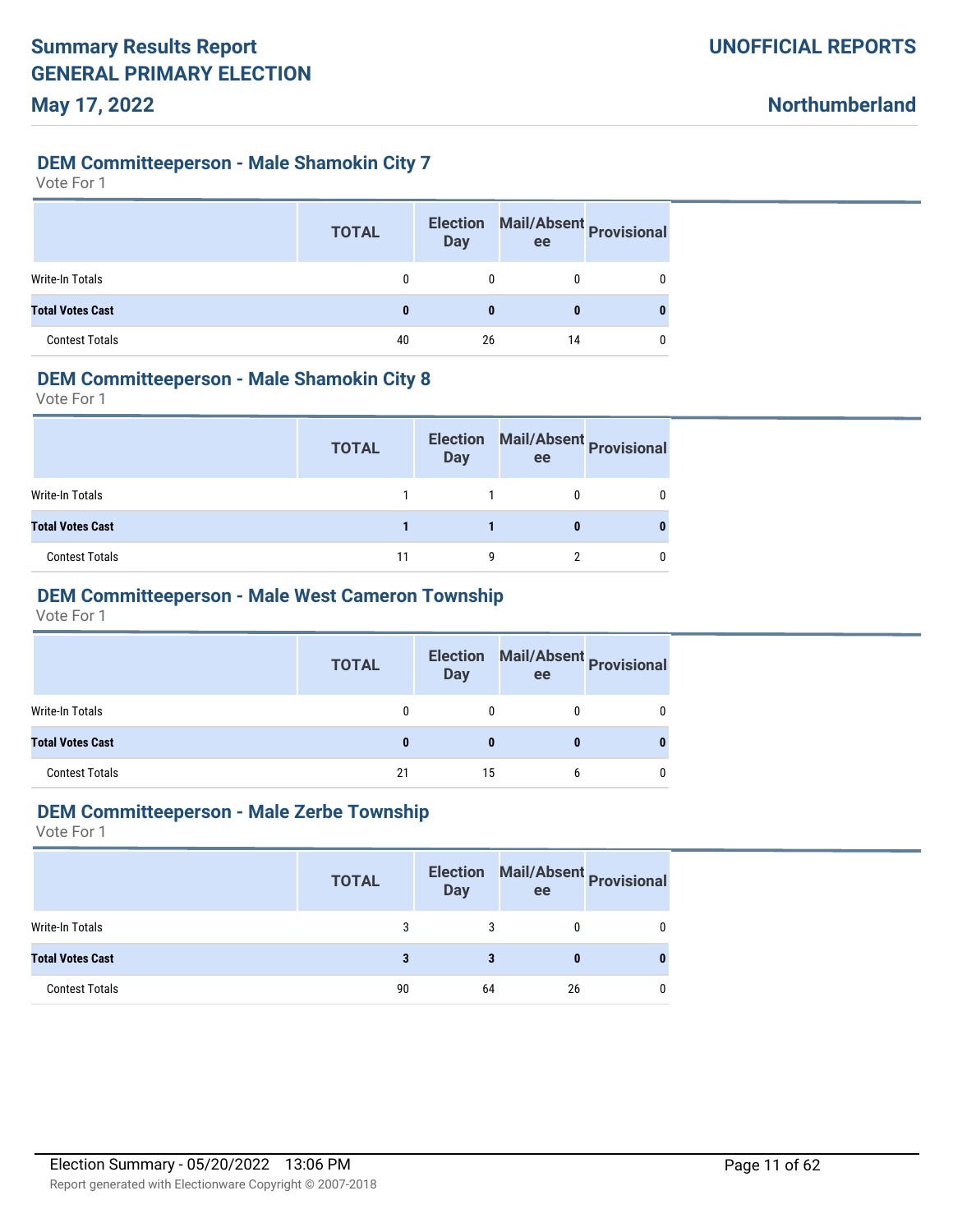#### **DEM Committeeperson - Male Delaware Township East**

Vote For 1

|                         | <b>TOTAL</b> | <b>Election</b><br><b>Day</b> | Mail/Absent Provisional<br>ee |   |
|-------------------------|--------------|-------------------------------|-------------------------------|---|
| <b>Write-In Totals</b>  |              |                               |                               |   |
| <b>Total Votes Cast</b> |              |                               | 0                             | 0 |
| <b>Contest Totals</b>   | 36           | 32                            |                               |   |

#### **DEM Committeeperson - Male Delaware Township South**

Vote For 1

|                         | <b>TOTAL</b> | <b>Election</b><br><b>Day</b> | ee | Mail/Absent Provisional |
|-------------------------|--------------|-------------------------------|----|-------------------------|
| Write-In Totals         |              |                               |    |                         |
| <b>Total Votes Cast</b> |              |                               |    |                         |
| <b>Contest Totals</b>   | 53           | 36                            |    |                         |

# **DEM Committeeperson - Male Delaware Township West**

Vote For 1

|                         | <b>TOTAL</b> | <b>Day</b> | Election Mail/Absent Provisional<br>ee |          |
|-------------------------|--------------|------------|----------------------------------------|----------|
| Write-In Totals         | 5            | 2          | 3                                      | 0        |
| <b>Total Votes Cast</b> | 5            | 2          | 3                                      | $\bf{0}$ |
| <b>Contest Totals</b>   | 78           | 48         | 30                                     | 0        |

#### **DEM Committeeperson - Male East Chillisquaque Township**

|                         | <b>TOTAL</b> | <b>Election</b><br><b>Day</b> | Mail/Absent Provisional<br>ee |   |
|-------------------------|--------------|-------------------------------|-------------------------------|---|
| Write-In Totals         |              |                               |                               |   |
| <b>Total Votes Cast</b> | 2            |                               |                               | 0 |
| <b>Contest Totals</b>   | 22           | 18                            | 4                             |   |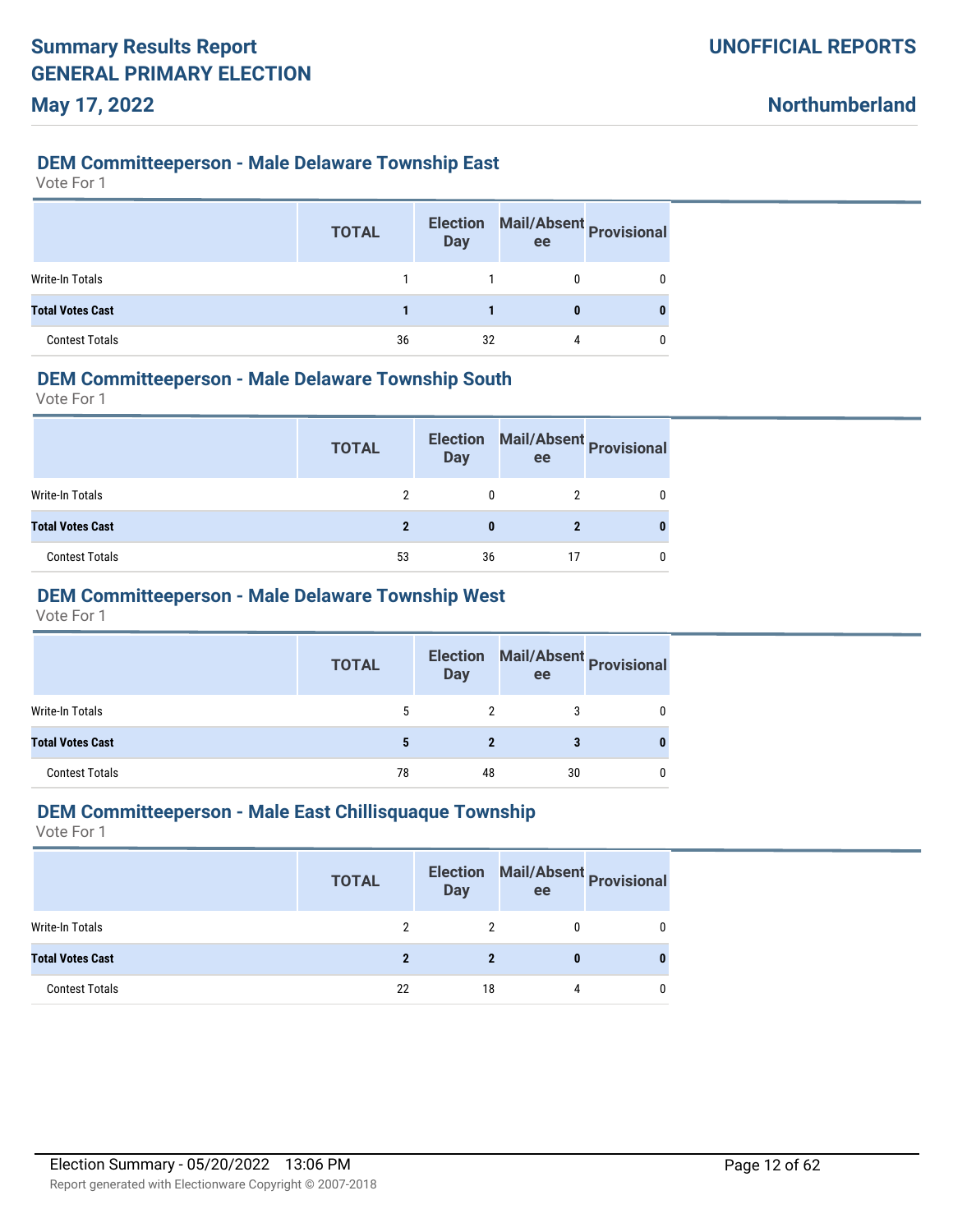**Northumberland**

### **DEM Committeeperson - Male Herndon Borough**

Vote For 1

|                         | <b>TOTAL</b> | <b>Election</b><br><b>Day</b> | Mail/Absent Provisional<br>ee |   |
|-------------------------|--------------|-------------------------------|-------------------------------|---|
| Write-In Totals         | 0            | 0                             |                               | 0 |
| <b>Total Votes Cast</b> | 0            | 0                             | 0                             |   |
| <b>Contest Totals</b>   | 20           | 18                            |                               | 0 |

#### **DEM Committeeperson - Male Jackson Township**

Vote For 1

|                         | <b>TOTAL</b> | <b>Election</b><br><b>Day</b> | ee | Mail/Absent Provisional |
|-------------------------|--------------|-------------------------------|----|-------------------------|
| Write-In Totals         |              |                               |    |                         |
| <b>Total Votes Cast</b> |              |                               |    |                         |
| <b>Contest Totals</b>   | 38           | 28                            | 10 |                         |

# **DEM Committeeperson - Male Jordan Township**

Vote For 1

|                         | <b>TOTAL</b> | <b>Day</b> | Election Mail/Absent Provisional<br>ee |   |
|-------------------------|--------------|------------|----------------------------------------|---|
| Write-In Totals         | 0            |            |                                        | 0 |
| <b>Total Votes Cast</b> | 0            | 0          |                                        |   |
| <b>Contest Totals</b>   | 30           | 23         |                                        |   |

#### **DEM Committeeperson - Male Lewis Township**

|                         | <b>TOTAL</b> | <b>Day</b> | Election Mail/Absent Provisional<br>ee |  |
|-------------------------|--------------|------------|----------------------------------------|--|
| Write-In Totals         |              | 0          |                                        |  |
| <b>Total Votes Cast</b> |              | 0          |                                        |  |
| <b>Contest Totals</b>   | 75           | 51         | 24                                     |  |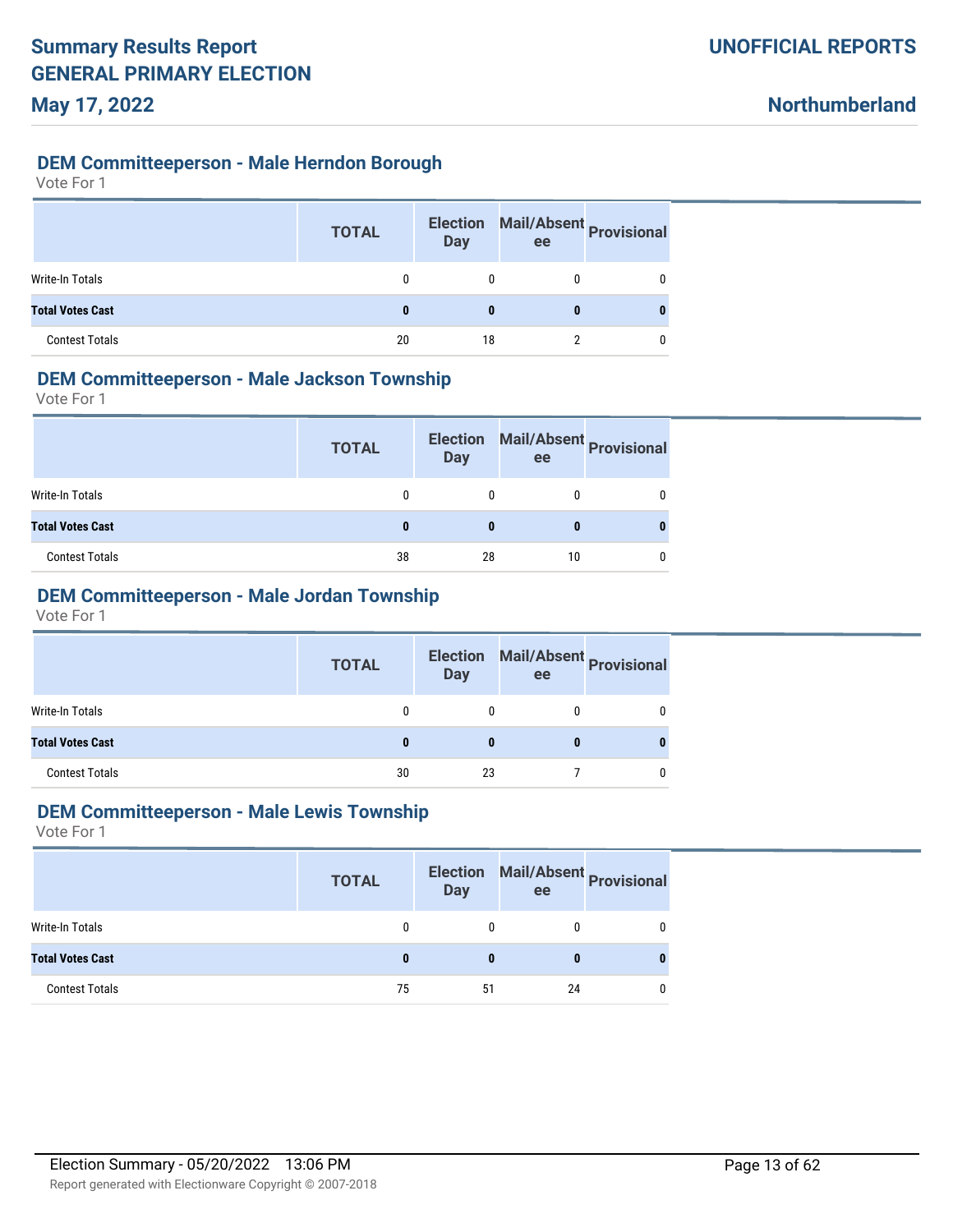#### **DEM Committeeperson - Male Little Mahanoy Township**

Vote For 1

|                         | <b>TOTAL</b> | <b>Day</b> | Election Mail/Absent Provisional<br>ee |          |
|-------------------------|--------------|------------|----------------------------------------|----------|
| Write-In Totals         |              |            |                                        | 0        |
| <b>Total Votes Cast</b> |              |            | 0                                      | $\bf{0}$ |
| <b>Contest Totals</b>   | 19           | 11         |                                        | n        |

### **DEM Committeeperson - Male Lower Augusta Township**

Vote For 1

|                         | <b>TOTAL</b> | <b>Election</b><br><b>Day</b> | ee | Mail/Absent Provisional |
|-------------------------|--------------|-------------------------------|----|-------------------------|
| RODGER A. BABNEW        | 44           | 31                            | 13 | 0                       |
| Write-In Totals         |              |                               | 0  | 0                       |
| <b>Total Votes Cast</b> | 45           | 32                            | 13 |                         |
| <b>Contest Totals</b>   | 51           | 36                            | 15 | 0                       |

# **DEM Committeeperson - Male Lower Mahanoy Township**

Vote For 1

|                         | <b>TOTAL</b> | <b>Election</b><br><b>Day</b> | ee | Mail/Absent Provisional |
|-------------------------|--------------|-------------------------------|----|-------------------------|
| Write-In Totals         |              | 0                             |    |                         |
| <b>Total Votes Cast</b> |              |                               |    |                         |
| <b>Contest Totals</b>   | 79           | 44                            | 35 |                         |

#### **DEM Committeeperson - Male McEwensville Borough**

|                         | <b>TOTAL</b> | <b>Election</b><br><b>Day</b> | ee | Mail/Absent Provisional |
|-------------------------|--------------|-------------------------------|----|-------------------------|
| Write-In Totals         |              |                               |    |                         |
| <b>Total Votes Cast</b> |              |                               |    |                         |
| <b>Contest Totals</b>   | 11           | 11                            |    |                         |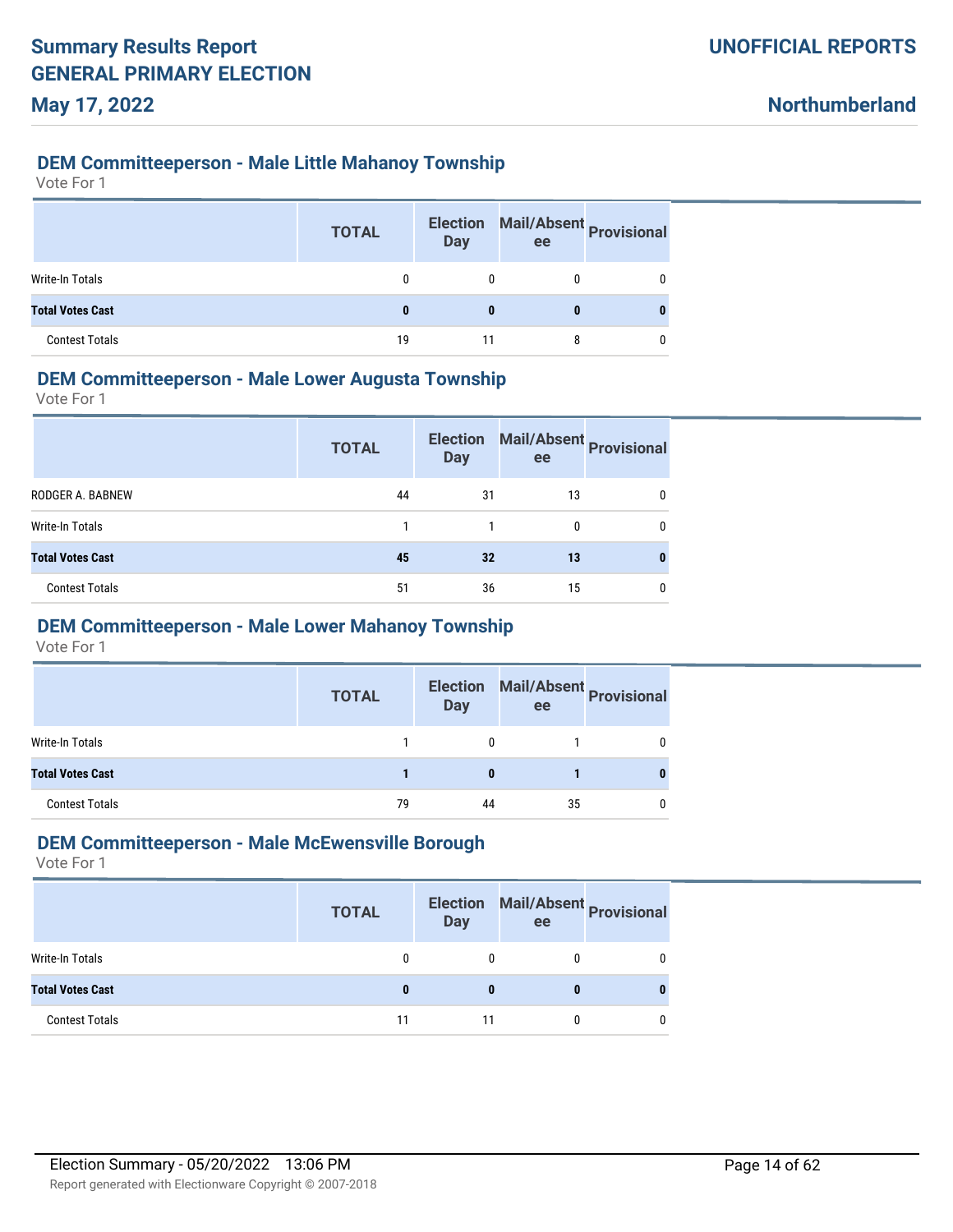#### **DEM Committeeperson - Male Milton Borough 1**

Vote For 1

|                         | <b>TOTAL</b> | <b>Election</b><br><b>Day</b> | Mail/Absent Provisional<br>ee |   |
|-------------------------|--------------|-------------------------------|-------------------------------|---|
| THOMAS H. RHODES III    | 69           | 54                            | 15                            | 0 |
| Write-In Totals         | $\mathbf{0}$ | $\mathbf{0}$                  | 0                             | 0 |
| <b>Total Votes Cast</b> | 69           | 54                            | 15                            | 0 |
| <b>Contest Totals</b>   | 72           | 57                            | 15                            | 0 |

#### **DEM Committeeperson - Male Milton Borough 2**

Vote For 1

|                         | <b>Election</b><br><b>TOTAL</b><br><b>Day</b> |    | ee | Mail/Absent Provisional |
|-------------------------|-----------------------------------------------|----|----|-------------------------|
| <b>STANLEY SHARE</b>    | 68                                            | 47 | 21 | 0                       |
| Write-In Totals         | 0                                             | 0  | 0  | 0                       |
| <b>Total Votes Cast</b> | 68                                            | 47 | 21 |                         |
| <b>Contest Totals</b>   | 74                                            | 50 | 24 |                         |

#### **DEM Committeeperson - Male Milton Borough 3**

Vote For 1

|                         | <b>TOTAL</b> | <b>Election</b><br><b>Day</b> | ee | Mail/Absent Provisional |
|-------------------------|--------------|-------------------------------|----|-------------------------|
| Write-In Totals         | 4            | 3                             |    |                         |
| <b>Total Votes Cast</b> |              |                               |    |                         |
| <b>Contest Totals</b>   | 66           | 53                            | 13 |                         |

### **DEM Committeeperson - Male Milton Borough 4**

|                         | <b>TOTAL</b> | <b>Day</b> | Election Mail/Absent Provisional<br>ee |   |
|-------------------------|--------------|------------|----------------------------------------|---|
| Write-In Totals         |              | 0          |                                        | 0 |
| <b>Total Votes Cast</b> |              |            |                                        | 0 |
| <b>Contest Totals</b>   | 35           | 19         | 16                                     | 0 |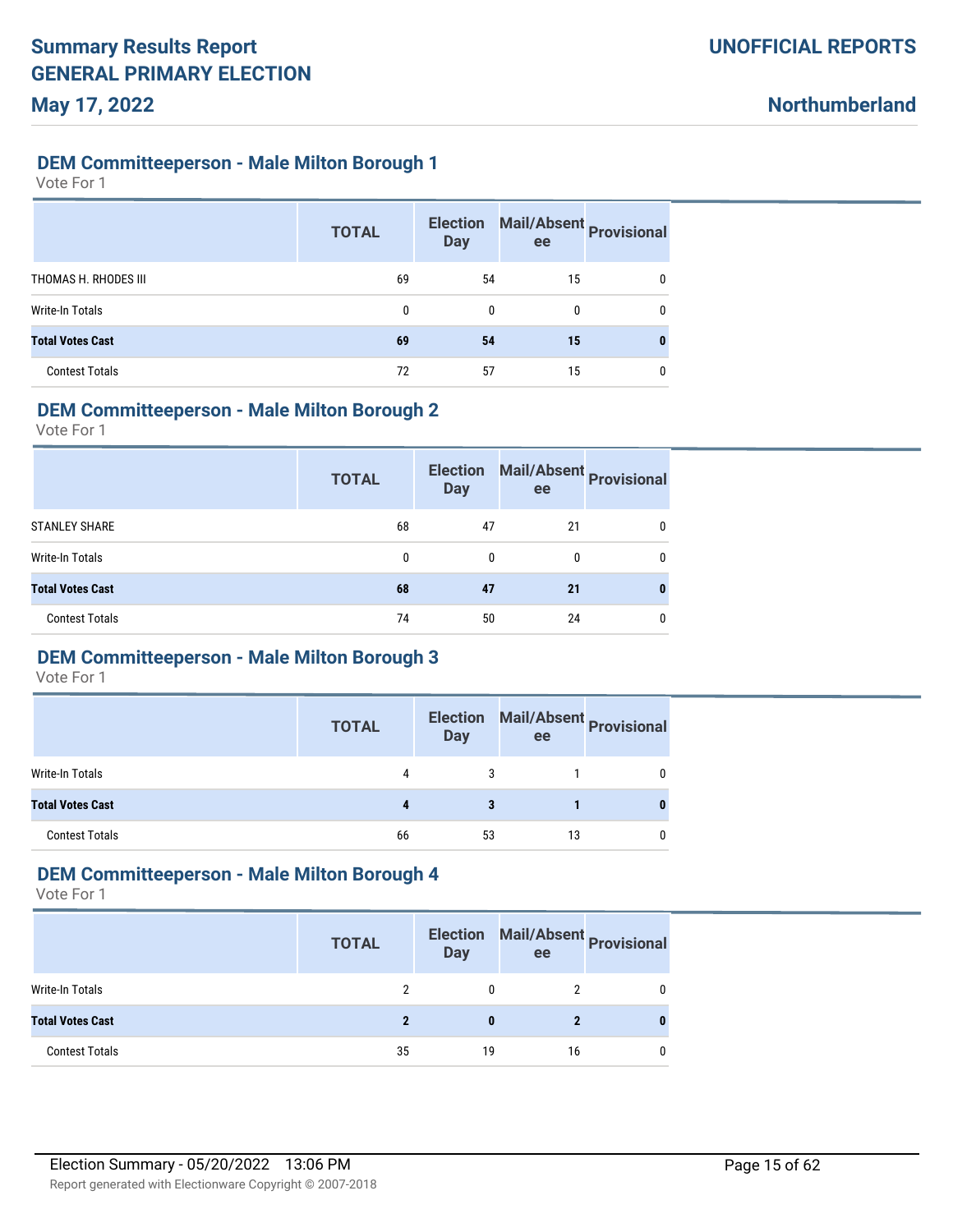#### **DEM Committeeperson - Male Milton Borough 5**

Vote For 1

|                         | <b>TOTAL</b> | <b>Election</b><br><b>Day</b> | Mail/Absent Provisional<br>ee |   |
|-------------------------|--------------|-------------------------------|-------------------------------|---|
| <b>Write-In Totals</b>  | 4            | 2                             |                               | 0 |
| <b>Total Votes Cast</b> |              | 2                             | 2                             |   |
| <b>Contest Totals</b>   | 88           | 60                            | 28                            | 0 |

#### **DEM Committeeperson - Male Northumberland Borough 1**

Vote For 1

|                         | <b>TOTAL</b> | <b>Election</b><br><b>Day</b> | ee | Mail/Absent Provisional |
|-------------------------|--------------|-------------------------------|----|-------------------------|
| <b>Write-In Totals</b>  | 3            |                               |    |                         |
| <b>Total Votes Cast</b> |              |                               |    |                         |
| <b>Contest Totals</b>   | 58           | 44                            | 14 |                         |

### **DEM Committeeperson - Male Northumberland Borough 2**

Vote For 1

|                         | <b>TOTAL</b> | <b>Day</b>   | Election Mail/Absent Provisional<br>ee |   |
|-------------------------|--------------|--------------|----------------------------------------|---|
| RUSSELL H. MERCHUM      | 103          | 64           | 39                                     | 0 |
| Write-In Totals         |              | $\mathbf{0}$ |                                        | 0 |
| <b>Total Votes Cast</b> | 104          | 64           | 40                                     | 0 |
| <b>Contest Totals</b>   | 111          | 70           | 41                                     | 0 |

#### **DEM Committeeperson - Male Northumberland Borough 3**

|                         | <b>TOTAL</b> | <b>Election</b><br><b>Day</b> | ee | Mail/Absent Provisional |
|-------------------------|--------------|-------------------------------|----|-------------------------|
| <b>Write-In Totals</b>  |              |                               |    |                         |
| <b>Total Votes Cast</b> |              | 3                             |    |                         |
| <b>Contest Totals</b>   | 97           | 61                            | 36 |                         |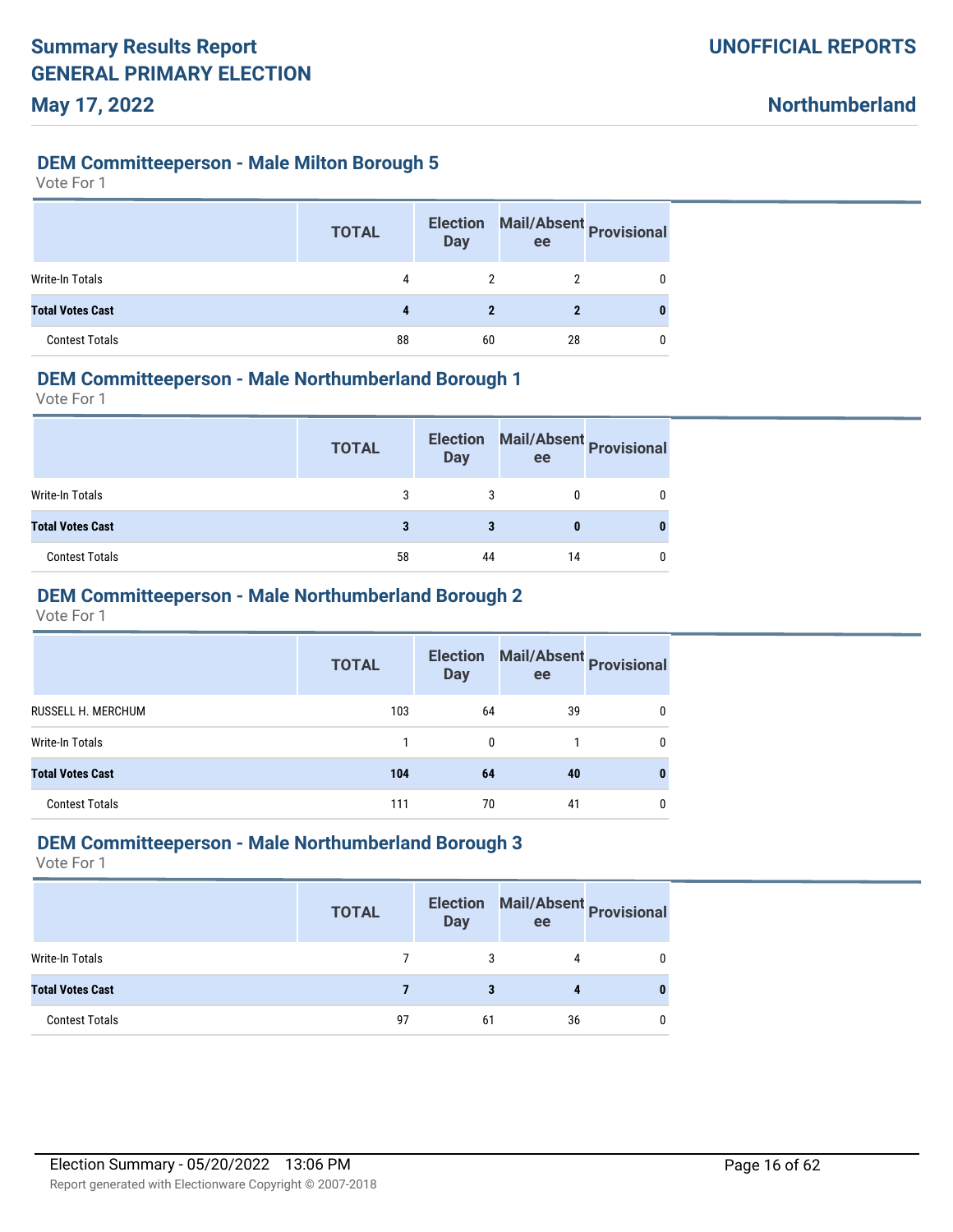**Northumberland**

#### **DEM Committeeperson - Male Point Township East**

Vote For 1

|                         | <b>TOTAL</b> | <b>Election</b><br><b>Day</b> | Mail/Absent Provisional<br>ee |   |
|-------------------------|--------------|-------------------------------|-------------------------------|---|
| Write-In Totals         |              | 2                             |                               | 0 |
| <b>Total Votes Cast</b> | 2            | $\mathbf 2$                   | 0                             |   |
| <b>Contest Totals</b>   | 97           | 61                            | 35                            |   |

#### **DEM Committeeperson - Male Point Township West**

Vote For 1

|                         | <b>TOTAL</b> | <b>Election</b><br><b>Day</b> | ee | Mail/Absent Provisional |
|-------------------------|--------------|-------------------------------|----|-------------------------|
| Write-In Totals         | 3            |                               |    |                         |
| <b>Total Votes Cast</b> |              |                               |    |                         |
| <b>Contest Totals</b>   | 139          | 76                            | 63 |                         |

# **DEM Committeeperson - Male Riverside Borough**

Vote For 1

|                         | <b>TOTAL</b> | <b>Election</b><br><b>Day</b> | <b>Mail/Absent Provisional</b><br>ee |  |
|-------------------------|--------------|-------------------------------|--------------------------------------|--|
| Write-In Totals         |              | 6                             | 0                                    |  |
| <b>Total Votes Cast</b> |              |                               | 0                                    |  |
| <b>Contest Totals</b>   | 195          | 136                           | 58                                   |  |

#### **DEM Committeeperson - Male Rockefeller Township**

|                         | <b>TOTAL</b> | <b>Day</b> | Election Mail/Absent Provisional<br>ee |  |
|-------------------------|--------------|------------|----------------------------------------|--|
| Write-In Totals         |              | 5          |                                        |  |
| <b>Total Votes Cast</b> |              | 5          |                                        |  |
| <b>Contest Totals</b>   | 118          | 80         | 38                                     |  |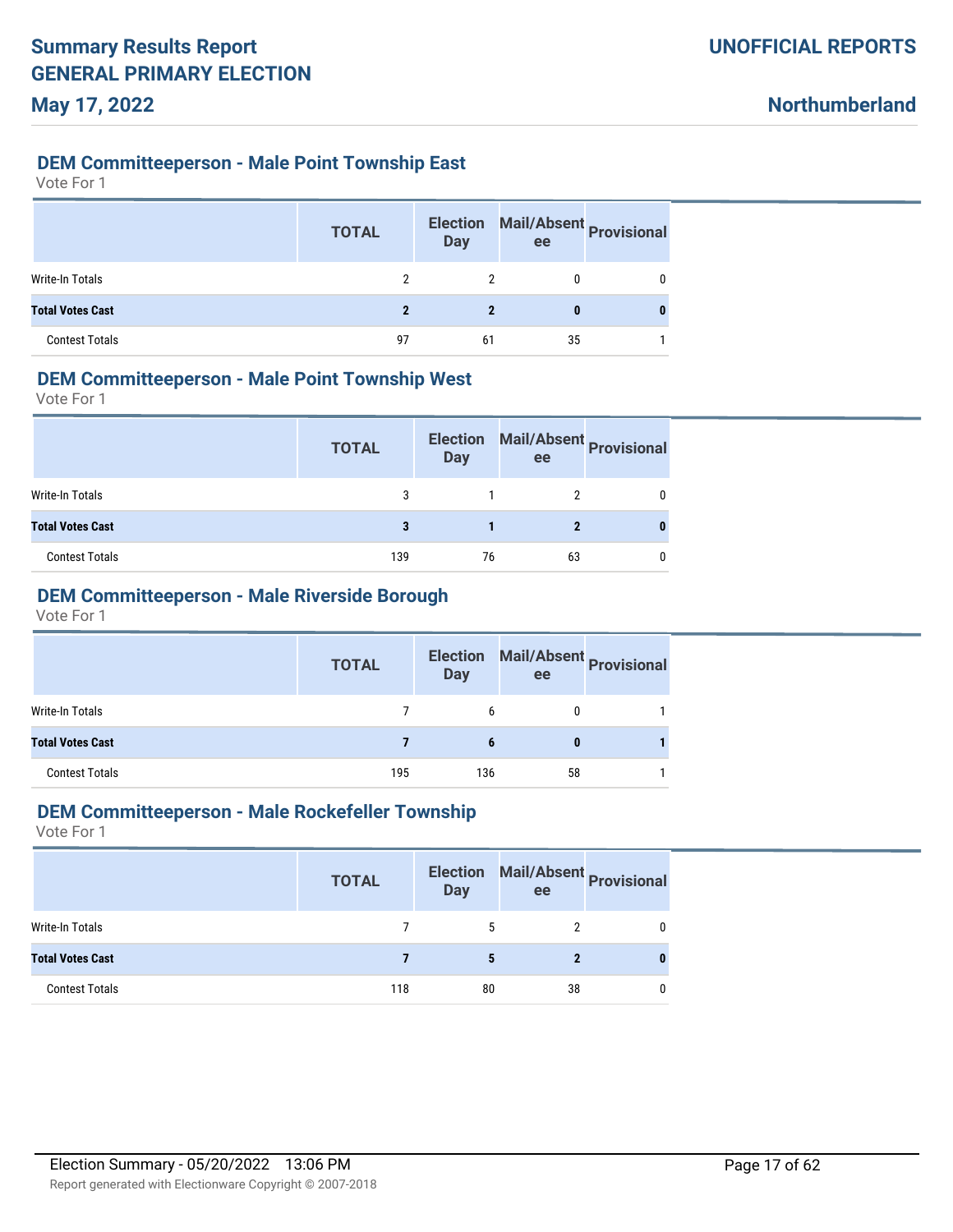**Northumberland**

#### **DEM Committeeperson - Male Rush Township**

Vote For 1

|                         | <b>TOTAL</b> | <b>Election</b><br><b>Day</b> | Mail/Absent Provisional<br>ee |  |
|-------------------------|--------------|-------------------------------|-------------------------------|--|
| Write-In Totals         |              |                               |                               |  |
| <b>Total Votes Cast</b> | 2            | $\boldsymbol{\eta}$           | 0                             |  |
| <b>Contest Totals</b>   | 72           | 47                            | 25                            |  |

#### **DEM Committeeperson - Male Shamokin Township**

Vote For 1

|                         | <b>TOTAL</b> | <b>Election</b><br><b>Day</b> | ee | Mail/Absent Provisional |
|-------------------------|--------------|-------------------------------|----|-------------------------|
| Write-In Totals         | 6            |                               |    |                         |
| <b>Total Votes Cast</b> | 6            |                               |    |                         |
| <b>Contest Totals</b>   | 179          | 124                           | 54 |                         |

#### **DEM Committeeperson - Male Snydertown Borough**

Vote For 1

|                         | <b>TOTAL</b> | <b>Day</b> | Election Mail/Absent Provisional<br>ee |   |
|-------------------------|--------------|------------|----------------------------------------|---|
| Write-In Totals         |              |            |                                        | 0 |
| <b>Total Votes Cast</b> |              |            |                                        | o |
| <b>Contest Totals</b>   | 29           | 25         | 4                                      |   |

#### **DEM Committeeperson - Male Sunbury City 1**

|                         | <b>TOTAL</b> | <b>Election</b><br><b>Day</b> | ee | Mail/Absent Provisional |
|-------------------------|--------------|-------------------------------|----|-------------------------|
| Write-In Totals         |              | 4                             | 3  |                         |
| <b>Total Votes Cast</b> |              |                               |    |                         |
| <b>Contest Totals</b>   | 81           | 57                            | 24 |                         |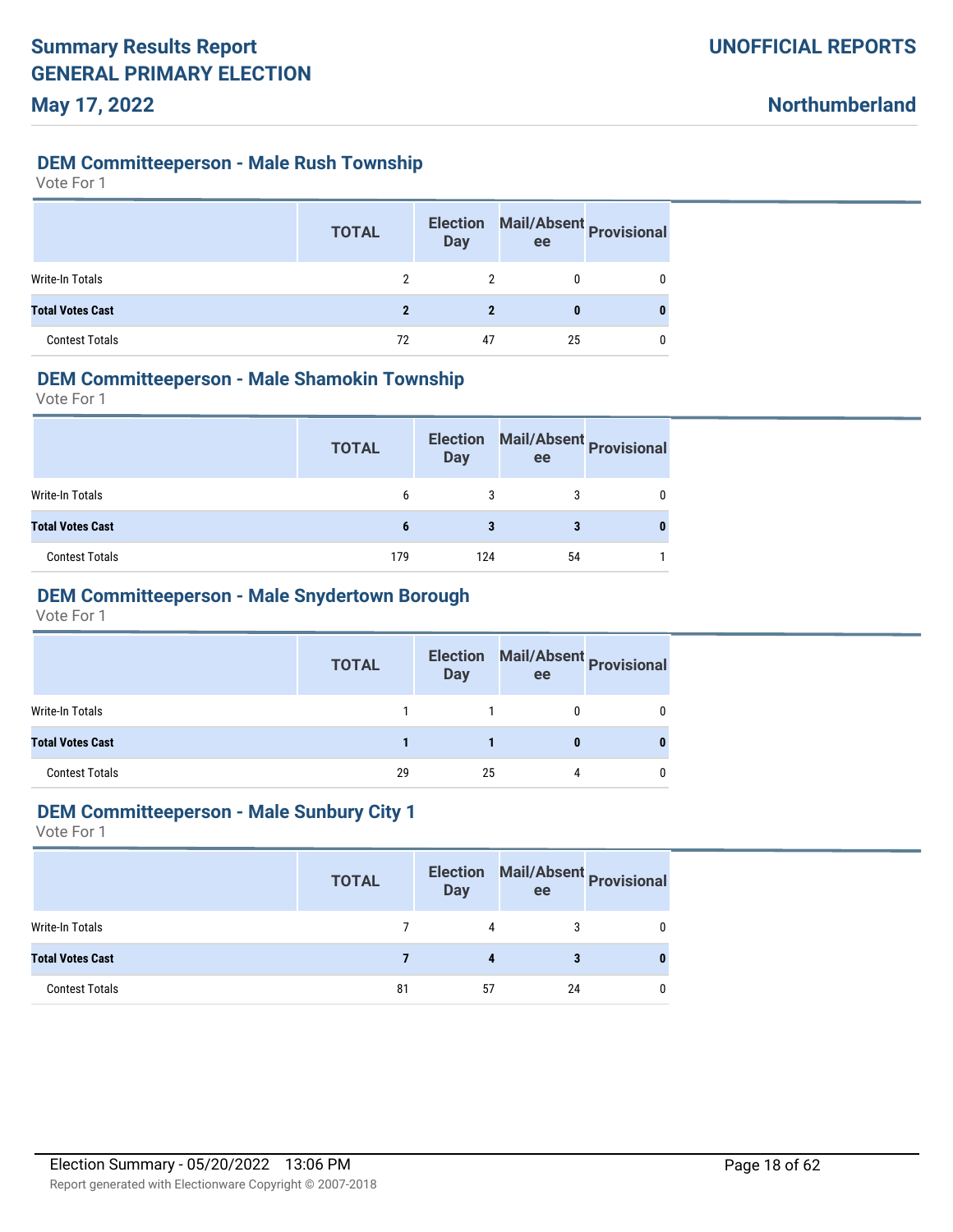### **DEM Committeeperson - Male Sunbury City 2**

Vote For 1

|                          | <b>TOTAL</b> | <b>Election</b><br><b>Day</b> | Mail/Absent Provisional<br>ee |   |
|--------------------------|--------------|-------------------------------|-------------------------------|---|
| <b>GREGORY J. SNYDER</b> | 44           | 24                            | 20                            | 0 |
| <b>Write-In Totals</b>   | 2            |                               |                               | 0 |
| <b>Total Votes Cast</b>  | 46           | 25                            | 21                            | 0 |
| <b>Contest Totals</b>    | 56           | 32                            | 24                            | 0 |

#### **DEM Committeeperson - Male Sunbury City 5**

Vote For 1

|                         | <b>TOTAL</b> | <b>Election</b><br><b>Day</b> | ee | Mail/Absent<br>Provisional |
|-------------------------|--------------|-------------------------------|----|----------------------------|
| Write-In Totals         |              |                               |    |                            |
| <b>Total Votes Cast</b> |              |                               |    |                            |
| <b>Contest Totals</b>   | 78           | 57                            | 20 |                            |

# **DEM Committeeperson - Male Sunbury City 6**

Vote For 1

|                         | <b>TOTAL</b> | <b>Election</b><br><b>Day</b> | ee | Mail/Absent Provisional |
|-------------------------|--------------|-------------------------------|----|-------------------------|
| JOHN J. MERCHLINSKY III | 51           | 34                            | 17 | 0                       |
| Write-In Totals         | 0            | 0                             | 0  | 0                       |
| <b>Total Votes Cast</b> | 51           | 34                            | 17 |                         |
| <b>Contest Totals</b>   | 55           | 38                            | 17 | 0                       |

# **DEM Committeeperson - Male Sunbury City 4**

|                         | <b>TOTAL</b> | <b>Day</b> | Election Mail/Absent Provisional<br>ee |   |
|-------------------------|--------------|------------|----------------------------------------|---|
| Write-In Totals         | 4            | 3          |                                        | 0 |
| <b>Total Votes Cast</b> |              | 3          |                                        | 0 |
| <b>Contest Totals</b>   | 84           | 54         | 30                                     | 0 |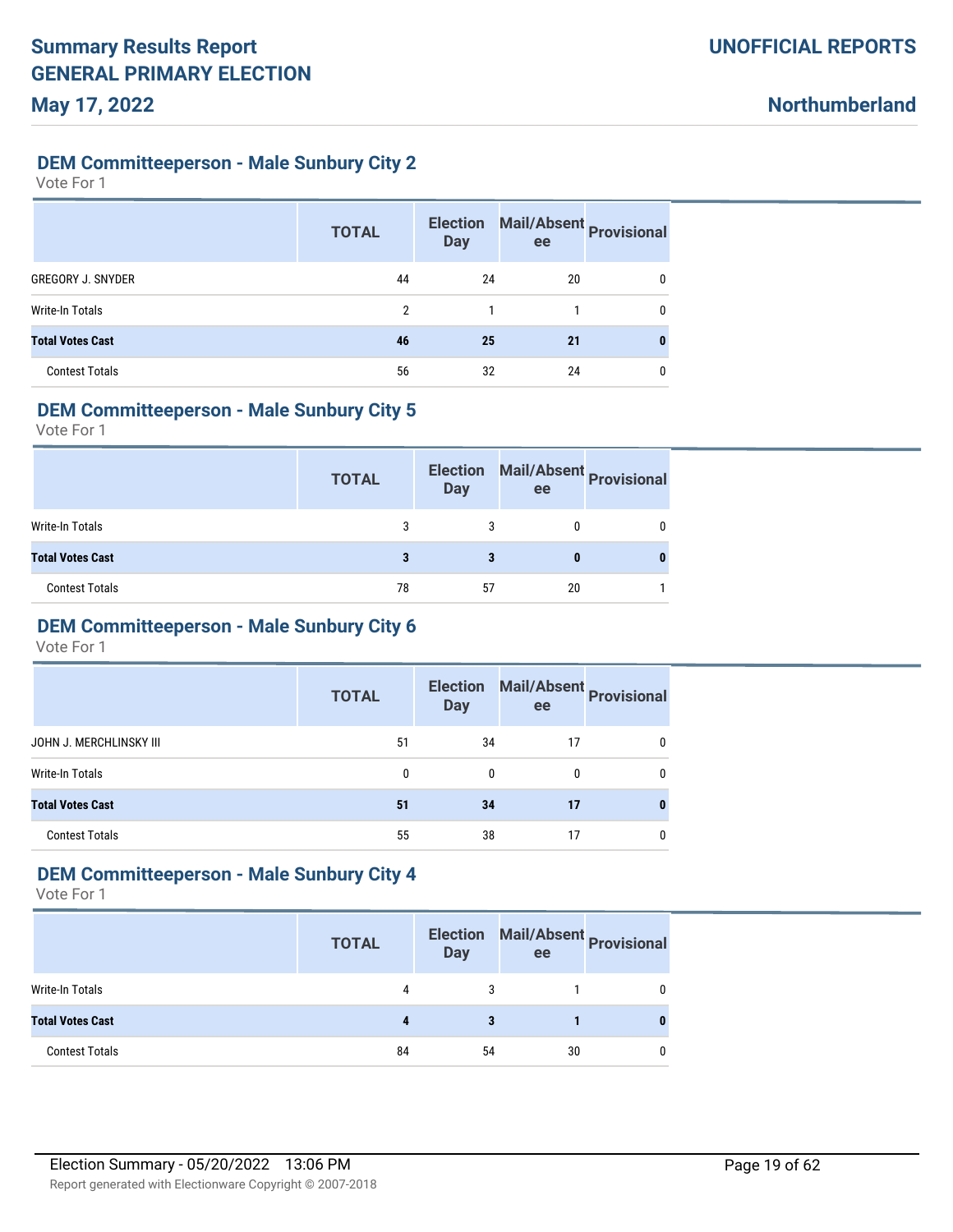### **DEM Committeeperson - Male Sunbury City 3**

Vote For 1

|                         | <b>TOTAL</b> | <b>Election</b><br><b>Day</b> | Mail/Absent Provisional<br>ee |   |
|-------------------------|--------------|-------------------------------|-------------------------------|---|
| NORMAN A. GESSNER JR.   | 69           | 33                            | 35                            |   |
| <b>Write-In Totals</b>  | 0            |                               | 0                             | 0 |
| <b>Total Votes Cast</b> | 69           | 33                            | 35                            |   |
| <b>Contest Totals</b>   | 75           | 39                            | 35                            |   |

#### **DEM Committeeperson - Male Turbot Township**

Vote For 1

|                         | <b>TOTAL</b> | <b>Election</b><br><b>Day</b> | ee | Mail/Absent<br>Provisional |
|-------------------------|--------------|-------------------------------|----|----------------------------|
| ELLIOT KORB             | 96           | 55                            | 41 | 0                          |
| Write-In Totals         | 0            | 0                             | 0  | 0                          |
| <b>Total Votes Cast</b> | 96           | 55                            | 41 |                            |
| <b>Contest Totals</b>   | 103          | 61                            | 42 | 0                          |

### **DEM Committeeperson - Male Turbotville Borough**

Vote For 1

|                         | <b>TOTAL</b> | <b>Election</b><br>Day | ee | Mail/Absent Provisional |
|-------------------------|--------------|------------------------|----|-------------------------|
| Write-In Totals         |              |                        |    |                         |
| <b>Total Votes Cast</b> |              |                        |    |                         |
| <b>Contest Totals</b>   | 51           | 43                     |    |                         |

### **DEM Committeeperson - Male Upper Augusta Township Northeast**

|                         | <b>TOTAL</b> | <b>Day</b> | Election Mail/Absent Provisional<br>ee |   |
|-------------------------|--------------|------------|----------------------------------------|---|
| Write-In Totals         | 3            |            |                                        | 0 |
| <b>Total Votes Cast</b> |              |            |                                        | 0 |
| <b>Contest Totals</b>   | 98           | 68         | 30                                     | 0 |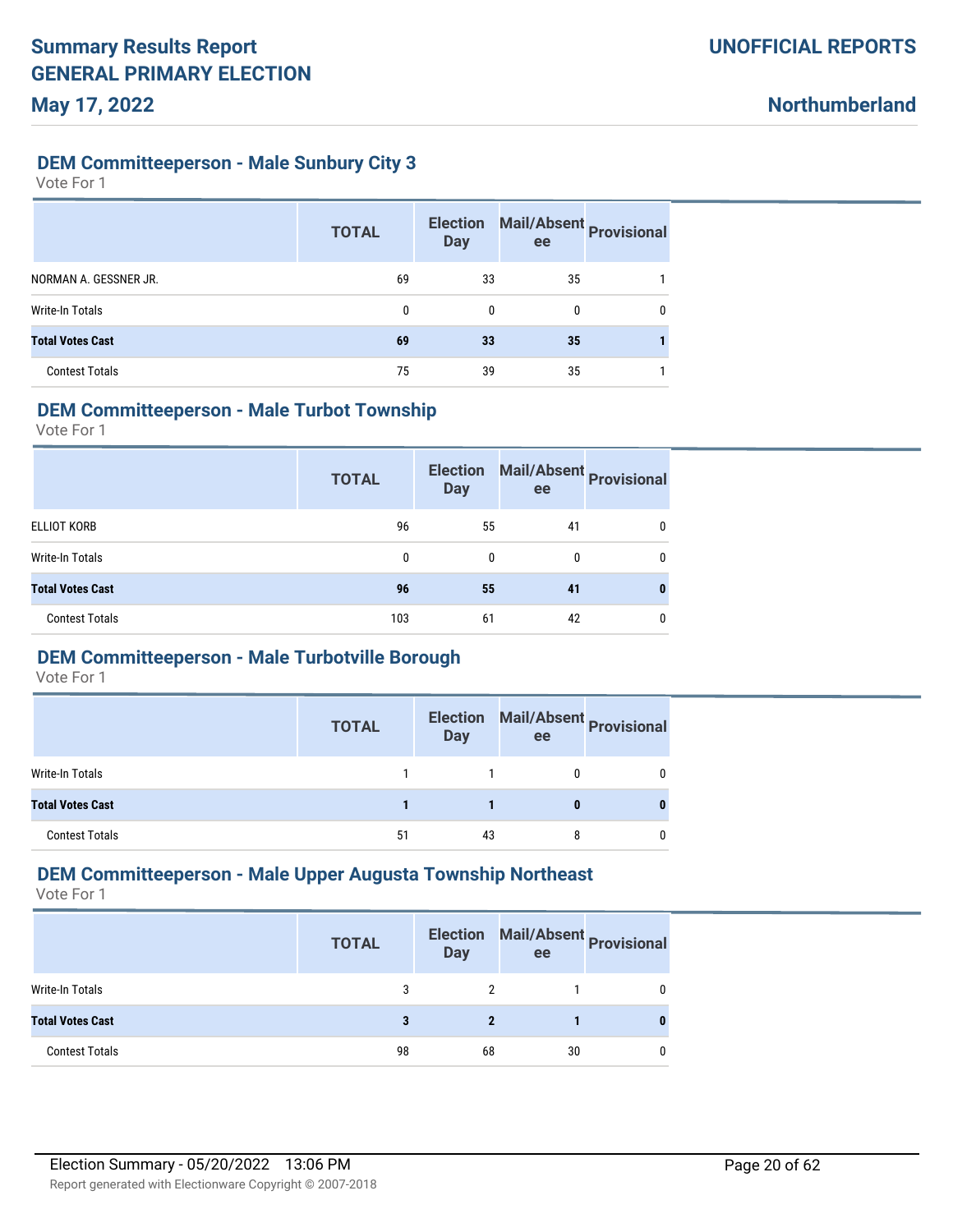#### **DEM Committeeperson - Male Upper Augusta Township Northwest**

Vote For 1

|                         | <b>TOTAL</b> | <b>Election</b><br><b>Day</b> | Mail/Absent Provisional<br>ee |   |
|-------------------------|--------------|-------------------------------|-------------------------------|---|
| Write-In Totals         |              |                               |                               |   |
| <b>Total Votes Cast</b> |              |                               | 0                             | 0 |
| <b>Contest Totals</b>   | 72           | 51                            | 21                            |   |

### **DEM Committeeperson - Male Upper Mahanoy Township**

Vote For 1

|                         | <b>TOTAL</b> | <b>Election</b><br><b>Day</b> | ee | Mail/Absent Provisional |
|-------------------------|--------------|-------------------------------|----|-------------------------|
| Write-In Totals         |              |                               |    |                         |
| <b>Total Votes Cast</b> |              |                               |    |                         |
| <b>Contest Totals</b>   | 25           | 23                            |    |                         |

### **DEM Committeeperson - Male Washington Township**

Vote For 1

|                          | <b>TOTAL</b> | <b>Election</b><br><b>Day</b> | ee | Mail/Absent<br>Provisional |
|--------------------------|--------------|-------------------------------|----|----------------------------|
| <b>GREGORY W. ERDMAN</b> | 44           | 37                            |    | 0                          |
| Write-In Totals          | 0            | $\mathbf{0}$                  | 0  | 0                          |
| <b>Total Votes Cast</b>  | 44           | 37                            |    | 0                          |
| <b>Contest Totals</b>    | 44           | 37                            |    | 0                          |

#### **DEM Committeeperson - Male Watsontown Borough 1**

|                         | <b>TOTAL</b> | <b>Election</b><br><b>Day</b> | ee | Mail/Absent Provisional |
|-------------------------|--------------|-------------------------------|----|-------------------------|
| <b>Write-In Totals</b>  |              |                               |    |                         |
| <b>Total Votes Cast</b> |              |                               |    |                         |
| <b>Contest Totals</b>   | 37           | 25                            | 12 |                         |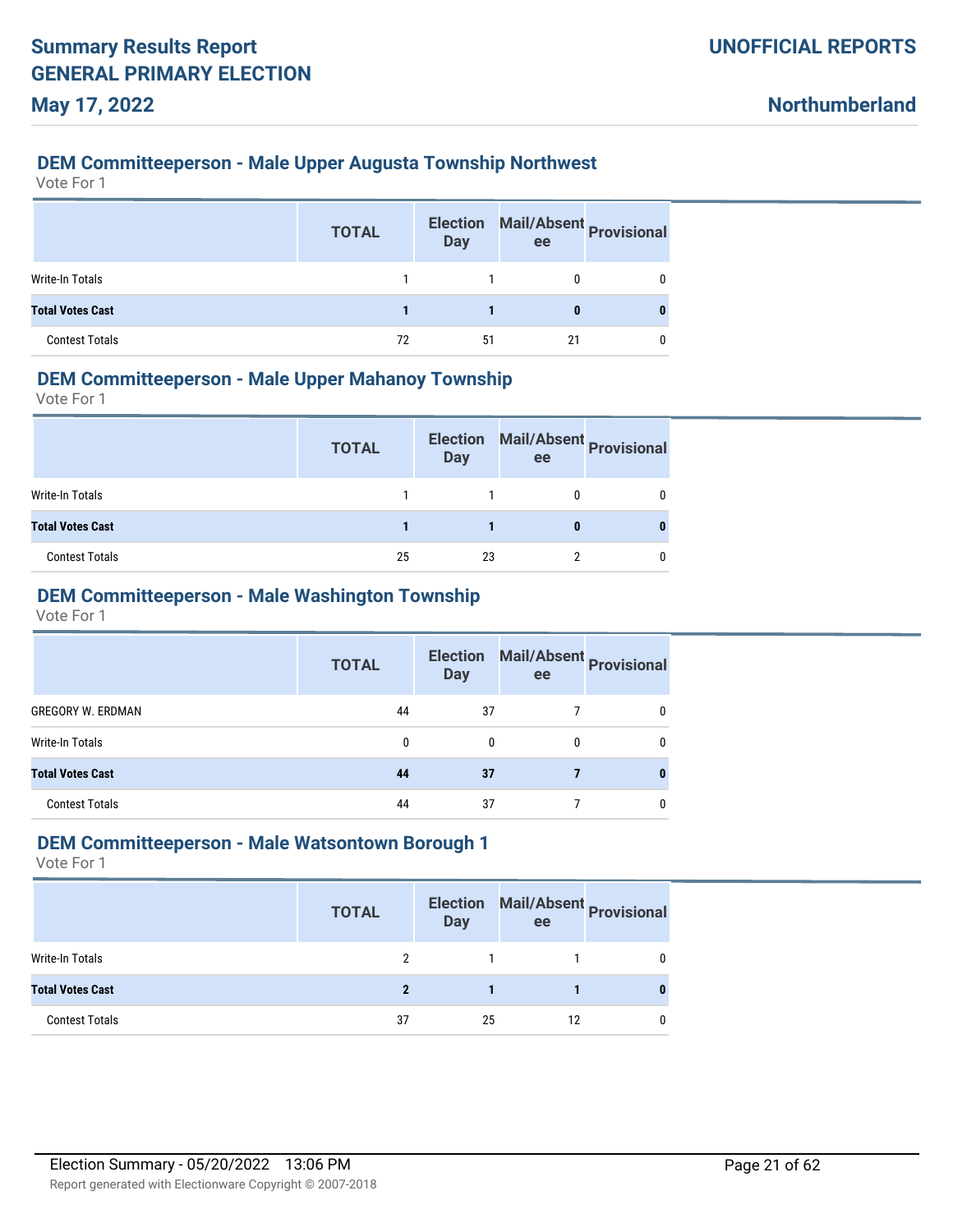#### **DEM Committeeperson - Male Watsontown Borough 2**

Vote For 1

|                         | <b>TOTAL</b> | <b>Election</b><br><b>Day</b> | Mail/Absent Provisional<br>ee |   |
|-------------------------|--------------|-------------------------------|-------------------------------|---|
| Write-In Totals         | 3            | 3                             |                               | 0 |
| <b>Total Votes Cast</b> | 3            | 3                             | 0                             |   |
| <b>Contest Totals</b>   | 70           | 50                            | 20                            | 0 |

#### **DEM Committeeperson - Male West Chillisquaque Township**

Vote For 1

|                         | <b>TOTAL</b> | <b>Election</b><br><b>Day</b> | ee | Mail/Absent Provisional |
|-------------------------|--------------|-------------------------------|----|-------------------------|
| JASON E. RADEL          | 53           | 29                            | 23 |                         |
| <b>NATHAN T. STUCK</b>  | 54           | 32                            | 22 | 0                       |
| <b>Write-In Totals</b>  | 0            | 0                             | 0  | 0                       |
| <b>Total Votes Cast</b> | 107          | 61                            | 45 |                         |
| <b>Contest Totals</b>   | 118          | 69                            | 48 |                         |

# **DEM Committeeperson - Female Coal Township 1**

Vote For 1

|                         | <b>TOTAL</b> | <b>Election</b><br><b>Day</b> | ee | Mail/Absent Provisional |
|-------------------------|--------------|-------------------------------|----|-------------------------|
| Write-In Totals         |              | 2                             |    |                         |
| <b>Total Votes Cast</b> |              |                               |    |                         |
| <b>Contest Totals</b>   | 74           | 47                            | 27 |                         |

### **DEM Committeeperson - Female Coal Township 2**

|                         | <b>TOTAL</b> | <b>Day</b> | Election Mail/Absent Provisional<br>ee |   |
|-------------------------|--------------|------------|----------------------------------------|---|
| Write-In Totals         |              |            | 0                                      | 0 |
| <b>Total Votes Cast</b> |              |            |                                        | 0 |
| <b>Contest Totals</b>   | 94           | 63         | 31                                     | 0 |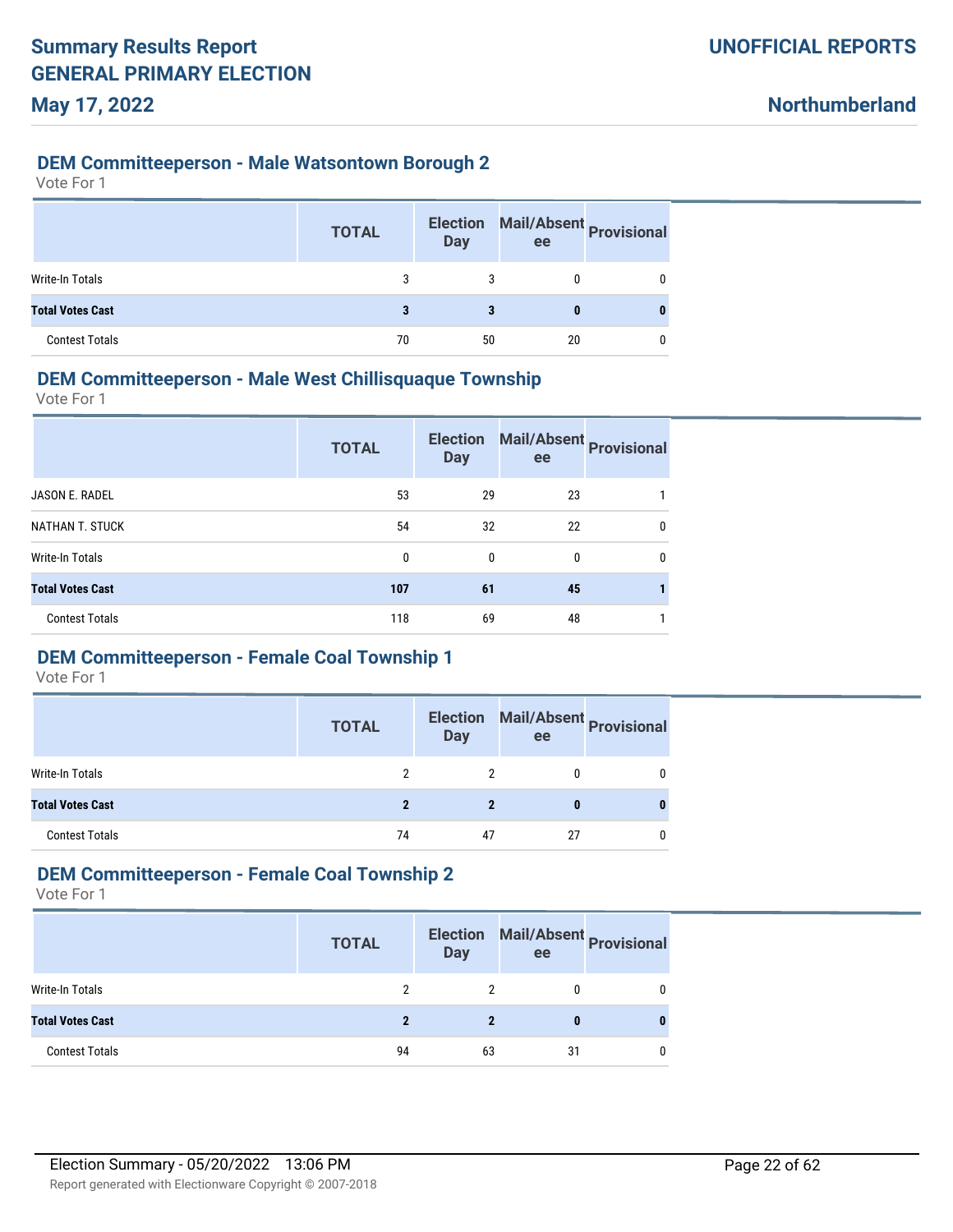#### **DEM Committeeperson - Female Coal Township 3**

Vote For 1

|                         | <b>TOTAL</b> | <b>Election</b><br><b>Day</b> | Mail/Absent Provisional<br>ee |  |
|-------------------------|--------------|-------------------------------|-------------------------------|--|
| Write-In Totals         |              |                               |                               |  |
| <b>Total Votes Cast</b> |              |                               | 0                             |  |
| <b>Contest Totals</b>   | 81           | 67                            | 14                            |  |

#### **DEM Committeeperson - Female Coal Township 4-1**

Vote For 1

|                         | <b>TOTAL</b> | <b>Election</b><br><b>Day</b> | ee | Mail/Absent Provisional |
|-------------------------|--------------|-------------------------------|----|-------------------------|
| Write-In Totals         |              |                               |    |                         |
| <b>Total Votes Cast</b> |              |                               |    |                         |
| <b>Contest Totals</b>   | 26           | 21                            |    |                         |

# **DEM Committeeperson - Female Coal Township 4-2**

Vote For 1

|                         | <b>TOTAL</b> | <b>Day</b> | Election Mail/Absent Provisional<br>ee |  |
|-------------------------|--------------|------------|----------------------------------------|--|
| Write-In Totals         |              |            |                                        |  |
| <b>Total Votes Cast</b> |              |            | 0                                      |  |
| <b>Contest Totals</b>   | 77           | 63         | 14                                     |  |

#### **DEM Committeeperson - Female Coal Township 5**

|                         | <b>TOTAL</b> | <b>Election</b><br><b>Day</b> | Mail/Absent<br>Provisional<br>ee |  |
|-------------------------|--------------|-------------------------------|----------------------------------|--|
| Write-In Totals         | 3            |                               |                                  |  |
| <b>Total Votes Cast</b> | 3            | з                             |                                  |  |
| <b>Contest Totals</b>   | 107          | 73                            | 34                               |  |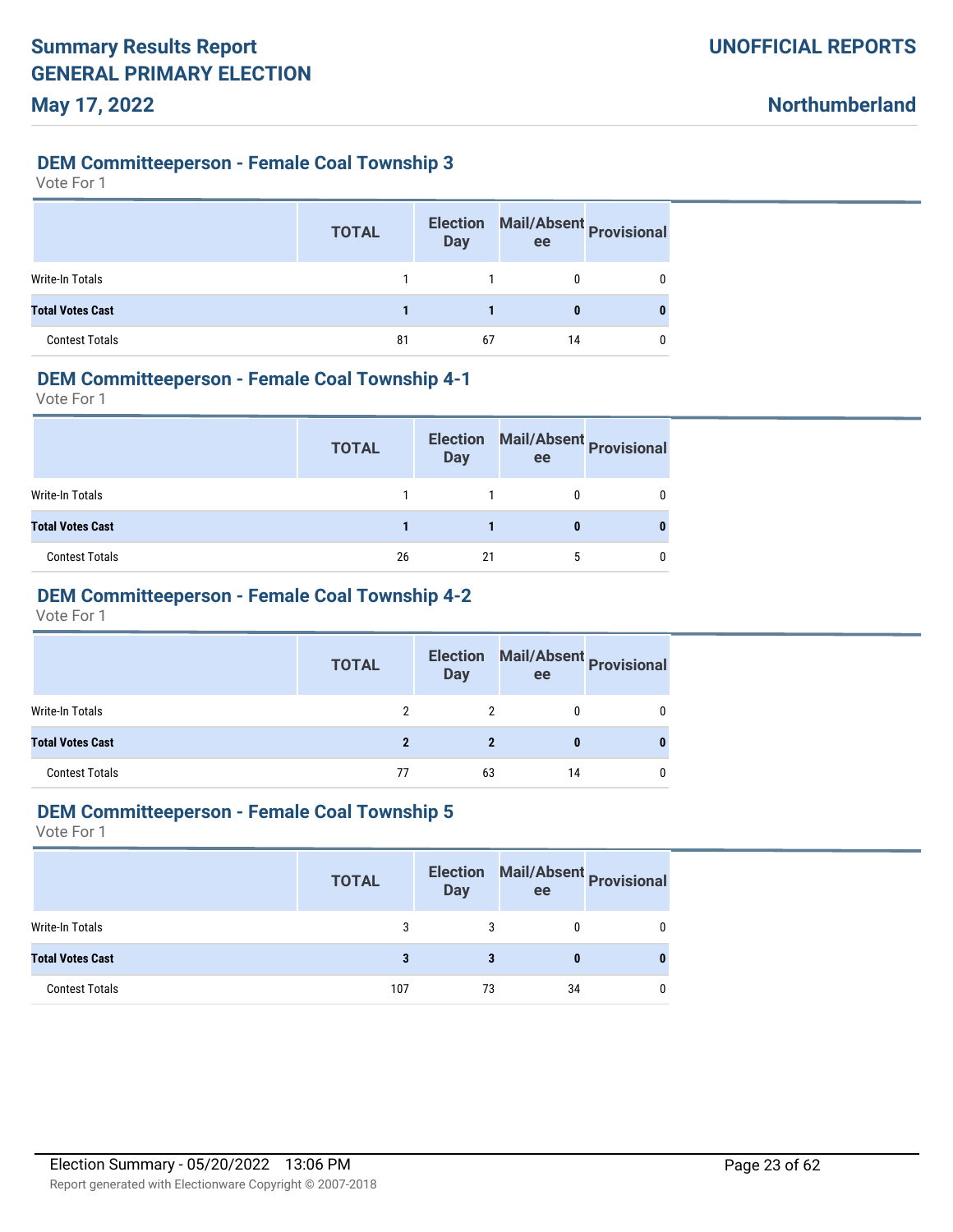### **DEM Committeeperson - Female Coal Township 6**

| Vote For 1 |  |
|------------|--|
|------------|--|

|                         | <b>TOTAL</b> | <b>Election</b><br>Day | ee | Mail/Absent Provisional |
|-------------------------|--------------|------------------------|----|-------------------------|
| Write-In Totals         | 5            | 4                      |    |                         |
| <b>Total Votes Cast</b> |              | 4                      |    |                         |
| <b>Contest Totals</b>   | 133          | 78                     | 54 |                         |

### **DEM Committeeperson - Female East Cameron Township**

Vote For 1

|                         | <b>TOTAL</b> | <b>Election</b><br><b>Day</b> | ee | Mail/Absent Provisional |
|-------------------------|--------------|-------------------------------|----|-------------------------|
| Write-In Totals         |              |                               |    |                         |
| <b>Total Votes Cast</b> |              |                               |    |                         |
| <b>Contest Totals</b>   | 33           | 22                            | 11 |                         |

# **DEM Committeeperson - Female Kulpmont Borough 1**

Vote For 1

|                         | <b>TOTAL</b>   | <b>Election</b><br><b>Day</b> | Mail/Absent<br>Provisional<br>ee |   |
|-------------------------|----------------|-------------------------------|----------------------------------|---|
| STEPHANIE A. NIGLIO     | 72             | 44                            | 28                               | 0 |
| Write-In Totals         | $\mathfrak{p}$ | 2                             | 0                                | 0 |
| <b>Total Votes Cast</b> | 74             | 46                            | 28                               | 0 |
| <b>Contest Totals</b>   | 96             | 62                            | 34                               | 0 |

### **DEM Committeeperson - Female Kulpmont Borough 2**

|                         | <b>TOTAL</b> | <b>Election</b><br><b>Day</b> | ee | Mail/Absent Provisional |
|-------------------------|--------------|-------------------------------|----|-------------------------|
| Write-In Totals         | 5            |                               |    |                         |
| <b>Total Votes Cast</b> |              |                               |    |                         |
| <b>Contest Totals</b>   | 95           | 57                            | 38 |                         |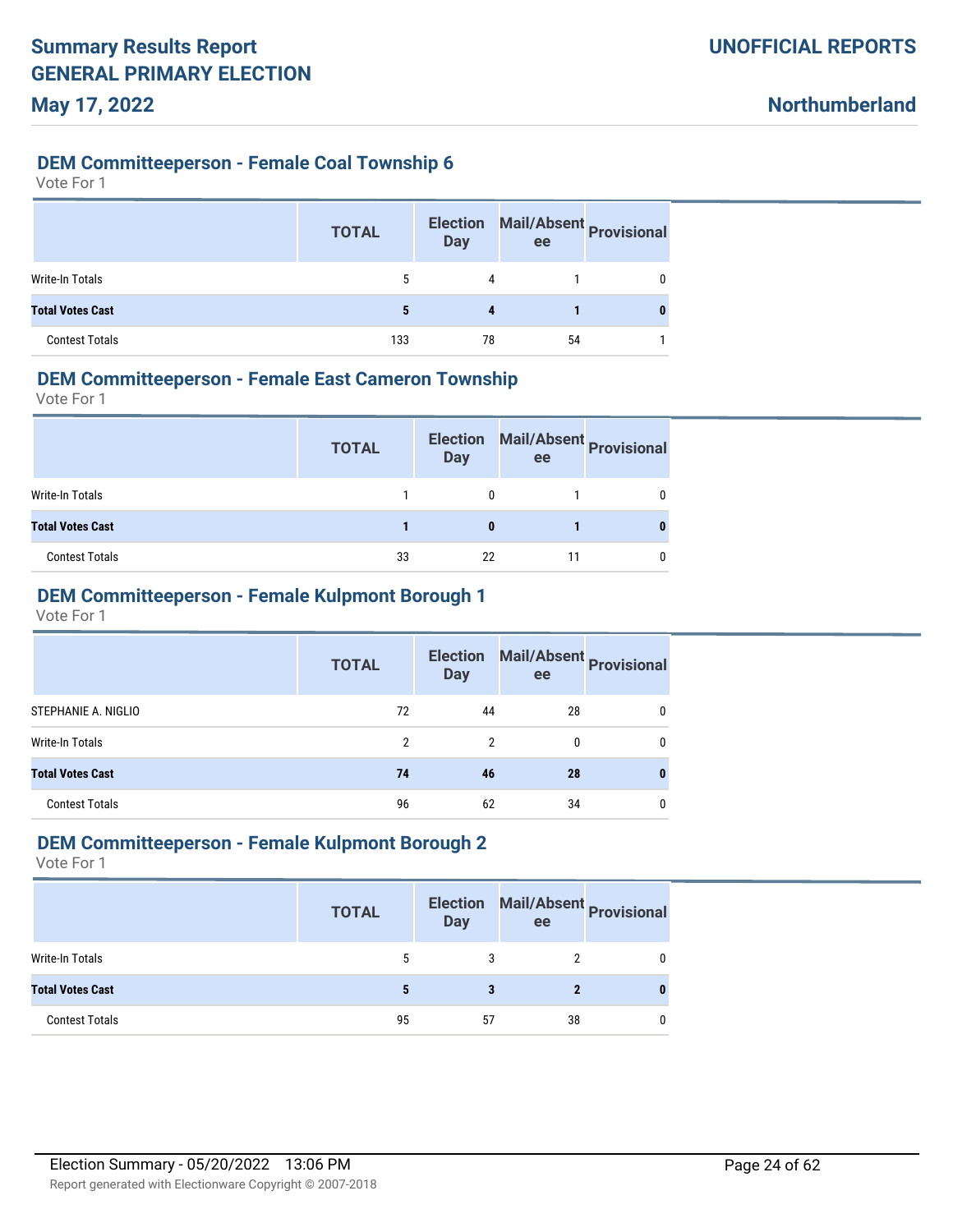#### **DEM Committeeperson - Female Kulpmont Borough 3**

Vote For 1

|                         | <b>TOTAL</b> | <b>Election</b><br><b>Day</b> | ee | Mail/Absent Provisional |
|-------------------------|--------------|-------------------------------|----|-------------------------|
| Write-In Totals         | 5            | 5                             |    | 0                       |
| <b>Total Votes Cast</b> | 5            | 5                             | 0  |                         |
| <b>Contest Totals</b>   | 111          | 79                            | 32 |                         |

#### **DEM Committeeperson - Female Marion Heights Borough**

Vote For 1

|                         | <b>TOTAL</b> | <b>Election</b><br><b>Day</b> | ee | Mail/Absent Provisional |
|-------------------------|--------------|-------------------------------|----|-------------------------|
| Write-In Totals         |              |                               |    |                         |
| <b>Total Votes Cast</b> |              |                               |    |                         |
| <b>Contest Totals</b>   | 65           | 53                            | 12 |                         |

# **DEM Committeeperson - Female Mount Carmel Borough 1**

Vote For 1

|                         | <b>TOTAL</b> | <b>Day</b>   | Election Mail/Absent Provisional<br>ee |   |
|-------------------------|--------------|--------------|----------------------------------------|---|
| Write-In Totals         | 3            | 2            |                                        | 0 |
| <b>Total Votes Cast</b> | 3            | $\mathbf{2}$ |                                        | 0 |
| <b>Contest Totals</b>   | 82           | 64           | 18                                     | 0 |

### **DEM Committeeperson - Female Mount Carmel Borough 2**

|                         | <b>TOTAL</b> | <b>Day</b> | ee | Election Mail/Absent Provisional |
|-------------------------|--------------|------------|----|----------------------------------|
| Write-In Totals         | 4            | 3          |    |                                  |
| <b>Total Votes Cast</b> |              |            |    |                                  |
| <b>Contest Totals</b>   | 122          | 93         | 28 |                                  |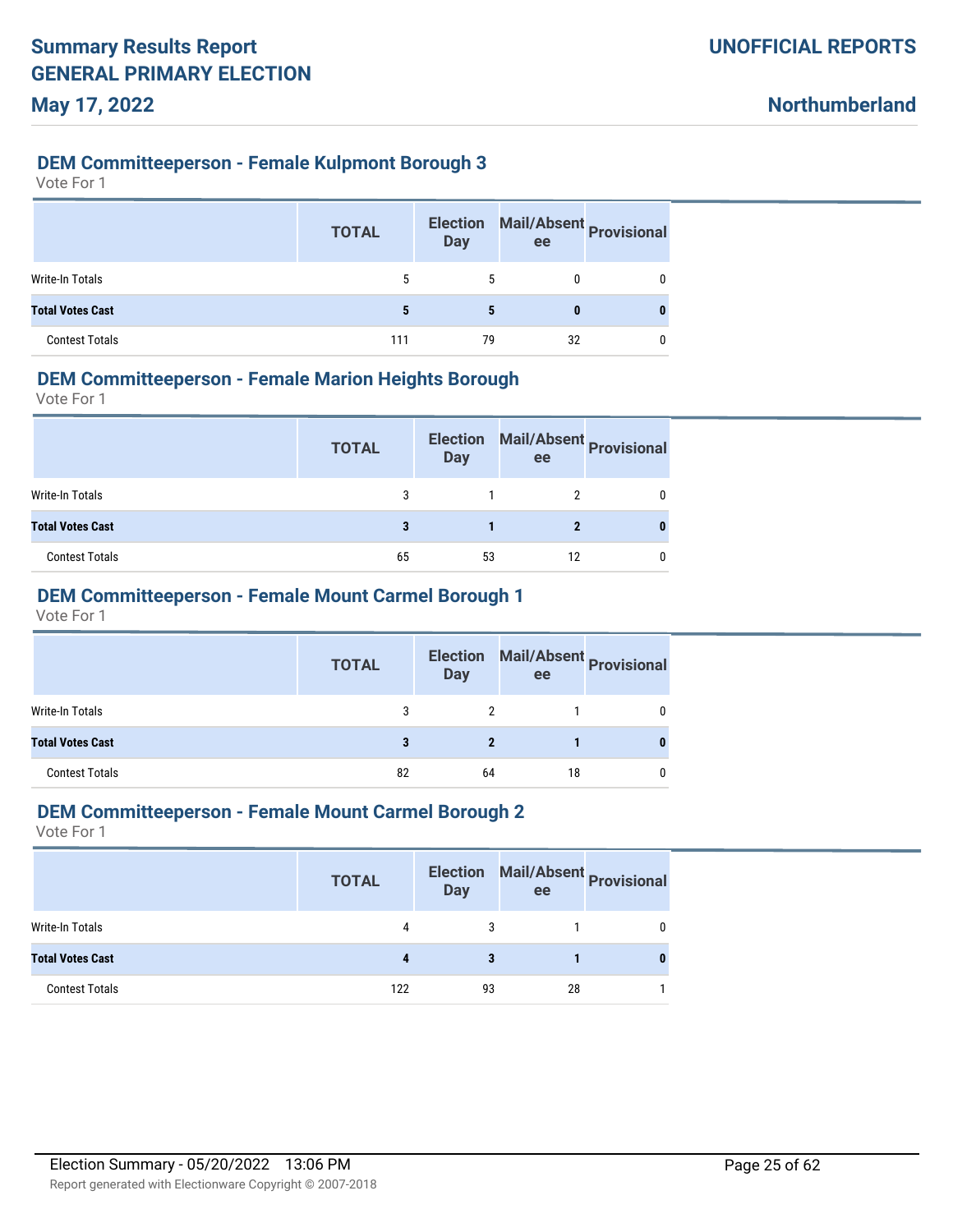#### **DEM Committeeperson - Female Mount Carmel Borough 3**

Vote For 1

|                         | <b>TOTAL</b> | <b>Election</b><br><b>Day</b> | Mail/Absent Provisional<br>ee |   |
|-------------------------|--------------|-------------------------------|-------------------------------|---|
| Write-In Totals         | 3            | 3                             |                               | 0 |
| <b>Total Votes Cast</b> |              |                               | 0                             |   |
| <b>Contest Totals</b>   | 162          | 131                           | 31                            |   |

#### **DEM Committeeperson - Female Mount Carmel Borough 4**

Vote For 1

|                         | <b>TOTAL</b> | <b>Election</b><br><b>Day</b> | ee | Mail/Absent Provisional |
|-------------------------|--------------|-------------------------------|----|-------------------------|
| Write-In Totals         |              |                               |    |                         |
| <b>Total Votes Cast</b> |              |                               |    |                         |
| <b>Contest Totals</b>   | 143          | 104                           | 39 |                         |

### **DEM Committeeperson - Female Diamond/Exchange Township**

Vote For 1

|                         | <b>TOTAL</b> | <b>Day</b>   | ee | Election Mail/Absent Provisional |
|-------------------------|--------------|--------------|----|----------------------------------|
| Write-In Totals         | 5            | 2            | 3  | 0                                |
| <b>Total Votes Cast</b> |              | $\mathbf{2}$ | 3  | 0                                |
| <b>Contest Totals</b>   | 124          | 93           | 30 |                                  |

#### **DEM Committeeperson - Female Locust Gap Township**

|                         | <b>TOTAL</b> | <b>Day</b> | ee | Election Mail/Absent Provisional |
|-------------------------|--------------|------------|----|----------------------------------|
| Write-In Totals         |              |            |    |                                  |
| <b>Total Votes Cast</b> |              | 0          |    |                                  |
| <b>Contest Totals</b>   | 35           | 25         | 10 |                                  |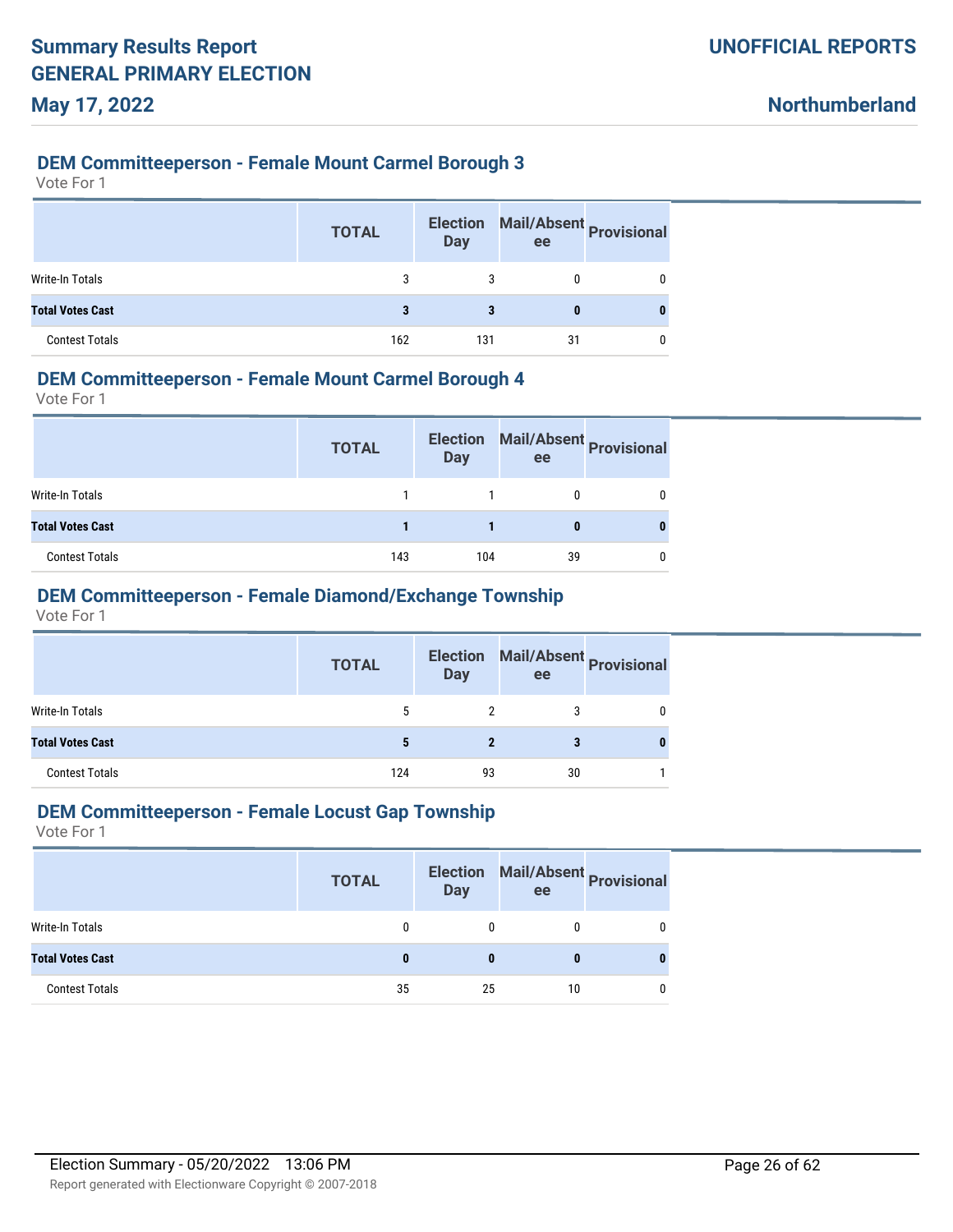### **DEM Committeeperson - Female Natalie/Strong Township**

Vote For 1

|                         | <b>TOTAL</b> | <b>Election</b><br><b>Day</b> | Mail/Absent Provisional<br>ee |   |
|-------------------------|--------------|-------------------------------|-------------------------------|---|
| Write-In Totals         | 4            |                               |                               |   |
| <b>Total Votes Cast</b> |              |                               |                               | 0 |
| <b>Contest Totals</b>   | 60           | 37                            | 23                            |   |

### **DEM Committeeperson - Female West Township**

Vote For 1

|                         | <b>TOTAL</b> | <b>Election</b><br><b>Day</b> | ee | Mail/Absent Provisional |
|-------------------------|--------------|-------------------------------|----|-------------------------|
| Write-In Totals         |              |                               |    |                         |
| <b>Total Votes Cast</b> |              |                               |    |                         |
| <b>Contest Totals</b>   | 92           | 58                            | 34 |                         |

# **DEM Committeeperson - Female Ralpho Township 1**

Vote For 1

|                         | <b>TOTAL</b> | <b>Election</b><br><b>Day</b> | ee  | Mail/Absent<br>Provisional |
|-------------------------|--------------|-------------------------------|-----|----------------------------|
| <b>MARY K. SCHRAMM</b>  | 212          | 105                           | 107 | 0                          |
| Write-In Totals         |              | $\mathbf{0}$                  |     | 0                          |
| <b>Total Votes Cast</b> | 213          | 105                           | 108 | 0                          |
| <b>Contest Totals</b>   | 263          | 125                           | 138 | 0                          |

### **DEM Committeeperson - Female Ralpho Township 2**

|                         | <b>TOTAL</b> | <b>Election</b><br><b>Day</b> | ee | Mail/Absent Provisional |
|-------------------------|--------------|-------------------------------|----|-------------------------|
| Write-In Totals         | 3            |                               |    |                         |
| <b>Total Votes Cast</b> |              |                               |    |                         |
| <b>Contest Totals</b>   | 59           | 43                            | 16 |                         |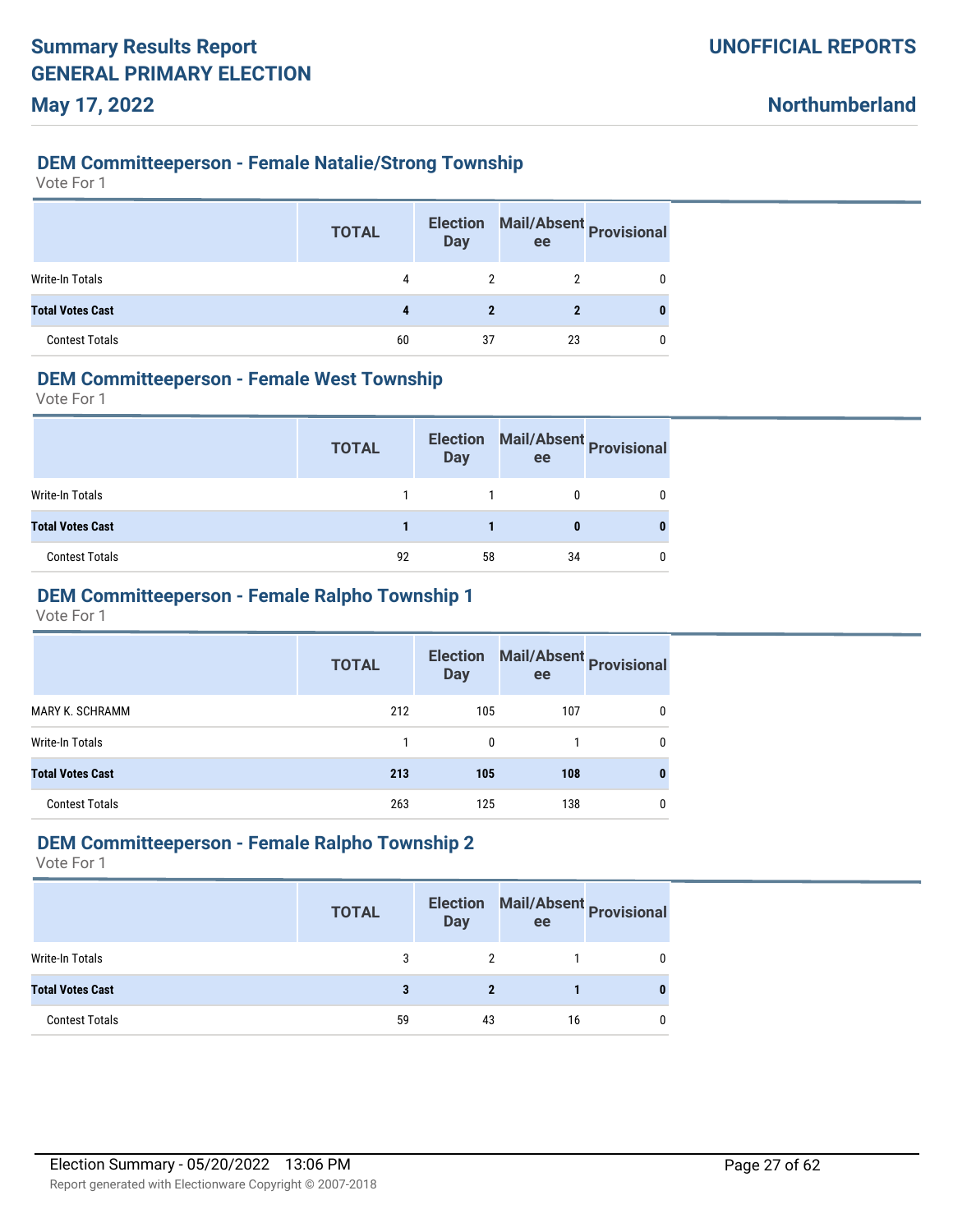**Northumberland**

#### **DEM Committeeperson - Female Shamokin City 1**

Vote For 1

|                         | <b>TOTAL</b> | <b>Election</b><br><b>Day</b> | ee | Mail/Absent Provisional |
|-------------------------|--------------|-------------------------------|----|-------------------------|
| Write-In Totals         | 3            |                               |    | 0                       |
| <b>Total Votes Cast</b> | 3            | 2                             |    |                         |
| <b>Contest Totals</b>   | 47           | 33                            | 14 | 0                       |

#### **DEM Committeeperson - Female Shamokin City 2**

Vote For 1

|                         | <b>TOTAL</b> | <b>Election</b><br><b>Day</b> | ee | Mail/Absent Provisional |
|-------------------------|--------------|-------------------------------|----|-------------------------|
| Write-In Totals         |              |                               |    |                         |
| <b>Total Votes Cast</b> |              |                               |    |                         |
| <b>Contest Totals</b>   | 41           | 26                            | 15 |                         |

# **DEM Committeeperson - Female Shamokin City 3**

Vote For 1

|                         | <b>TOTAL</b> | <b>Election</b><br><b>Day</b> | Mail/Absent Provisional<br>ee |  |
|-------------------------|--------------|-------------------------------|-------------------------------|--|
| Write-In Totals         |              |                               |                               |  |
| <b>Total Votes Cast</b> |              |                               | 0                             |  |
| <b>Contest Totals</b>   | 31           | 19                            | 12                            |  |

#### **DEM Committeeperson - Female Shamokin City 4**

|                         | <b>TOTAL</b> | <b>Election</b><br><b>Day</b> | ee | Mail/Absent Provisional |
|-------------------------|--------------|-------------------------------|----|-------------------------|
| Write-In Totals         |              |                               |    |                         |
| <b>Total Votes Cast</b> | 2            | 2                             | 0  |                         |
| <b>Contest Totals</b>   | 64           | 50                            | 13 |                         |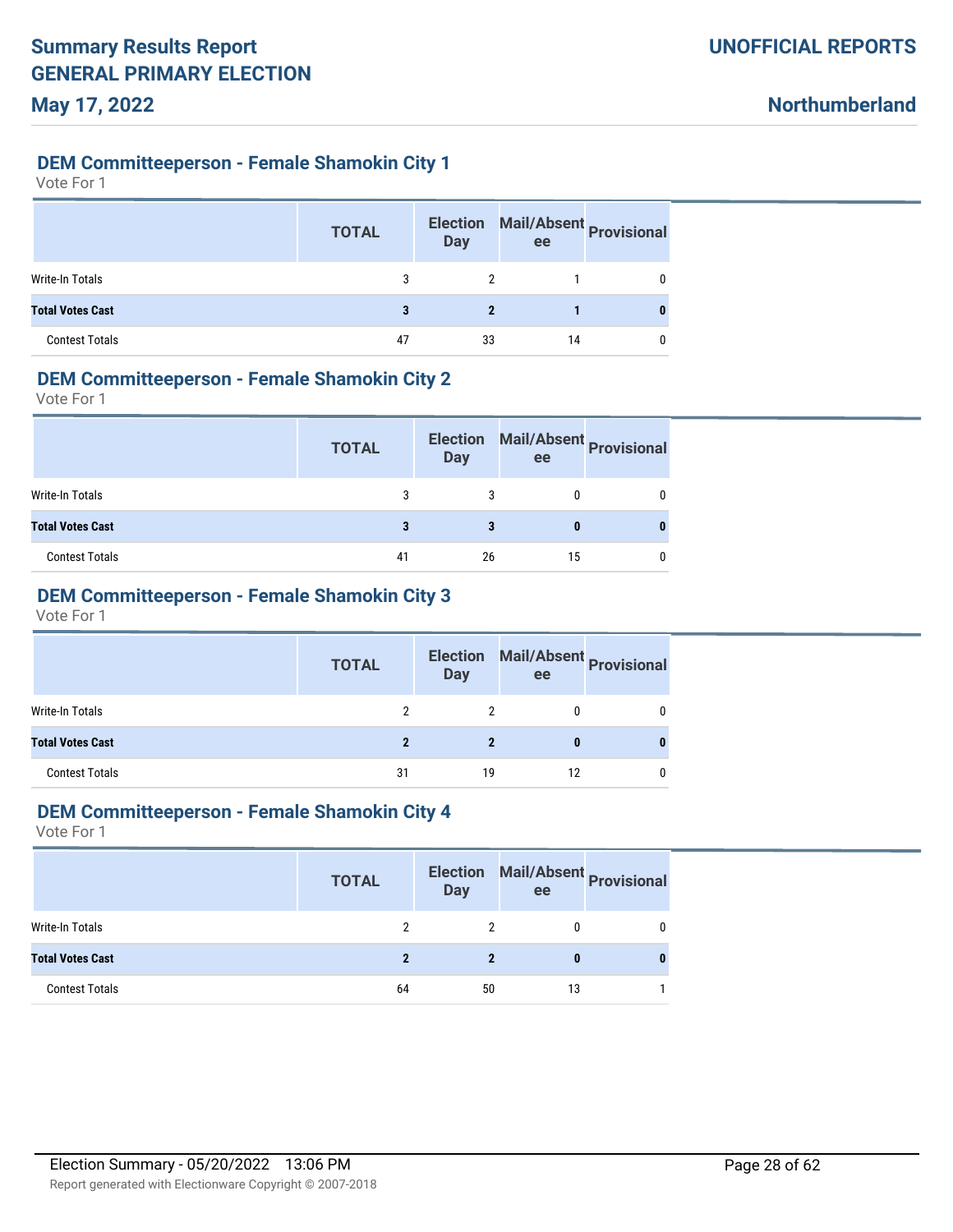**Northumberland**

#### **DEM Committeeperson - Female Shamokin City 5**

Vote For 1

|                         | <b>TOTAL</b> | <b>Election</b><br><b>Day</b> | ee | Mail/Absent Provisional |
|-------------------------|--------------|-------------------------------|----|-------------------------|
| Write-In Totals         | 2            |                               |    |                         |
| <b>Total Votes Cast</b> | 2            |                               |    |                         |
| <b>Contest Totals</b>   | 61           | 45                            | 16 |                         |

### **DEM Committeeperson - Female Shamokin City 6**

Vote For 1

|                         | <b>TOTAL</b> | <b>Election</b><br><b>Day</b> | ee | Mail/Absent Provisional |
|-------------------------|--------------|-------------------------------|----|-------------------------|
| Write-In Totals         |              |                               |    |                         |
| <b>Total Votes Cast</b> |              |                               |    |                         |
| <b>Contest Totals</b>   | 38           | 30                            |    |                         |

# **DEM Committeeperson - Female Shamokin City 7**

Vote For 1

|                         | <b>TOTAL</b> | <b>Election</b><br><b>Day</b> | Mail/Absent Provisional<br>ee |   |
|-------------------------|--------------|-------------------------------|-------------------------------|---|
| Write-In Totals         | 0            | 0                             |                               | 0 |
| <b>Total Votes Cast</b> |              |                               | o                             | o |
| <b>Contest Totals</b>   | 40           | 26                            | 14                            |   |

#### **DEM Committeeperson - Female Shamokin City 8**

|                         | <b>TOTAL</b> | <b>Election</b><br><b>Day</b> | ee | Mail/Absent<br>Provisional |
|-------------------------|--------------|-------------------------------|----|----------------------------|
| Write-In Totals         |              |                               |    |                            |
| <b>Total Votes Cast</b> |              | 0                             | O  |                            |
| <b>Contest Totals</b>   | 11           |                               |    |                            |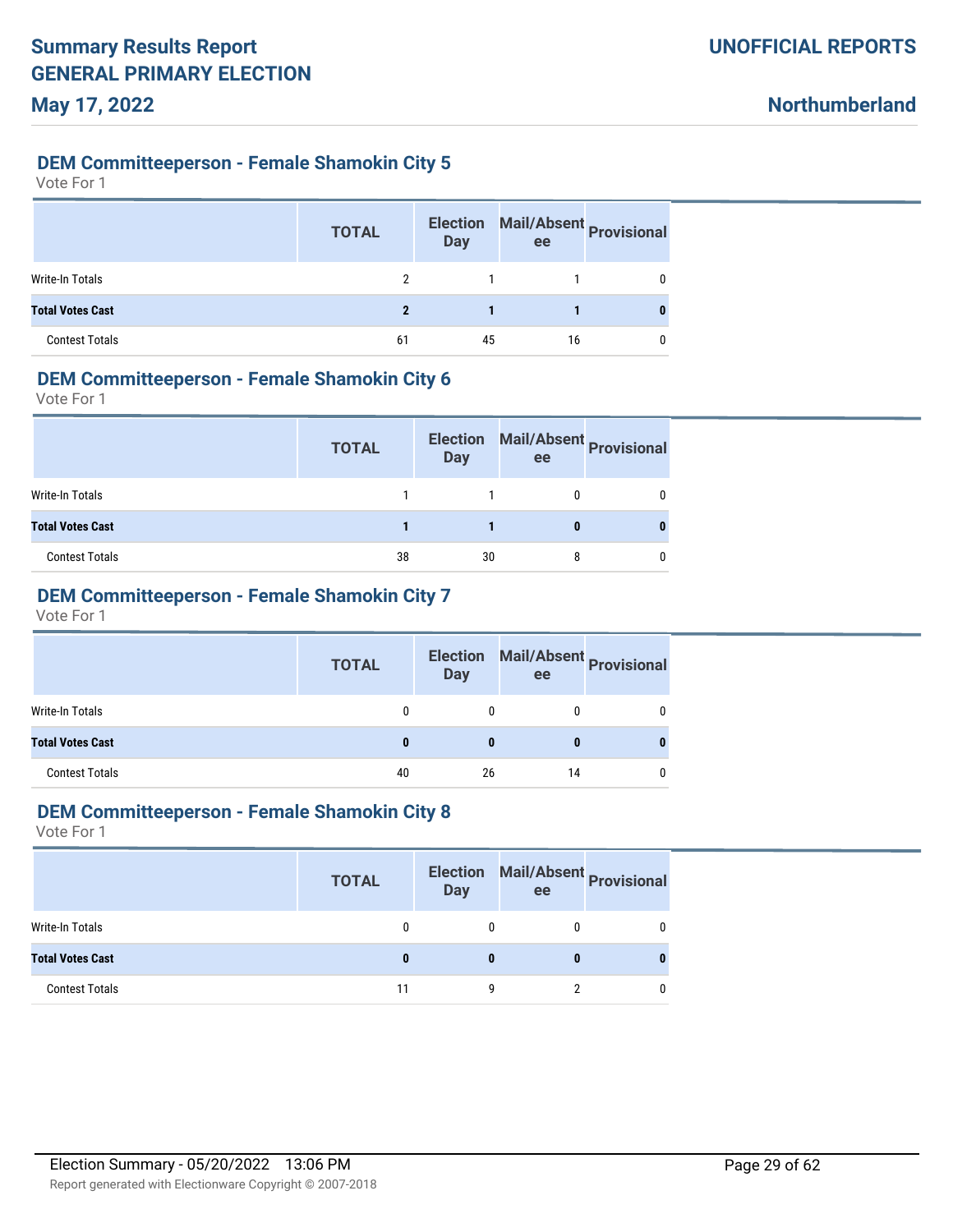#### **DEM Committeeperson - Female West Cameron Township**

Vote For 1

|                         | <b>TOTAL</b> | <b>Election</b><br><b>Day</b> | Mail/Absent Provisional<br>ee |   |
|-------------------------|--------------|-------------------------------|-------------------------------|---|
| Write-In Totals         | $\Omega$     |                               |                               |   |
| <b>Total Votes Cast</b> |              | 0                             | 0                             | 0 |
| <b>Contest Totals</b>   | 21           | 15                            |                               |   |

### **DEM Committeeperson - Female Zerbe Township**

Vote For 1

|                         | <b>TOTAL</b> | <b>Election</b><br><b>Day</b> | ee | Mail/Absent Provisional |
|-------------------------|--------------|-------------------------------|----|-------------------------|
| <b>Write-In Totals</b>  |              |                               |    |                         |
| <b>Total Votes Cast</b> |              |                               |    |                         |
| <b>Contest Totals</b>   | 90           | 64                            | 26 |                         |

# **DEM Committeeperson - Female Delaware Township East**

Vote For 1

|                         | <b>TOTAL</b> | <b>Day</b> | Election Mail/Absent Provisional<br>ee |   |
|-------------------------|--------------|------------|----------------------------------------|---|
| Write-In Totals         |              |            | 0                                      | 0 |
| <b>Total Votes Cast</b> |              |            | 0                                      | 0 |
| <b>Contest Totals</b>   | 36           | 32         | 4                                      | 0 |

#### **DEM Committeeperson - Female Delaware Township South**

|                         | <b>TOTAL</b> | <b>Election</b><br>Day | Mail/Absent Provisional<br>ee |  |
|-------------------------|--------------|------------------------|-------------------------------|--|
| Write-In Totals         |              |                        |                               |  |
| <b>Total Votes Cast</b> |              | 0                      |                               |  |
| <b>Contest Totals</b>   | 53           | 36                     | 17                            |  |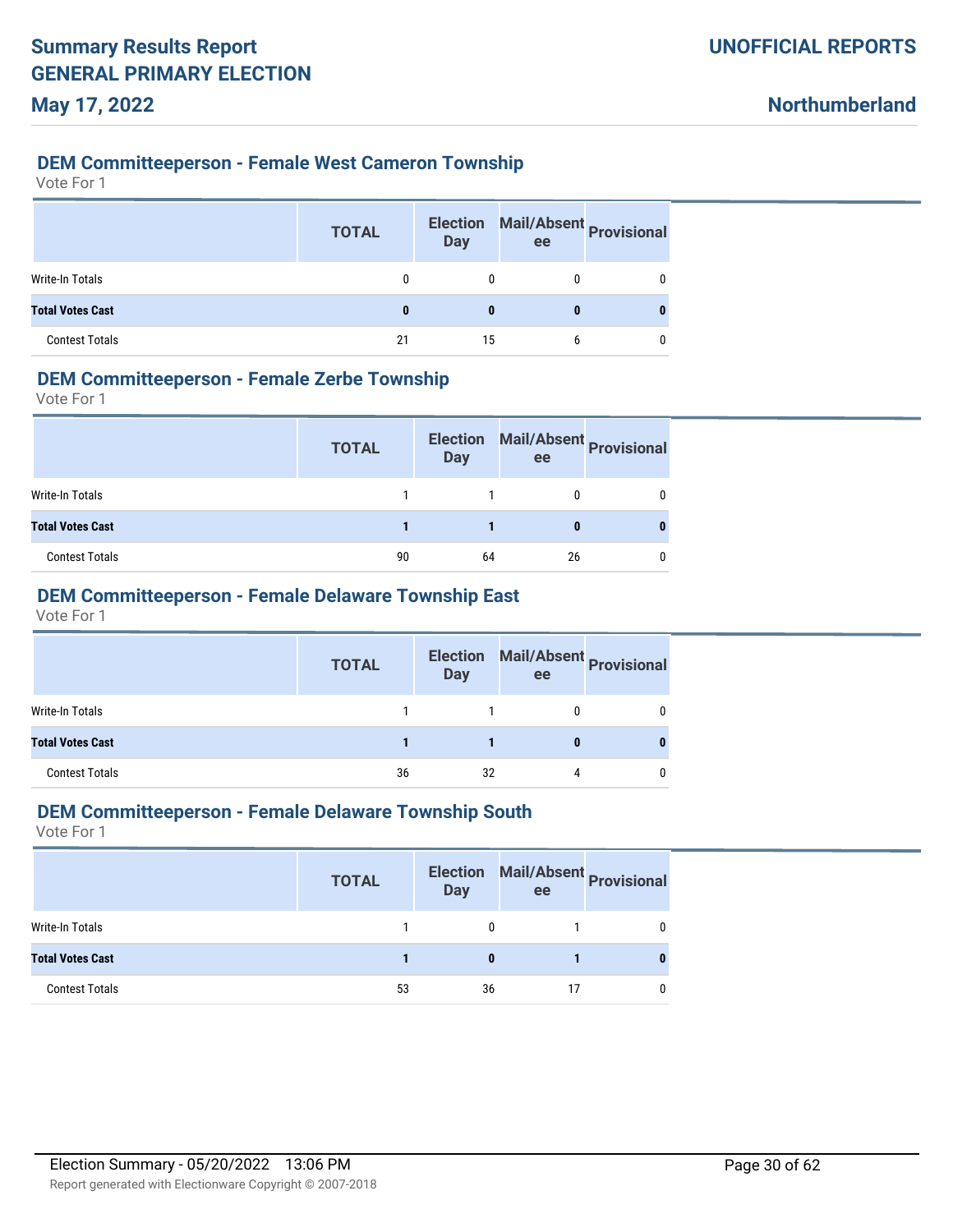#### **DEM Committeeperson - Female Delaware Township West**

Vote For 1

|                         | <b>TOTAL</b> | <b>Election</b><br><b>Day</b> | Mail/Absent Provisional<br>ee |   |
|-------------------------|--------------|-------------------------------|-------------------------------|---|
| Write-In Totals         | 4            | 2                             |                               |   |
| <b>Total Votes Cast</b> |              | 2                             |                               | 0 |
| <b>Contest Totals</b>   | 78           | 48                            | 30                            |   |

### **DEM Committeeperson - Female East Chillisquaque Township**

Vote For 1

|                         | <b>TOTAL</b> | <b>Election</b><br><b>Day</b> | ee | Mail/Absent Provisional |
|-------------------------|--------------|-------------------------------|----|-------------------------|
| Write-In Totals         |              |                               |    |                         |
| <b>Total Votes Cast</b> |              |                               |    |                         |
| <b>Contest Totals</b>   | 22           | 18                            | 4  |                         |

# **DEM Committeeperson - Female Herndon Borough**

Vote For 1

|                         | <b>TOTAL</b> | <b>Day</b> | Election Mail/Absent Provisional<br>ee |  |
|-------------------------|--------------|------------|----------------------------------------|--|
| Write-In Totals         |              | 0          | 0                                      |  |
| <b>Total Votes Cast</b> | 0            | 0          | 0                                      |  |
| <b>Contest Totals</b>   | 20           | 18         |                                        |  |

#### **DEM Committeeperson - Female Jackson Township**

|                         | <b>TOTAL</b> | <b>Day</b> | ee | Election Mail/Absent Provisional |
|-------------------------|--------------|------------|----|----------------------------------|
| Write-In Totals         |              |            |    |                                  |
| <b>Total Votes Cast</b> |              |            | 0  |                                  |
| <b>Contest Totals</b>   | 38           | 28         | 10 |                                  |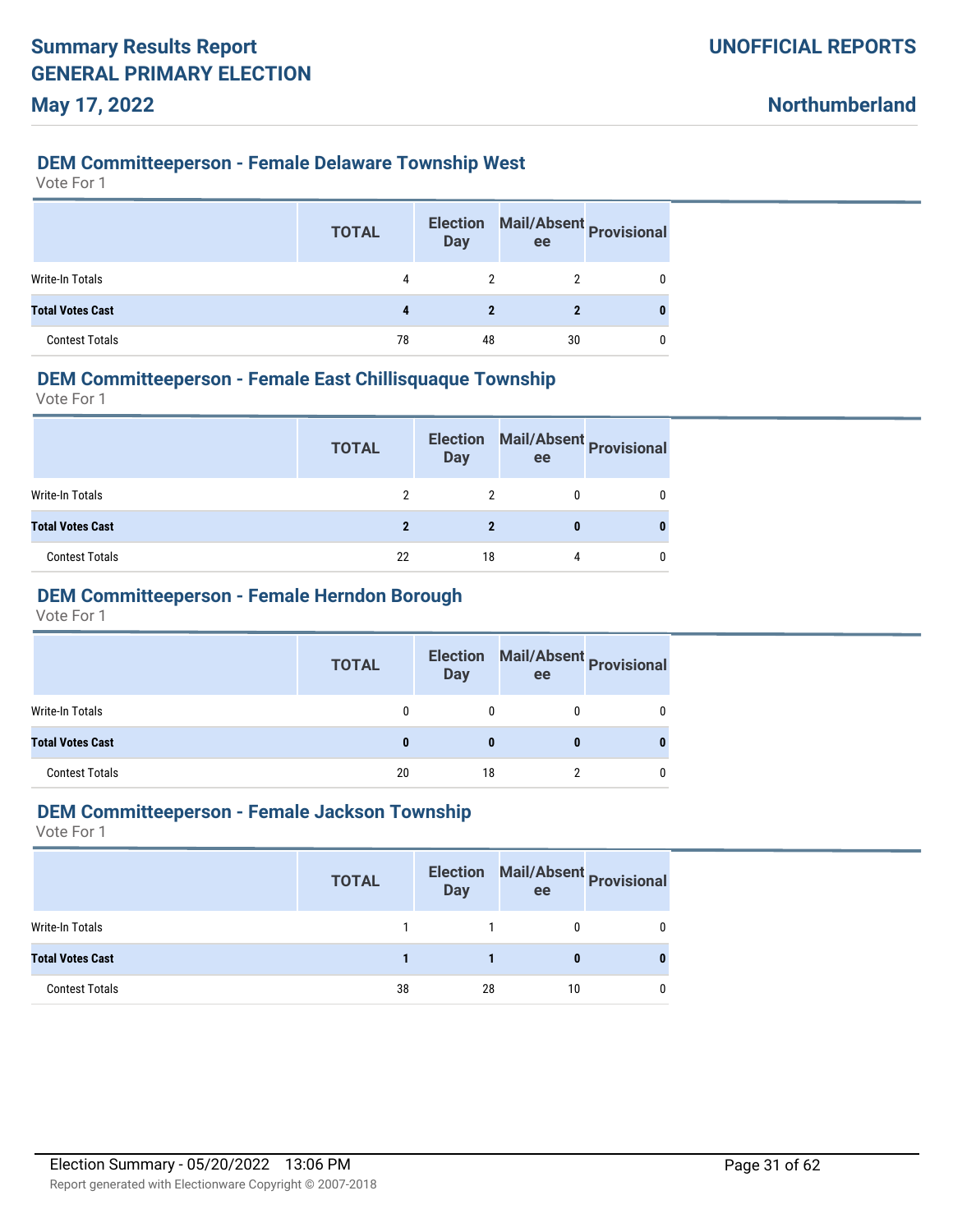#### **DEM Committeeperson - Female Jordan Township**

Vote For 1

|                         | <b>TOTAL</b> | <b>Election</b><br><b>Day</b> | ee | Mail/Absent Provisional |
|-------------------------|--------------|-------------------------------|----|-------------------------|
| Write-In Totals         | 0            | 0                             |    | 0                       |
| <b>Total Votes Cast</b> | 0            | 0                             | 0  |                         |
| <b>Contest Totals</b>   | 30           | 23                            |    |                         |

### **DEM Committeeperson - Female Lewis Township**

Vote For 1

|                         | <b>TOTAL</b> | <b>Election</b><br>Day | ee | Mail/Absent Provisional |
|-------------------------|--------------|------------------------|----|-------------------------|
| <b>Write-In Totals</b>  |              |                        |    |                         |
| <b>Total Votes Cast</b> |              |                        |    |                         |
| <b>Contest Totals</b>   | 75           | 51                     | 24 |                         |

### **DEM Committeeperson - Female Little Mahanoy Township**

Vote For 1

|                         | <b>TOTAL</b> | <b>Day</b> | ee | Election Mail/Absent Provisional |
|-------------------------|--------------|------------|----|----------------------------------|
| Write-In Totals         | 0            | 0          | 0  | 0                                |
| <b>Total Votes Cast</b> | 0            | 0          | 0  |                                  |
| <b>Contest Totals</b>   | 19           |            | 8  | 0                                |

#### **DEM Committeeperson - Female Lower Augusta Township**

|                         | <b>TOTAL</b> | <b>Election</b><br><b>Day</b> | Mail/Absent Provisional<br>ee |  |
|-------------------------|--------------|-------------------------------|-------------------------------|--|
| Write-In Totals         | 5            | 5                             |                               |  |
| <b>Total Votes Cast</b> |              | 5                             |                               |  |
| <b>Contest Totals</b>   | 51           | 36                            | 15                            |  |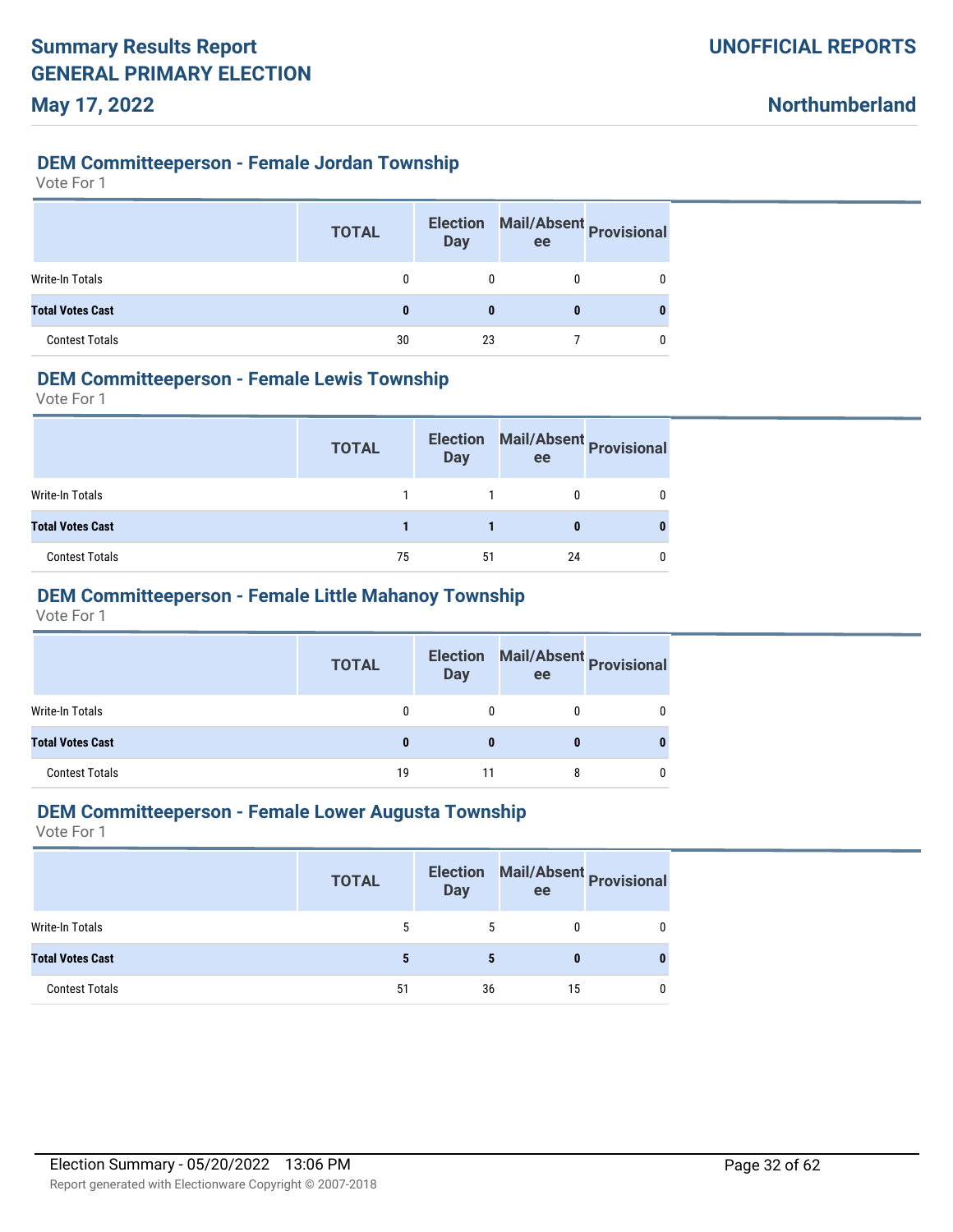### **DEM Committeeperson - Female Lower Mahanoy Township**

Vote For 1

|                         | <b>TOTAL</b> | <b>Election</b><br><b>Day</b> | Mail/Absent Provisional<br>ee |   |
|-------------------------|--------------|-------------------------------|-------------------------------|---|
| <b>Write-In Totals</b>  | 2            |                               |                               |   |
| <b>Total Votes Cast</b> | 2            |                               |                               | 0 |
| <b>Contest Totals</b>   | 79           | 44                            | 35                            |   |

### **DEM Committeeperson - Female McEwensville Borough**

Vote For 1

|                         | <b>TOTAL</b> | <b>Election</b><br><b>Day</b> | ee | Mail/Absent Provisional |
|-------------------------|--------------|-------------------------------|----|-------------------------|
| <b>Write-In Totals</b>  |              |                               |    |                         |
| <b>Total Votes Cast</b> |              |                               |    |                         |
| <b>Contest Totals</b>   | 11           | 11                            |    |                         |

### **DEM Committeeperson - Female Milton Borough 1**

Vote For 1

|                         | <b>TOTAL</b> | <b>Election</b><br><b>Day</b> | ee | Mail/Absent<br>Provisional |
|-------------------------|--------------|-------------------------------|----|----------------------------|
| LEOCADIA PALIULIS       | 67           | 53                            | 14 |                            |
| Write-In Totals         | 0            | 0                             | 0  |                            |
| <b>Total Votes Cast</b> | 67           | 53                            | 14 |                            |
| <b>Contest Totals</b>   | 72           | 57                            | 15 |                            |

#### **DEM Committeeperson - Female Milton Borough 2**

|                         | <b>TOTAL</b> | <b>Election</b><br><b>Day</b> | ee | Mail/Absent Provisional |
|-------------------------|--------------|-------------------------------|----|-------------------------|
| <b>ROBIN SHARE</b>      | 68           | 48                            | 20 | 0                       |
| Write-In Totals         | 0            | 0                             | 0  | 0                       |
| <b>Total Votes Cast</b> | 68           | 48                            | 20 | 0                       |
| <b>Contest Totals</b>   | 74           | 50                            | 24 | 0                       |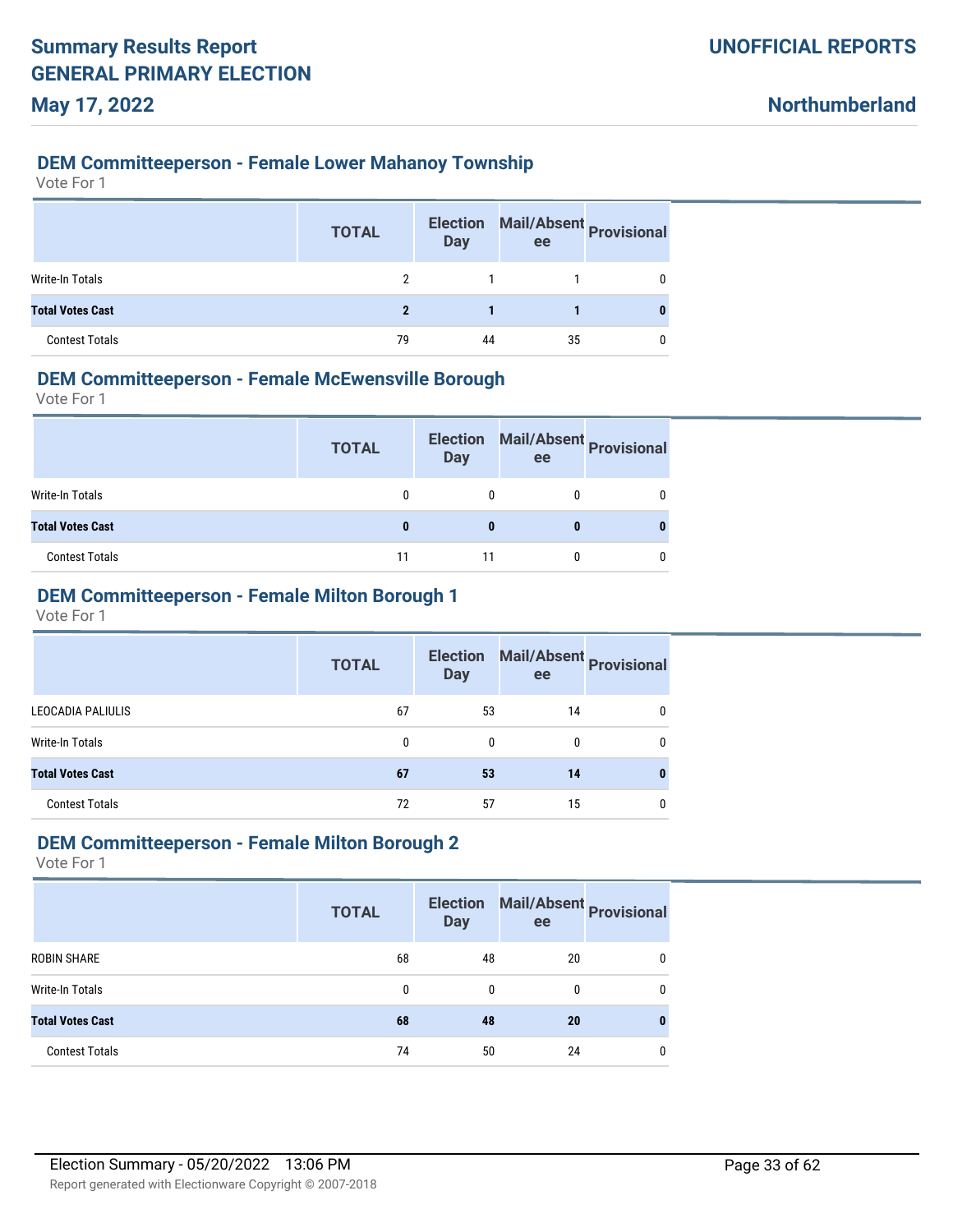#### **DEM Committeeperson - Female Milton Borough 3**

Vote For 1

|                         | <b>TOTAL</b> | <b>Election</b><br><b>Day</b> | ee | Mail/Absent Provisional |
|-------------------------|--------------|-------------------------------|----|-------------------------|
| Write-In Totals         | 3            |                               |    | 0                       |
| <b>Total Votes Cast</b> | 3            | 2                             |    |                         |
| <b>Contest Totals</b>   | 66           | 53                            | 13 | 0                       |

#### **DEM Committeeperson - Female Milton Borough 4**

Vote For 1

|                         | <b>TOTAL</b> | <b>Election</b><br><b>Day</b> | ee | Mail/Absent Provisional |
|-------------------------|--------------|-------------------------------|----|-------------------------|
| Write-In Totals         |              |                               |    |                         |
| <b>Total Votes Cast</b> |              |                               |    |                         |
| <b>Contest Totals</b>   | 35           | 19                            | 16 |                         |

### **DEM Committeeperson - Female Milton Borough 5**

Vote For 1

|                         | <b>TOTAL</b> | <b>Election</b><br><b>Day</b> | Mail/Absent<br>Provisional<br>ee |   |
|-------------------------|--------------|-------------------------------|----------------------------------|---|
| <b>CHLOE RADEL</b>      | 79           | 54                            | 25                               | 0 |
| Write-In Totals         | 0            | 0                             | 0                                | 0 |
| <b>Total Votes Cast</b> | 79           | 54                            | 25                               | 0 |
| <b>Contest Totals</b>   | 88           | 60                            | 28                               | 0 |

#### **DEM Committeeperson - Female Northumberland Borough 1**

|                         | <b>TOTAL</b> | <b>Election</b><br><b>Day</b> | ee | Mail/Absent Provisional |
|-------------------------|--------------|-------------------------------|----|-------------------------|
| <b>DEBORAH HOWELL</b>   | 51           | 40                            | 11 |                         |
| <b>Write-In Totals</b>  | 0            | 0                             | 0  |                         |
| <b>Total Votes Cast</b> | 51           | 40                            | 11 |                         |
| <b>Contest Totals</b>   | 58           | 44                            | 14 |                         |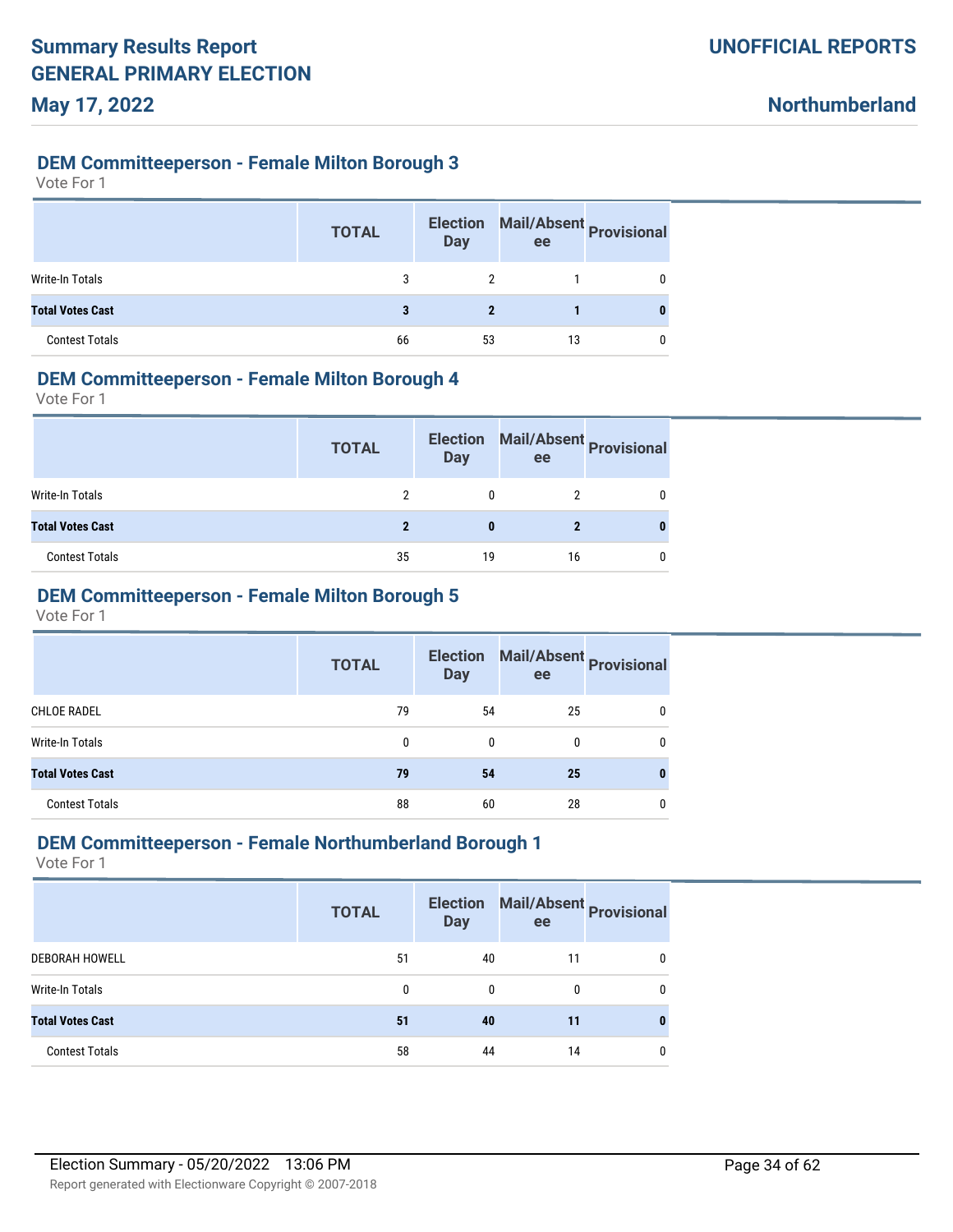#### **DEM Committeeperson - Female Northumberland Borough 2**

Vote For 1

**May 17, 2022**

|                         | <b>TOTAL</b> | <b>Election</b><br><b>Day</b> | ee | Mail/Absent Provisional |
|-------------------------|--------------|-------------------------------|----|-------------------------|
| MARY M. HEGARTY         | 104          | 65                            | 39 | 0                       |
| <b>Write-In Totals</b>  |              | $\Omega$                      |    | 0                       |
| <b>Total Votes Cast</b> | 105          | 65                            | 40 | 0                       |
| <b>Contest Totals</b>   | 111          | 70                            | 41 | 0                       |

#### **DEM Committeeperson - Female Northumberland Borough 3**

Vote For 1

|                         | <b>TOTAL</b> | <b>Election</b><br><b>Day</b> | ee | Mail/Absent Provisional |
|-------------------------|--------------|-------------------------------|----|-------------------------|
| <b>DENISE GUILBAULT</b> | 87           | 53                            | 34 |                         |
| Write-In Totals         | 0            | 0                             | 0  | 0                       |
| <b>Total Votes Cast</b> | 87           | 53                            | 34 | 0                       |
| <b>Contest Totals</b>   | 97           | 61                            | 36 | 0                       |

#### **DEM Committeeperson - Female Point Township East**

Vote For 1

|                         | <b>TOTAL</b> | <b>Day</b> | ee | Election Mail/Absent Provisional |
|-------------------------|--------------|------------|----|----------------------------------|
| Write-In Totals         |              |            |    |                                  |
| <b>Total Votes Cast</b> | ŋ            |            |    |                                  |
| <b>Contest Totals</b>   | 97           | 61         | 35 |                                  |

### **DEM Committeeperson - Female Point Township West**

|                         | <b>TOTAL</b> | <b>Election</b><br><b>Day</b> | Mail/Absent Provisional<br>ee |   |
|-------------------------|--------------|-------------------------------|-------------------------------|---|
| Write-In Totals         | 5            |                               | 3                             | 0 |
| <b>Total Votes Cast</b> |              |                               |                               | 0 |
| <b>Contest Totals</b>   | 139          | 76                            | 63                            | 0 |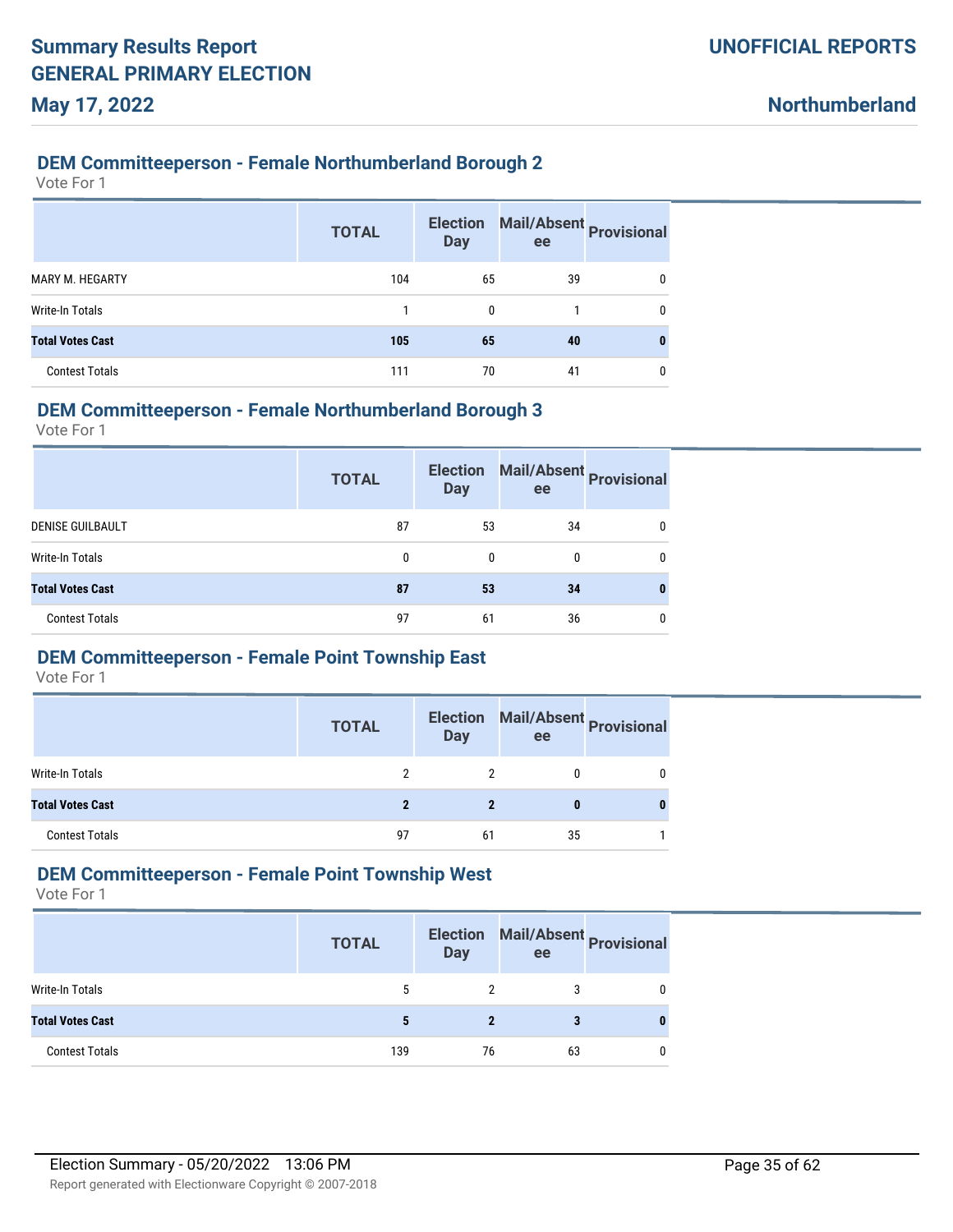#### **DEM Committeeperson - Female Riverside Borough**

Vote For 1

|                         | <b>TOTAL</b> | <b>Election</b><br><b>Day</b> | Mail/Absent Provisional<br>ee |   |
|-------------------------|--------------|-------------------------------|-------------------------------|---|
| Write-In Totals         | 8            | 8                             |                               | 0 |
| <b>Total Votes Cast</b> | 8            | 8                             | 0                             |   |
| <b>Contest Totals</b>   | 195          | 136                           | 58                            |   |

### **DEM Committeeperson - Female Rockefeller Township**

Vote For 1

|                         | <b>TOTAL</b> | <b>Election</b><br><b>Day</b> | ee | Mail/Absent Provisional |
|-------------------------|--------------|-------------------------------|----|-------------------------|
| Write-In Totals         | 6            | 4                             |    |                         |
| <b>Total Votes Cast</b> | b            |                               |    |                         |
| <b>Contest Totals</b>   | 118          | 80                            | 38 |                         |

# **DEM Committeeperson - Female Rush Township**

Vote For 1

|                         | <b>TOTAL</b> | <b>Day</b> | Election Mail/Absent Provisional<br>ee |   |
|-------------------------|--------------|------------|----------------------------------------|---|
| Write-In Totals         | 4            | 3          |                                        |   |
| <b>Total Votes Cast</b> |              | 3          |                                        | 0 |
| <b>Contest Totals</b>   | 72           | 47         | 25                                     |   |

### **DEM Committeeperson - Female Shamokin Township**

|                         | <b>TOTAL</b> | <b>Election</b><br><b>Day</b> | Mail/Absent Provisional<br>ee |   |
|-------------------------|--------------|-------------------------------|-------------------------------|---|
| Write-In Totals         | 4            |                               |                               |   |
| <b>Total Votes Cast</b> |              |                               |                               | 0 |
| <b>Contest Totals</b>   | 179          | 124                           | 54                            |   |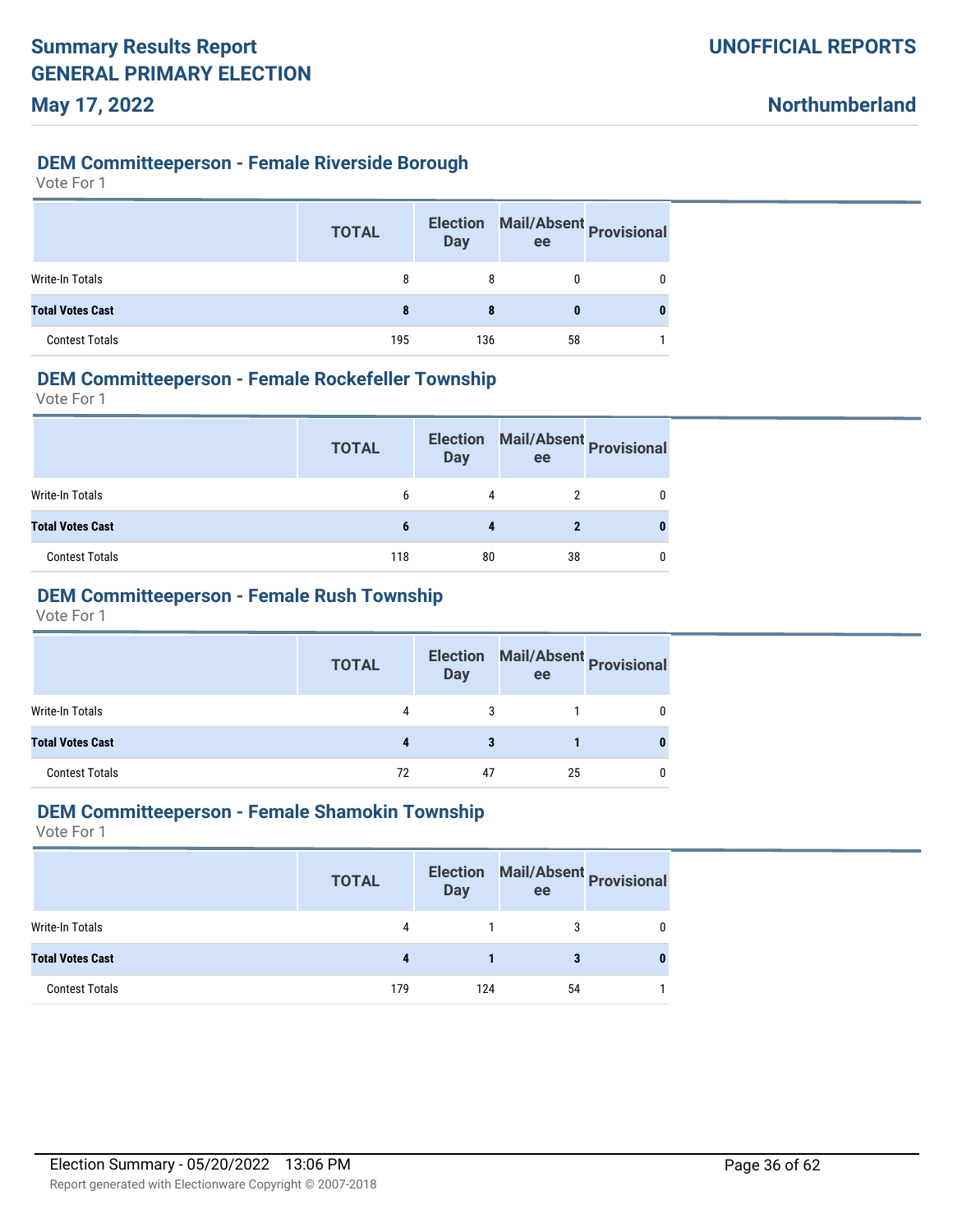#### **DEM Committeeperson - Female Snydertown Borough**

| Vote For |  |  |
|----------|--|--|
|----------|--|--|

|                         | <b>TOTAL</b> | <b>Election</b><br><b>Day</b> | ee | Mail/Absent Provisional |
|-------------------------|--------------|-------------------------------|----|-------------------------|
| Write-In Totals         |              |                               |    | 0                       |
| <b>Total Votes Cast</b> |              |                               | 0  |                         |
| <b>Contest Totals</b>   | 29           | 25                            | 4  | 0                       |

### **DEM Committeeperson - Female Sunbury City 1**

Vote For 1

|                            | <b>TOTAL</b> | <b>Election</b><br><b>Day</b> | ee | Mail/Absent Provisional |
|----------------------------|--------------|-------------------------------|----|-------------------------|
| <b>VICTORIA ROSANCRANS</b> | 69           | 48                            | 21 | 0                       |
| Write-In Totals            |              | 0                             |    | 0                       |
| <b>Total Votes Cast</b>    | 70           | 48                            | 22 | 0                       |
| <b>Contest Totals</b>      | 81           | 57                            | 24 | 0                       |

# **DEM Committeeperson - Female Sunbury City 2**

Vote For 1

|                         | <b>TOTAL</b> | <b>Election</b><br><b>Day</b> | ee | Mail/Absent Provisional |
|-------------------------|--------------|-------------------------------|----|-------------------------|
| Write-In Totals         | 6            | 3                             |    |                         |
| <b>Total Votes Cast</b> | 6            |                               |    |                         |
| <b>Contest Totals</b>   | 56           | 32                            | 24 |                         |

#### **DEM Committeeperson - Female Sunbury City 5**

|                         | <b>TOTAL</b> | <b>Election</b><br><b>Day</b> | ee | Mail/Absent Provisional |
|-------------------------|--------------|-------------------------------|----|-------------------------|
| Write-In Totals         |              |                               |    |                         |
| <b>Total Votes Cast</b> |              |                               |    |                         |
| <b>Contest Totals</b>   | 78           | -57                           | 20 |                         |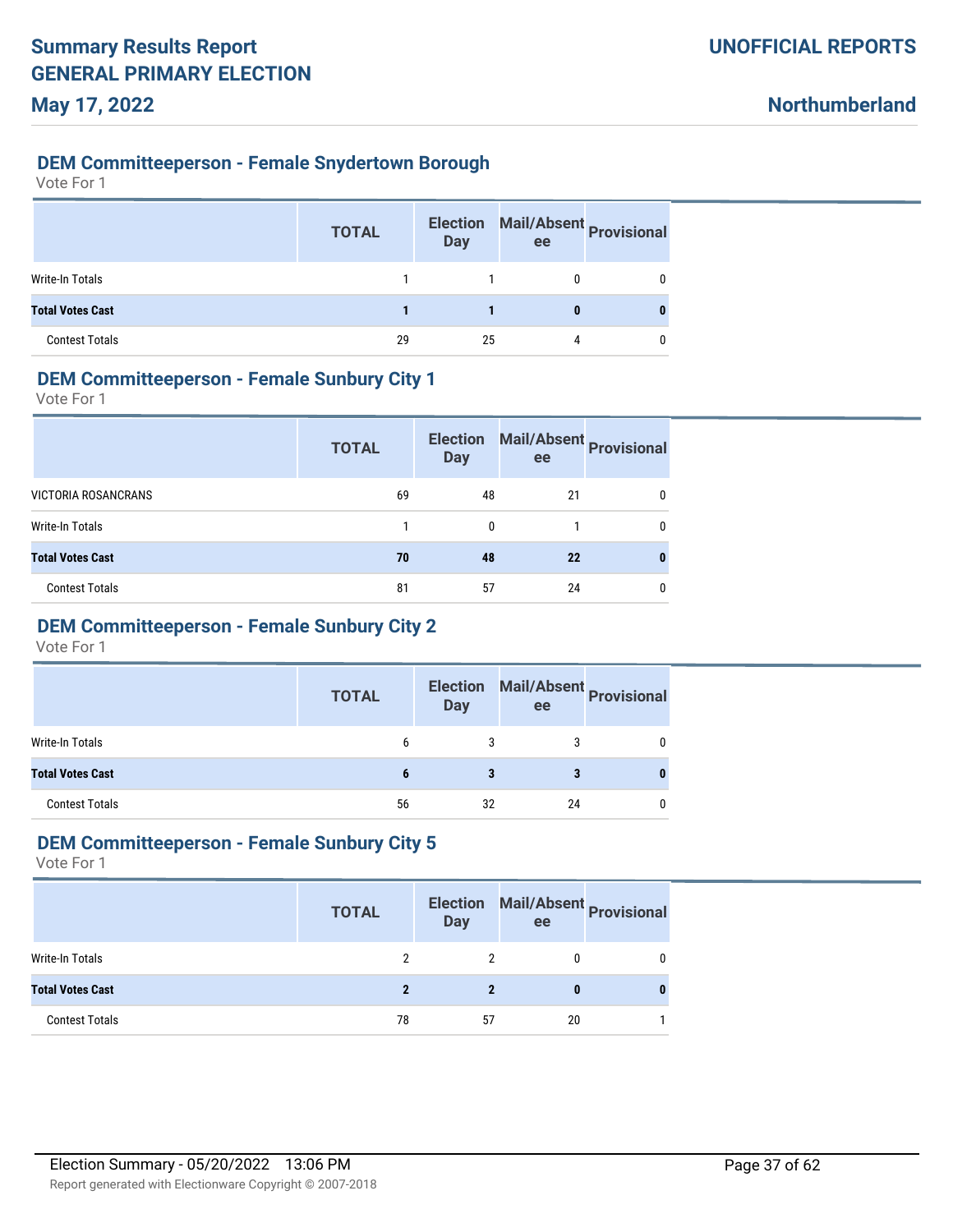### **DEM Committeeperson - Female Sunbury City 6**

Vote For 1

|                         | <b>TOTAL</b> | <b>Election</b><br><b>Day</b> | ee | Mail/Absent Provisional |
|-------------------------|--------------|-------------------------------|----|-------------------------|
| ANGELINA MERCHLINSKY    | 48           | 32                            | 16 | 0                       |
| <b>Write-In Totals</b>  | 0            | $\mathbf{0}$                  | 0  | 0                       |
| <b>Total Votes Cast</b> | 48           | 32                            | 16 |                         |
| <b>Contest Totals</b>   | 55           | 38                            | 17 | 0                       |

### **DEM Committeeperson - Female Sunbury City 4**

Vote For 1

|                         | <b>TOTAL</b> | <b>Election</b><br><b>Day</b> | ee | Mail/Absent Provisional |
|-------------------------|--------------|-------------------------------|----|-------------------------|
| <b>Write-In Totals</b>  | 5            | 4                             |    |                         |
| <b>Total Votes Cast</b> |              |                               |    |                         |
| <b>Contest Totals</b>   | 84           | 54                            | 30 |                         |

# **DEM Committeeperson - Female Sunbury City 3**

Vote For 1

|                          | <b>TOTAL</b>  | <b>Election</b><br><b>Day</b> | ee | Mail/Absent Provisional |
|--------------------------|---------------|-------------------------------|----|-------------------------|
| <b>STEPHANIE STERNER</b> | 68            | 33                            | 34 |                         |
| Write-In Totals          | $\mathcal{P}$ | 2                             | 0  | 0                       |
| <b>Total Votes Cast</b>  | 70            | 35                            | 34 |                         |
| <b>Contest Totals</b>    | 75            | 39                            | 35 |                         |

### **DEM Committeeperson - Female Turbot Township**

|                         | <b>TOTAL</b> | <b>Election</b><br><b>Day</b> | Mail/Absent Provisional<br>ee |              |
|-------------------------|--------------|-------------------------------|-------------------------------|--------------|
| LINDA J. KORB           | 45           | 25                            | 20                            | $\mathbf{0}$ |
| <b>MARCIA SHERMAN</b>   | 47           | 30                            | 17                            | $\mathbf{0}$ |
| Write-In Totals         | 0            | 0                             | 0                             | $\mathbf{0}$ |
| <b>Total Votes Cast</b> | 92           | 55                            | 37                            | 0            |
| <b>Contest Totals</b>   | 103          | 61                            | 42                            | 0            |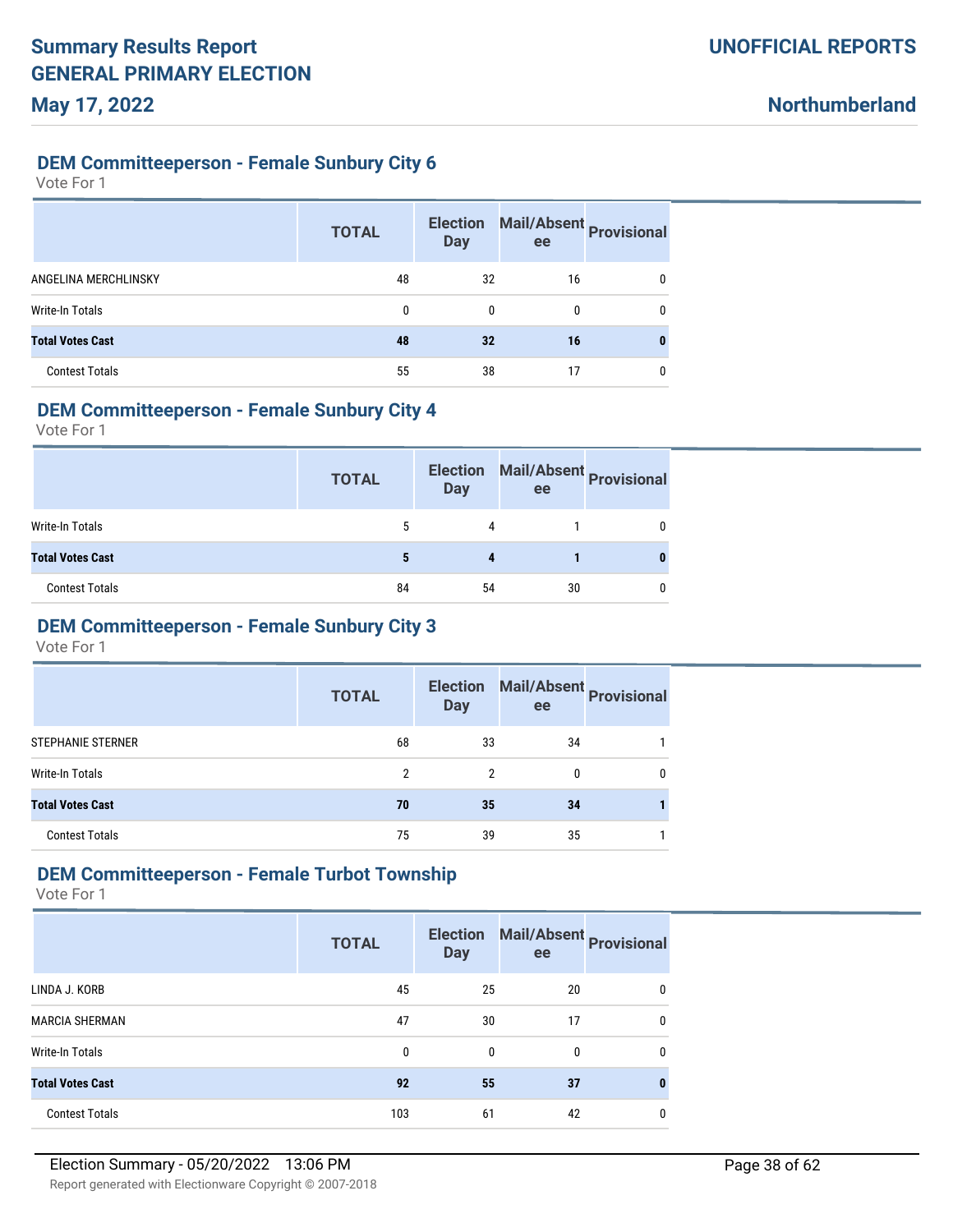#### **DEM Committeeperson - Female Turbotville Borough**

| Vote For |  |  |
|----------|--|--|
|----------|--|--|

|                         | <b>TOTAL</b> | <b>Election</b><br><b>Day</b> | ee | Mail/Absent Provisional |
|-------------------------|--------------|-------------------------------|----|-------------------------|
| <b>Write-In Totals</b>  |              |                               |    |                         |
| <b>Total Votes Cast</b> |              |                               |    |                         |
| <b>Contest Totals</b>   | 51           | 43                            |    |                         |

### **DEM Committeeperson - Female Upper Augusta Township Northeast**

Vote For 1

|                         | <b>TOTAL</b> | <b>Election</b><br><b>Day</b> | ee | Mail/Absent Provisional |
|-------------------------|--------------|-------------------------------|----|-------------------------|
| ELEANOR E. FOGARTY      | 90           | 61                            | 29 | 0                       |
| Write-In Totals         |              |                               | 0  | 0                       |
| <b>Total Votes Cast</b> | 91           | 62                            | 29 |                         |
| <b>Contest Totals</b>   | 98           | 68                            | 30 |                         |

### **DEM Committeeperson - Female Upper Augusta Township Northwest**

Vote For 1

|                         | <b>TOTAL</b> | <b>Election</b><br><b>Day</b> | ee | Mail/Absent Provisional |
|-------------------------|--------------|-------------------------------|----|-------------------------|
| Write-In Totals         |              |                               |    |                         |
| <b>Total Votes Cast</b> |              |                               |    |                         |
| <b>Contest Totals</b>   | 72           | 51                            | 21 |                         |

#### **DEM Committeeperson - Female Upper Mahanoy Township**

|                         | <b>TOTAL</b> | <b>Election</b><br><b>Day</b> | ee | Mail/Absent Provisional |
|-------------------------|--------------|-------------------------------|----|-------------------------|
| Write-In Totals         |              |                               |    |                         |
| <b>Total Votes Cast</b> |              |                               |    |                         |
| <b>Contest Totals</b>   | 25           | 23                            |    |                         |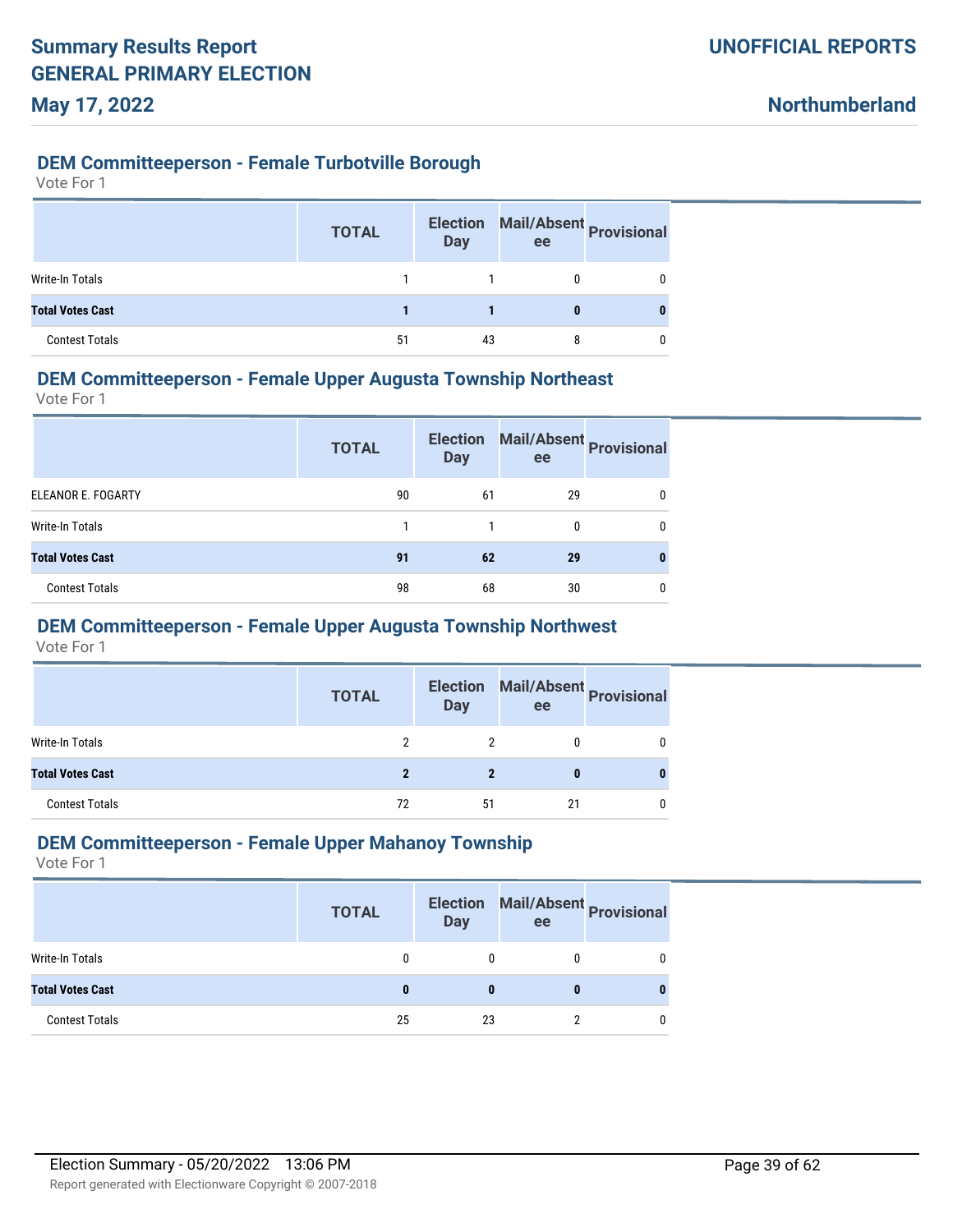#### **DEM Committeeperson - Female Washington Township**

Vote For 1

|                         | <b>TOTAL</b> | <b>Election</b><br><b>Day</b> | Mail/Absent Provisional<br>ee |              |
|-------------------------|--------------|-------------------------------|-------------------------------|--------------|
| <b>BETTY L. ERDMAN</b>  | 43           | 36                            |                               | $\mathbf{0}$ |
| <b>Write-In Totals</b>  | $\Omega$     | $\Omega$                      | 0                             | 0            |
| <b>Total Votes Cast</b> | 43           | 36                            |                               | 0            |
| <b>Contest Totals</b>   | 44           | 37                            |                               | 0            |

#### **DEM Committeeperson - Female Watsontown Borough 1**

Vote For 1

|                         | <b>TOTAL</b> | <b>Election</b><br><b>Day</b> | ee | Mail/Absent Provisional |
|-------------------------|--------------|-------------------------------|----|-------------------------|
| Write-In Totals         |              | 0                             |    |                         |
| <b>Total Votes Cast</b> |              |                               |    |                         |
| <b>Contest Totals</b>   | 37           | 25                            | 12 |                         |

### **DEM Committeeperson - Female Watsontown Borough 2**

Vote For 1

|                         | <b>TOTAL</b> | <b>Election</b><br><b>Day</b> | ee | Mail/Absent Provisional |
|-------------------------|--------------|-------------------------------|----|-------------------------|
| Write-In Totals         |              |                               |    |                         |
| <b>Total Votes Cast</b> |              |                               |    |                         |
| <b>Contest Totals</b>   | 70           | 50                            | 20 |                         |

#### **DEM Committeeperson - Female West Chillisquaque Township**

|                         | <b>TOTAL</b> | <b>Election</b><br><b>Day</b> | ee | Mail/Absent Provisional |
|-------------------------|--------------|-------------------------------|----|-------------------------|
| Write-In Totals         | 5            |                               |    |                         |
| <b>Total Votes Cast</b> |              |                               |    |                         |
| <b>Contest Totals</b>   | 118          | 69                            | 48 |                         |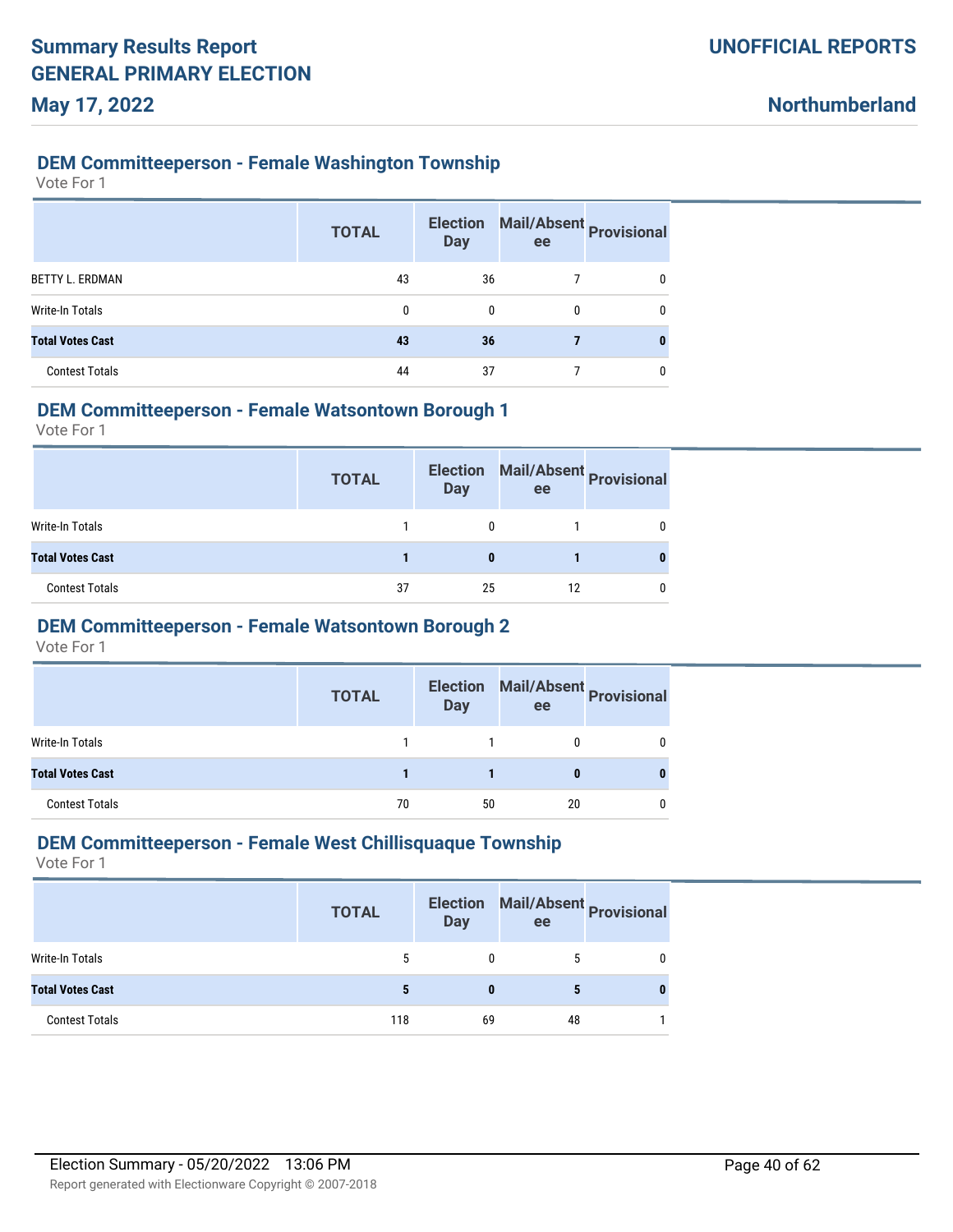# **Northumberland**

#### **REP United States Senator**

Vote For 1

|                         | <b>TOTAL</b> | <b>Election</b><br><b>Day</b> | Mail/Absent Provisional<br>ee |                |
|-------------------------|--------------|-------------------------------|-------------------------------|----------------|
| <b>KATHY BARNETTE</b>   | 2,593        | 2,463                         | 126                           | 4              |
| <b>MEHMET 0Z</b>        | 3,752        | 3,526                         | 217                           | 9              |
| <b>GEORGE BOCHETTO</b>  | 104          | 90                            | 14                            | $\mathbf 0$    |
| <b>JEFF BARTOS</b>      | 608          | 524                           | 80                            | 4              |
| <b>DAVE MCCORMICK</b>   | 4,233        | 3,949                         | 275                           | 9              |
| <b>SEAN GALE</b>        | 139          | 122                           | 16                            | 1              |
| <b>CARLA SANDS</b>      | 803          | 712                           | 89                            | $\overline{2}$ |
| Write-In Totals         | 42           | 28                            | 14                            | 0              |
| <b>Total Votes Cast</b> | 12,274       | 11,414                        | 831                           | 29             |
| <b>Contest Totals</b>   | 12,495       | 11,617                        | 849                           | 29             |

#### **REP Governor**

|                         | <b>TOTAL</b> | <b>Election</b><br><b>Day</b> | <b>Mail/Absent</b><br>ee | <b>Provisional</b> |
|-------------------------|--------------|-------------------------------|--------------------------|--------------------|
| <b>LOU BARLETTA</b>     | 5,192        | 4,822                         | 358                      | 12                 |
| DOUGLAS V MASTRIANO     | 4,954        | 4,810                         | 133                      | 11                 |
| <b>NCHE ZAMA</b>        | 104          | 86                            | 18                       | $\mathbf 0$        |
| <b>DAVE WHITE</b>       | 525          | 459                           | 65                       | $\mathbf{1}$       |
| <b>MELISSA HART</b>     | 222          | 173                           | 48                       | $\mathbf{1}$       |
| <b>BILL MCSWAIN</b>     | 987          | 860                           | 124                      | 3                  |
| <b>CHARLIE GEROW</b>    | 70           | 51                            | 19                       | $\mathbf 0$        |
| <b>JOE GALE</b>         | 77           | 68                            | 9                        | $\mathbf{0}$       |
| <b>JAKE CORMAN</b>      | 179          | 135                           | 43                       | 1                  |
| <b>Write-In Totals</b>  | 54           | 37                            | 17                       | $\mathbf{0}$       |
| <b>Total Votes Cast</b> | 12,364       | 11,501                        | 834                      | 29                 |
| <b>Contest Totals</b>   | 12,495       | 11,617                        | 849                      | 29                 |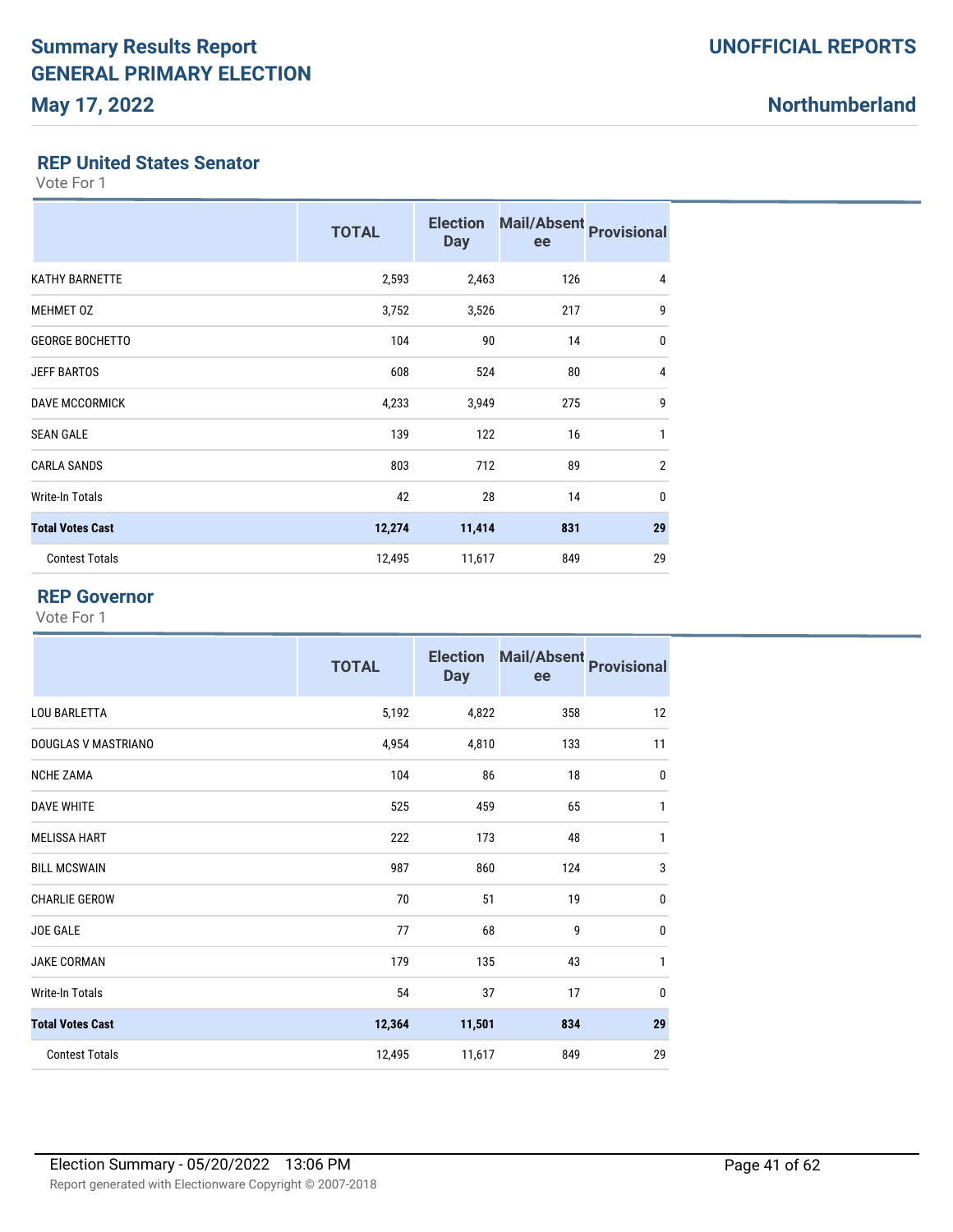#### **REP Lieutenant Governor**

Vote For 1

|                              | <b>TOTAL</b> | <b>Election</b><br><b>Day</b> | <b>Mail/Absent</b><br>ee | <b>Provisional</b> |
|------------------------------|--------------|-------------------------------|--------------------------|--------------------|
| <b>CLARICE SCHILLINGER</b>   | 1,896        | 1,814                         | 76                       | 6                  |
| <b>JAMES EARL JONES</b>      | 992          | 935                           | 57                       | $\mathbf 0$        |
| <b>RICK SACCONE</b>          | 857          | 800                           | 54                       | 3                  |
| <b>JOHN BROWN</b>            | 465          | 419                           | 42                       | 4                  |
| <b>CHRIS FRYE</b>            | 313          | 289                           | 24                       | $\mathbf 0$        |
| <b>JEFF COLEMAN</b>          | 1,365        | 1,241                         | 120                      | $\overline{4}$     |
| <b>RUSS DIAMOND</b>          | 672          | 619                           | 52                       | 1                  |
| <b>CARRIE LEWIS DELROSSO</b> | 3,400        | 3,130                         | 264                      | 6                  |
| <b>TEDDY DANIELS</b>         | 1,410        | 1,329                         | 77                       | 4                  |
| Write-In Totals              | 48           | 38                            | 10                       | $\mathbf{0}$       |
| <b>Total Votes Cast</b>      | 11,418       | 10,614                        | 776                      | 28                 |
| <b>Contest Totals</b>        | 12,495       | 11,617                        | 849                      | 29                 |

#### **REP Representative in Congress 9th District**

|                         | <b>TOTAL</b> | <b>Election</b><br><b>Day</b> | Mail/Absent Provisional<br>ee |    |
|-------------------------|--------------|-------------------------------|-------------------------------|----|
| <b>DAN MEUSER</b>       | 11,348       | 10,595                        | 729                           | 24 |
| Write-In Totals         | 114          | 96                            | 18                            | 0  |
| <b>Total Votes Cast</b> | 11,462       | 10,691                        | 747                           | 24 |
| <b>Contest Totals</b>   | 12,495       | 11,617                        | 849                           | 29 |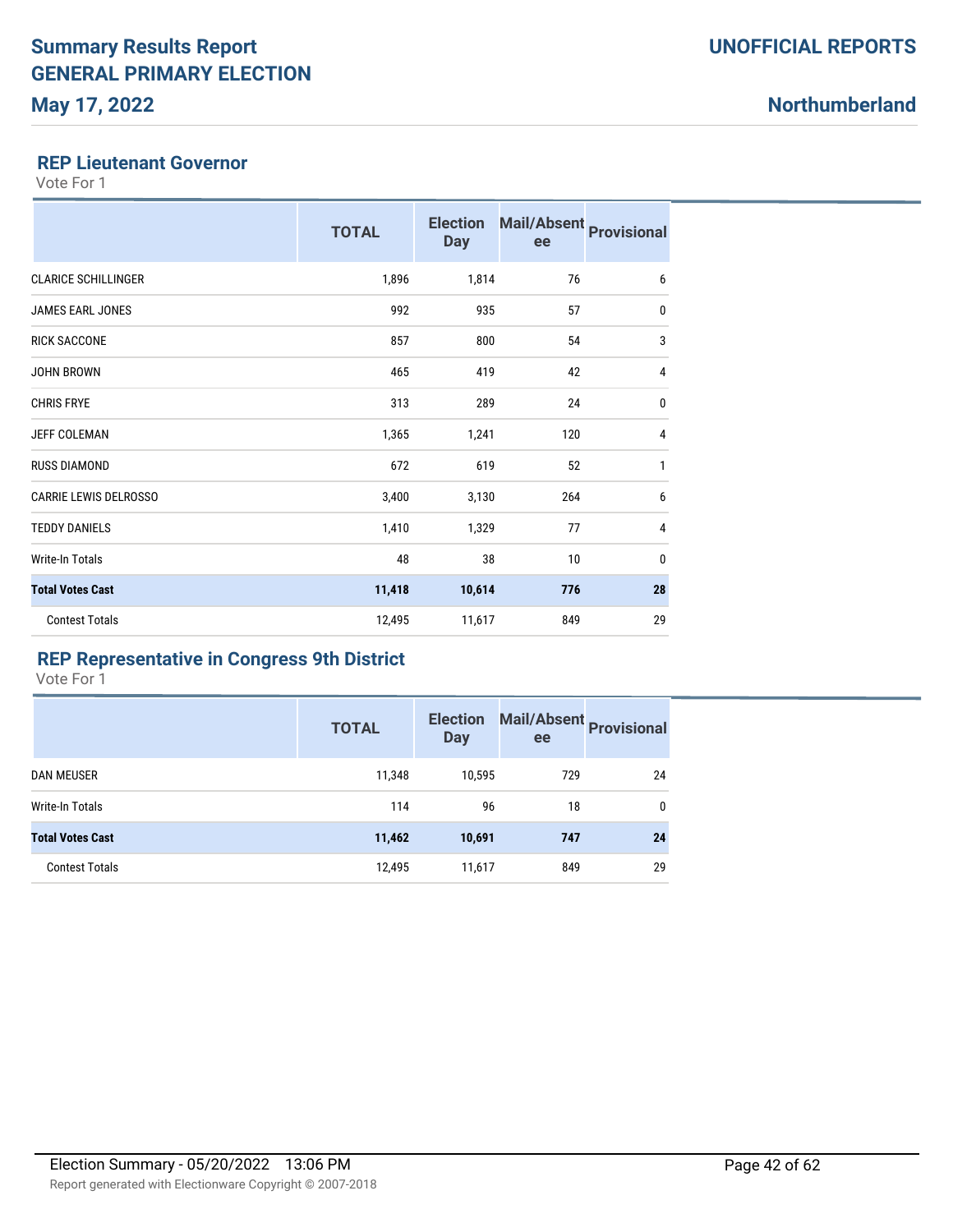### **REP Representative in the General Assembly 107th District**

Vote For 1

**May 17, 2022**

|                         | <b>TOTAL</b> | <b>Election</b><br><b>Day</b> | Mail/Absent<br><b>Provisional</b><br>ee |             |
|-------------------------|--------------|-------------------------------|-----------------------------------------|-------------|
| <b>JOANNE STEHR</b>     | 1,836        | 1,743                         | 89                                      | 4           |
| <b>RON TANNEY</b>       | 3,736        | 3,426                         | 302                                     | 8           |
| Write-In Totals         | 20           | 15                            | 5                                       | $\mathbf 0$ |
| <b>Total Votes Cast</b> | 5,592        | 5,184                         | 396                                     | 12          |
| <b>Contest Totals</b>   | 5,703        | 5,278                         | 412                                     | 13          |

### **REP Representative in the General Assembly 108th District**

Vote For 1

|                          | <b>TOTAL</b> | <b>Election</b><br><b>Day</b> | Mail/Absent Provisional<br>ee |              |
|--------------------------|--------------|-------------------------------|-------------------------------|--------------|
| LYNDA J. SCHLEGEL CULVER | 6,464        | 6,031                         | 418                           | 15           |
| Write-In Totals          | 48           | 46                            | 2                             | $\mathbf{0}$ |
| <b>Total Votes Cast</b>  | 6,512        | 6,077                         | 420                           | 15           |
| <b>Contest Totals</b>    | 6,792        | 6,339                         | 437                           | 16           |

### **REP Member of Republican State Committee**

|                         | <b>TOTAL</b> | <b>Election</b><br><b>Day</b> | Mail/Absent<br>Provisional<br>ee |              |
|-------------------------|--------------|-------------------------------|----------------------------------|--------------|
| <b>TERRY LEE CURRAN</b> | 9,170        | 8,571                         | 580                              | 19           |
| ELLIE REES              | 7,287        | 6,706                         | 572                              | 9            |
| Write-In Totals         | 397          | 378                           | 19                               | $\mathbf{0}$ |
| <b>Total Votes Cast</b> | 16,854       | 15,655                        | 1,171                            | 28           |
| <b>Contest Totals</b>   | 37,485       | 34,851                        | 2,547                            | 87           |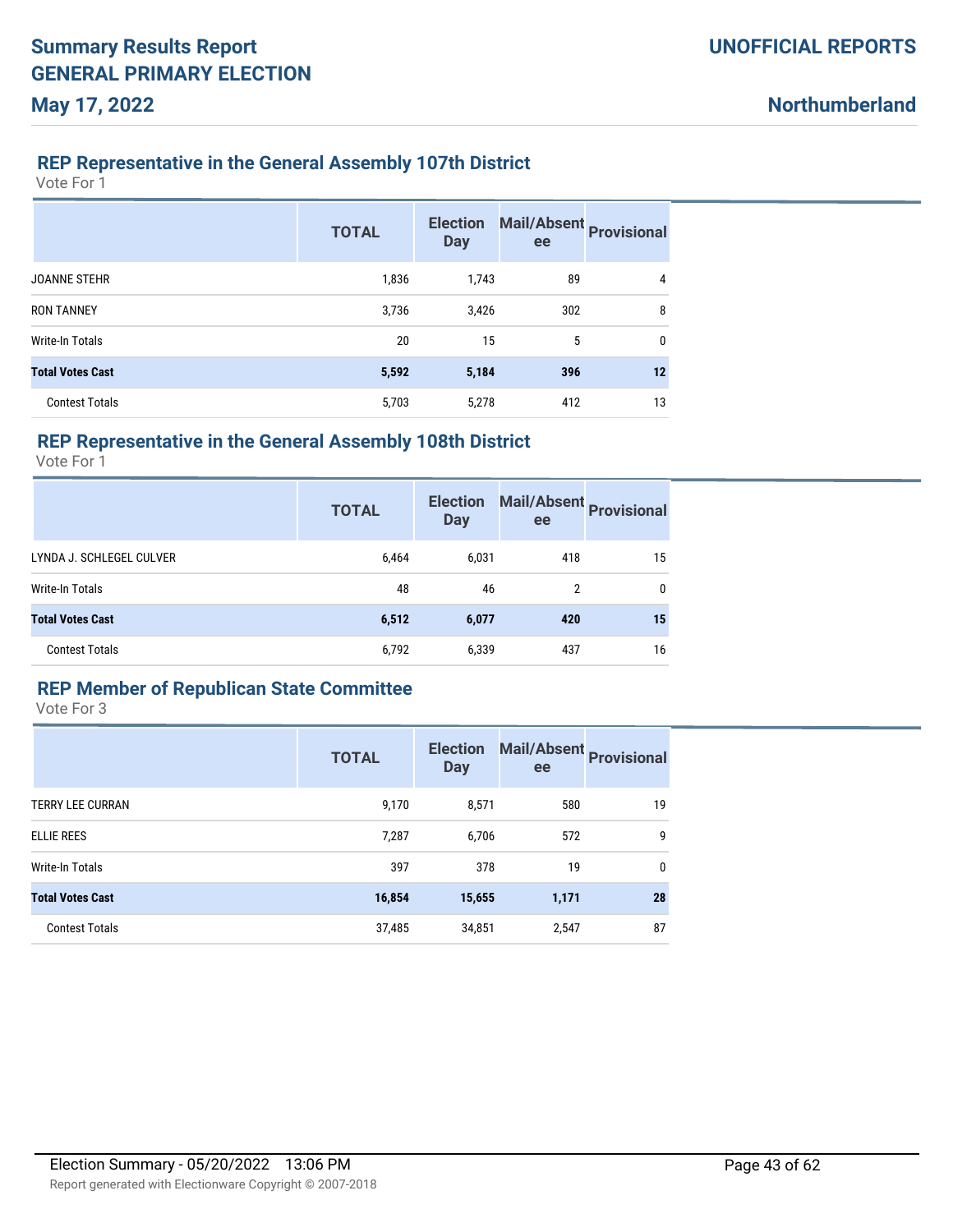**Northumberland**

#### **REP County Committeeperson Coal Township 1**

Vote For 2

|                         | <b>TOTAL</b> | <b>Election</b><br><b>Day</b> | ee | Mail/Absent Provisional |
|-------------------------|--------------|-------------------------------|----|-------------------------|
| Write-In Totals         | 4            | 4                             |    |                         |
| <b>Total Votes Cast</b> |              |                               | 0  |                         |
| <b>Contest Totals</b>   | 138          | 128                           | 10 |                         |

### **REP County Committeeperson Coal Township 2**

Vote For 2

|                         | <b>TOTAL</b> | <b>Election</b><br><b>Day</b> | ee | Mail/Absent Provisional |
|-------------------------|--------------|-------------------------------|----|-------------------------|
| Write-In Totals         | 4            | 4                             |    |                         |
| <b>Total Votes Cast</b> |              |                               |    |                         |
| <b>Contest Totals</b>   | 172          | 156                           | 16 |                         |

# **REP County Committeeperson Coal Township 3**

Vote For 2

|                         | <b>TOTAL</b> | <b>Day</b> | ee | Election Mail/Absent Provisional |
|-------------------------|--------------|------------|----|----------------------------------|
| Write-In Totals         |              | 2          |    |                                  |
| <b>Total Votes Cast</b> |              | 2          |    |                                  |
| <b>Contest Totals</b>   | 170          | 158        | 10 |                                  |

#### **REP County Committeeperson Coal Township 4-1**

|                         | <b>TOTAL</b> | <b>Day</b> | Election Mail/Absent Provisional<br>ee |   |
|-------------------------|--------------|------------|----------------------------------------|---|
| Write-In Totals         |              |            |                                        |   |
| <b>Total Votes Cast</b> |              |            |                                        | 0 |
| <b>Contest Totals</b>   | 168          | 160        |                                        |   |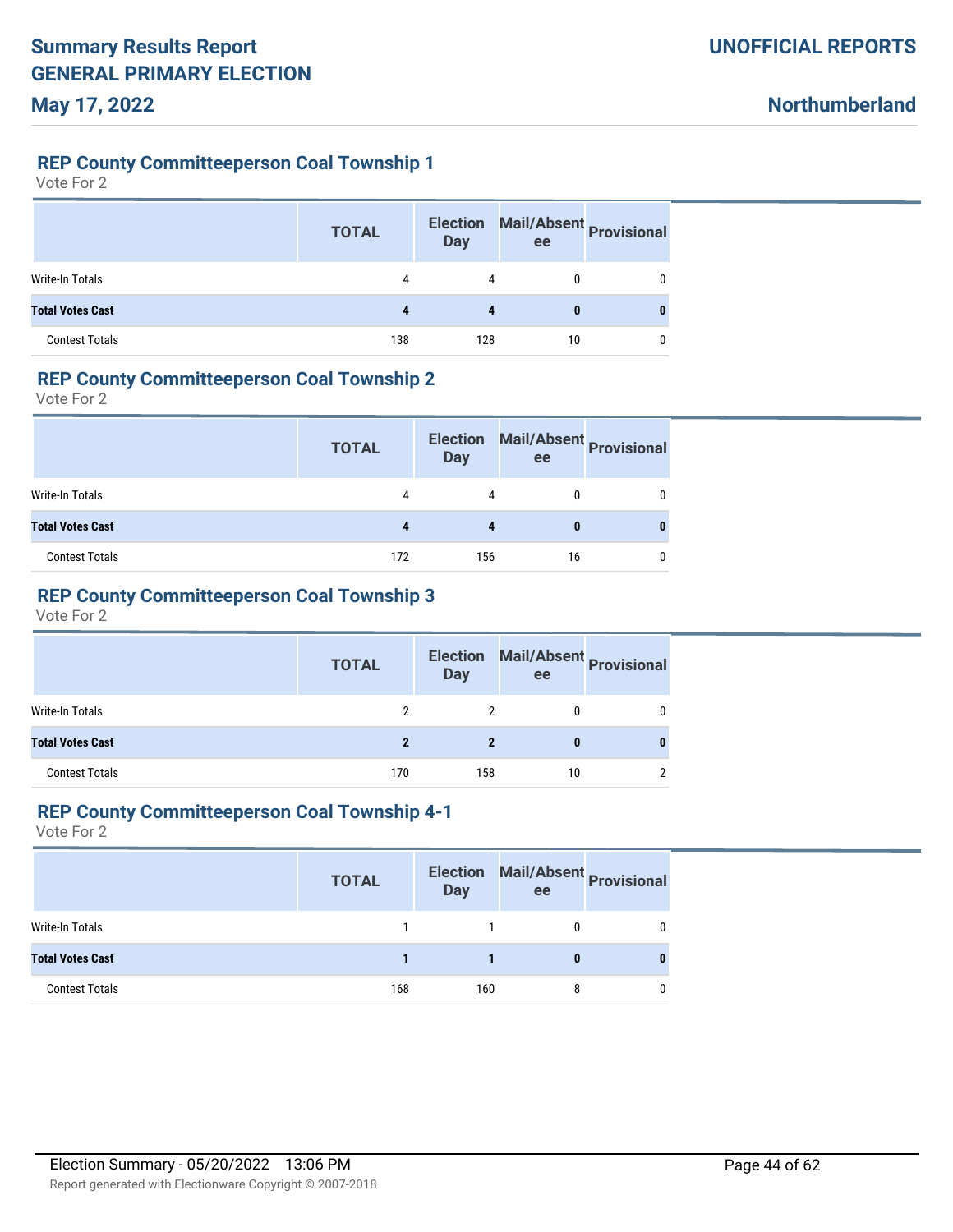**Northumberland**

#### **REP County Committeeperson Coal Township 4-2**

Vote For 2

|                         | <b>TOTAL</b> | <b>Election</b><br><b>Day</b> | Mail/Absent Provisional<br>ee |   |
|-------------------------|--------------|-------------------------------|-------------------------------|---|
| Write-In Totals         |              |                               | 0                             | 0 |
| <b>Total Votes Cast</b> |              |                               | 0                             |   |
| <b>Contest Totals</b>   | 236          | 228                           | 8                             | 0 |

#### **REP County Committeeperson Coal Township 5**

Vote For 2

|                         | <b>TOTAL</b> | <b>Election</b><br>Day | ee | Mail/Absent Provisional |
|-------------------------|--------------|------------------------|----|-------------------------|
| Write-In Totals         | 22           | 22                     |    |                         |
| <b>Total Votes Cast</b> | 22           | 22                     |    |                         |
| <b>Contest Totals</b>   | 398          | 384                    | 14 |                         |

### **REP County Committeeperson Coal Township 6**

Vote For 2

|                         | <b>TOTAL</b> | <b>Election</b><br><b>Day</b> | Mail/Absent<br>Provisional<br>ee |   |
|-------------------------|--------------|-------------------------------|----------------------------------|---|
| Write-In Totals         | 8            | 8                             | 0                                | 0 |
| <b>Total Votes Cast</b> |              |                               | 0                                |   |
| <b>Contest Totals</b>   | 388          | 352                           | 36                               | 0 |

#### **REP County Committeeperson East Cameron Township**

|                         | <b>TOTAL</b> | <b>Day</b> | Election Mail/Absent Provisional<br>ee |  |
|-------------------------|--------------|------------|----------------------------------------|--|
| Write-In Totals         |              | 3          |                                        |  |
| <b>Total Votes Cast</b> | 3            |            |                                        |  |
| <b>Contest Totals</b>   | 234          | 214        | 20                                     |  |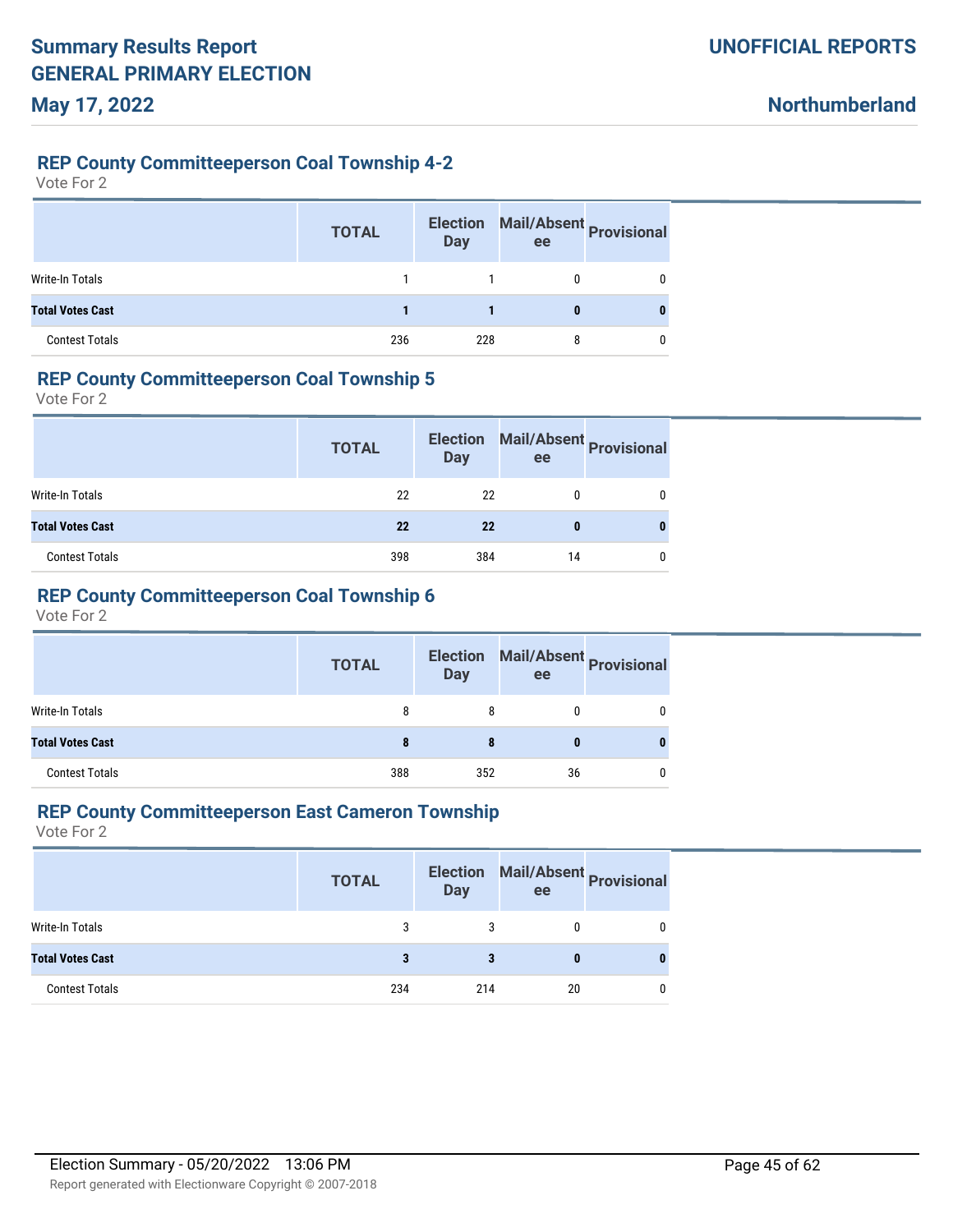**Northumberland**

#### **REP County Committeeperson Kulpmont Borough 1**

Vote For 2

|                         | <b>TOTAL</b> | <b>Election</b><br><b>Day</b> | Mail/Absent Provisional<br>ee |   |
|-------------------------|--------------|-------------------------------|-------------------------------|---|
| Write-In Totals         |              |                               | 0                             | 0 |
| <b>Total Votes Cast</b> | 2            | $\boldsymbol{\eta}$           | 0                             |   |
| <b>Contest Totals</b>   | 186          | 164                           | 22                            | 0 |

### **REP County Committeeperson Kulpmont Borough 2**

Vote For 2

|                         | <b>TOTAL</b> | <b>Election</b><br><b>Day</b> | ee | Mail/Absent Provisional |
|-------------------------|--------------|-------------------------------|----|-------------------------|
| Write-In Totals         | 11           | 11                            |    |                         |
| <b>Total Votes Cast</b> | 11           | 11                            |    |                         |
| <b>Contest Totals</b>   | 176          | 170                           | 6  |                         |

### **REP County Committeeperson Kulpmont Borough 3**

Vote For 2

|                         | <b>TOTAL</b> | <b>Election</b><br><b>Day</b> | ee | Mail/Absent Provisional |
|-------------------------|--------------|-------------------------------|----|-------------------------|
| Write-In Totals         | q            | 9                             | 0  | U                       |
| <b>Total Votes Cast</b> | 9            | 9                             | 0  | o                       |
| <b>Contest Totals</b>   | 198          | 184                           | 14 | U                       |

#### **REP County Committeeperson Marion Heights Borough**

|                         | <b>TOTAL</b> | <b>Day</b> | Election Mail/Absent Provisional<br>ee |   |
|-------------------------|--------------|------------|----------------------------------------|---|
| Write-In Totals         | 3            | 3          |                                        |   |
| <b>Total Votes Cast</b> | 3            | 3          |                                        | 0 |
| <b>Contest Totals</b>   | 152          | 140        |                                        |   |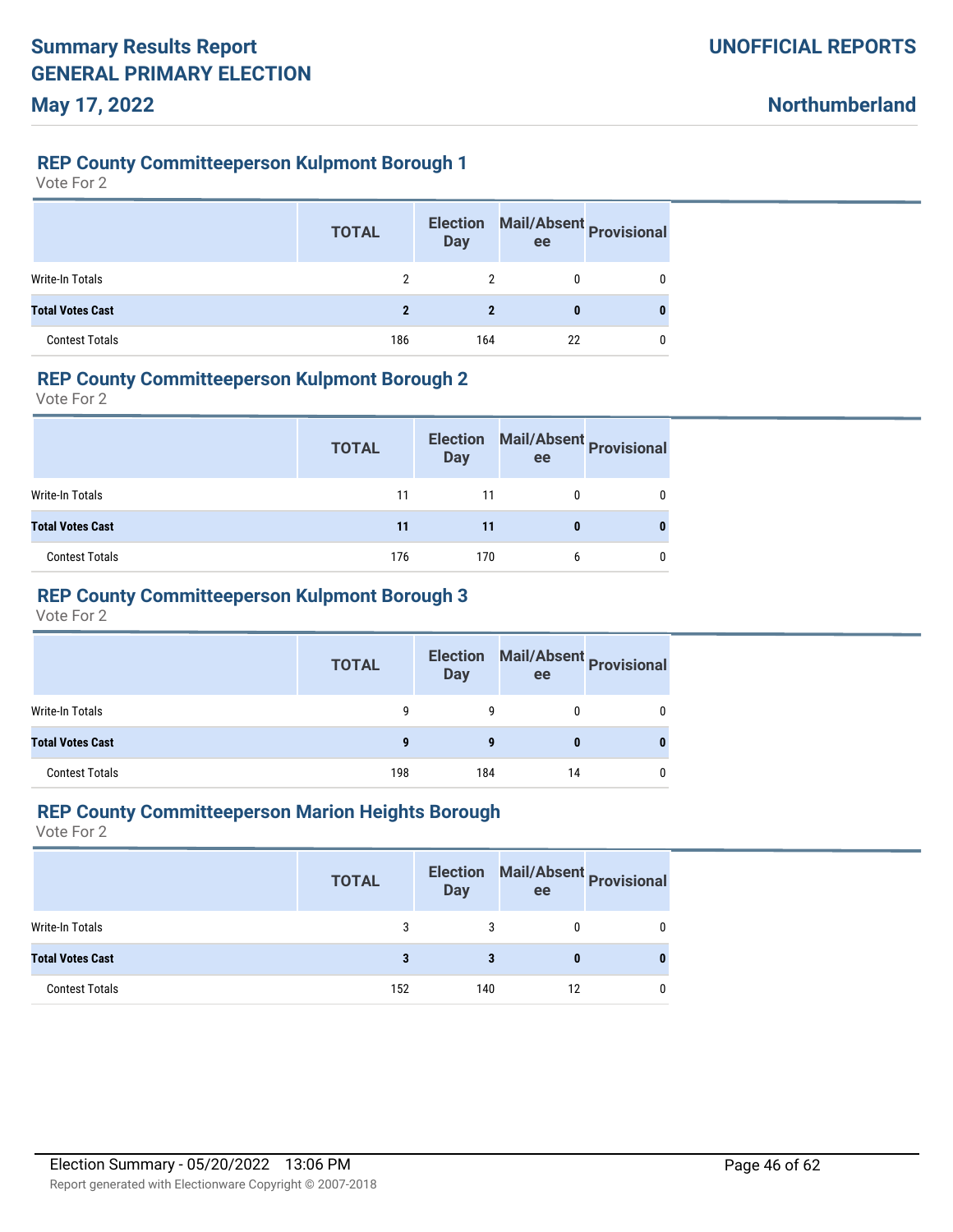**Northumberland**

#### **REP County Committeeperson Mount Carmel Borough 1**

Vote For 2

|                         | <b>TOTAL</b> | <b>Election</b><br><b>Day</b> | Mail/Absent Provisional<br>ee |   |
|-------------------------|--------------|-------------------------------|-------------------------------|---|
| Write-In Totals         | 6            | 6                             |                               |   |
| <b>Total Votes Cast</b> | 6            | 6                             | 0                             | 0 |
| <b>Contest Totals</b>   | 172          | 156                           | 16                            |   |

### **REP County Committeeperson Mount Carmel Borough 2**

Vote For 2

|                         | <b>TOTAL</b> | <b>Election</b><br><b>Day</b> | ee | Mail/Absent Provisional |
|-------------------------|--------------|-------------------------------|----|-------------------------|
| Write-In Totals         | 8            | 4                             | 4  |                         |
| <b>Total Votes Cast</b> |              |                               |    |                         |
| <b>Contest Totals</b>   | 226          | 200                           | 26 |                         |

#### **REP County Committeeperson Mount Carmel Borough 3**

Vote For 2

|                         | <b>TOTAL</b> | <b>Election</b><br><b>Day</b> | Mail/Absent<br>Provisional<br>ee |   |
|-------------------------|--------------|-------------------------------|----------------------------------|---|
| Write-In Totals         | 16           | 16                            |                                  | 0 |
| <b>Total Votes Cast</b> | 16           | 16                            | $\bf{0}$                         | U |
| <b>Contest Totals</b>   | 366          | 336                           | 28                               |   |

#### **REP County Committeeperson Mount Carmel Borough 4**

|                         | <b>TOTAL</b> | <b>Election</b><br><b>Day</b> | Mail/Absent Provisional<br>ee |   |
|-------------------------|--------------|-------------------------------|-------------------------------|---|
| Write-In Totals         | 3            |                               |                               |   |
| <b>Total Votes Cast</b> | 3            |                               |                               |   |
| <b>Contest Totals</b>   | 276          | 254                           | 18                            | 4 |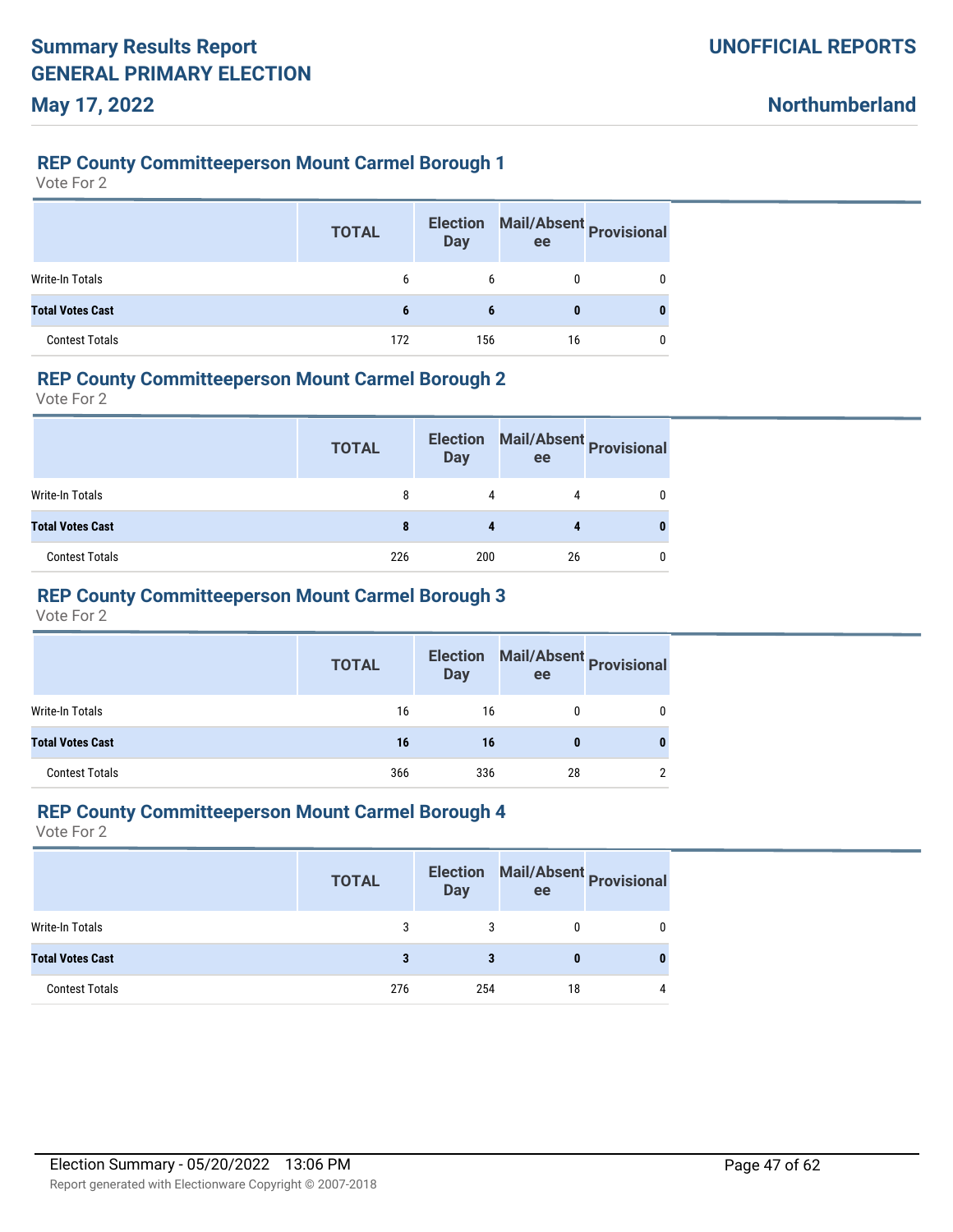#### **REP County Committeeperson Diamond/Exchange Township**

Vote For 2

|                         | <b>TOTAL</b> | <b>Election</b><br><b>Day</b> | Mail/Absent Provisional<br>ee |   |
|-------------------------|--------------|-------------------------------|-------------------------------|---|
| <b>Write-In Totals</b>  | 8            | 8                             |                               |   |
| <b>Total Votes Cast</b> | 8            | 8                             | 0                             | 0 |
| <b>Contest Totals</b>   | 210          | 182                           | 28                            |   |

### **REP County Committeeperson Locust Gap Township**

Vote For 2

|                         | <b>TOTAL</b> | <b>Election</b><br><b>Day</b> | ee | Mail/Absent Provisional |
|-------------------------|--------------|-------------------------------|----|-------------------------|
| Write-In Totals         |              |                               |    |                         |
| <b>Total Votes Cast</b> |              |                               |    |                         |
| <b>Contest Totals</b>   | 74           | 74                            |    |                         |

### **REP County Committeeperson Natalie/Strong Township**

Vote For 2

|                         | <b>TOTAL</b> | <b>Election</b><br><b>Day</b> | ee | Mail/Absent<br>Provisional |
|-------------------------|--------------|-------------------------------|----|----------------------------|
| Write-In Totals         | 4            | 4                             |    | 0                          |
| <b>Total Votes Cast</b> | 4            |                               |    |                            |
| <b>Contest Totals</b>   | 134          | 126                           |    |                            |

#### **REP County Committeeperson West Township**

|                         | <b>TOTAL</b> | <b>Day</b> | ee | Election Mail/Absent Provisional |
|-------------------------|--------------|------------|----|----------------------------------|
| Write-In Totals         | 5            | 5          |    |                                  |
| <b>Total Votes Cast</b> | 5            |            | 0  |                                  |
| <b>Contest Totals</b>   | 308          | 288        | 20 |                                  |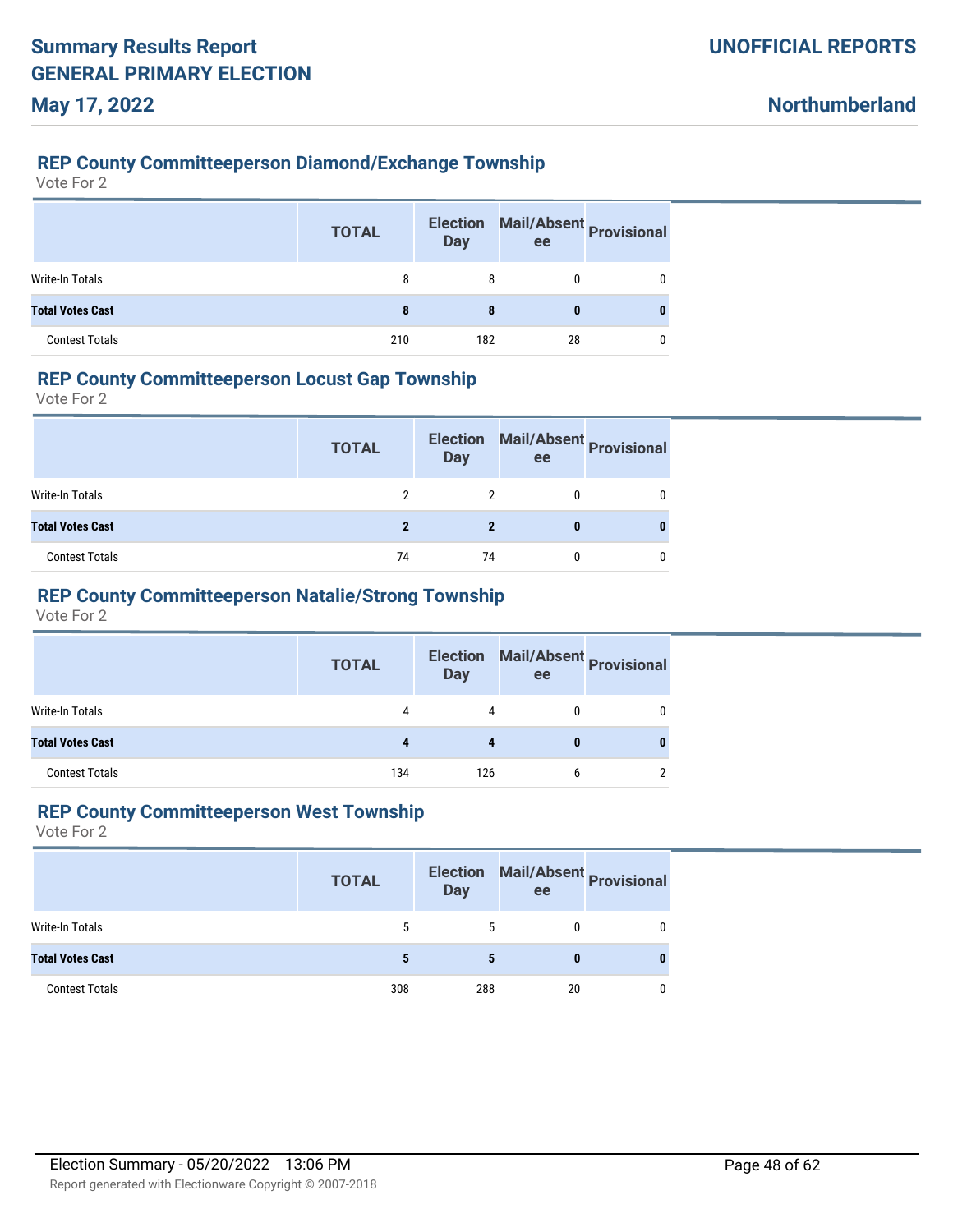**Northumberland**

#### **REP County Committeeperson Ralpho Township 1**

Vote For 2

|                         | <b>TOTAL</b> | <b>Election</b><br><b>Day</b> | ee  | Mail/Absent Provisional |
|-------------------------|--------------|-------------------------------|-----|-------------------------|
| Write-In Totals         | 24           | 21                            |     |                         |
| <b>Total Votes Cast</b> | 24           | 21                            | 3   | 0                       |
| <b>Contest Totals</b>   | 1,374        | 1,240                         | 132 | ∩                       |

#### **REP County Committeeperson Ralpho Township 2**

Vote For 2

|                         | <b>TOTAL</b> | <b>Election</b><br><b>Day</b> | ee | Mail/Absent Provisional |
|-------------------------|--------------|-------------------------------|----|-------------------------|
| Write-In Totals         |              |                               |    |                         |
| <b>Total Votes Cast</b> | g            | g                             |    |                         |
| <b>Contest Totals</b>   | 356          | 342                           | 14 |                         |

# **REP County Committeeperson Shamokin City 1**

Vote For 2

|                         | <b>TOTAL</b> | <b>Election</b><br><b>Day</b> | ee | Mail/Absent Provisional |
|-------------------------|--------------|-------------------------------|----|-------------------------|
| Write-In Totals         | 4            | 4                             |    |                         |
| <b>Total Votes Cast</b> |              |                               | o  |                         |
| <b>Contest Totals</b>   | 240          | 226                           | 14 |                         |

#### **REP County Committeeperson Shamokin City 2**

|                         | <b>TOTAL</b> | <b>Election</b><br>Day | Mail/Absent Provisional<br>ee |  |
|-------------------------|--------------|------------------------|-------------------------------|--|
| Write-In Totals         | 5            | 5                      |                               |  |
| <b>Total Votes Cast</b> |              | 5                      |                               |  |
| <b>Contest Totals</b>   | 106          | 94                     |                               |  |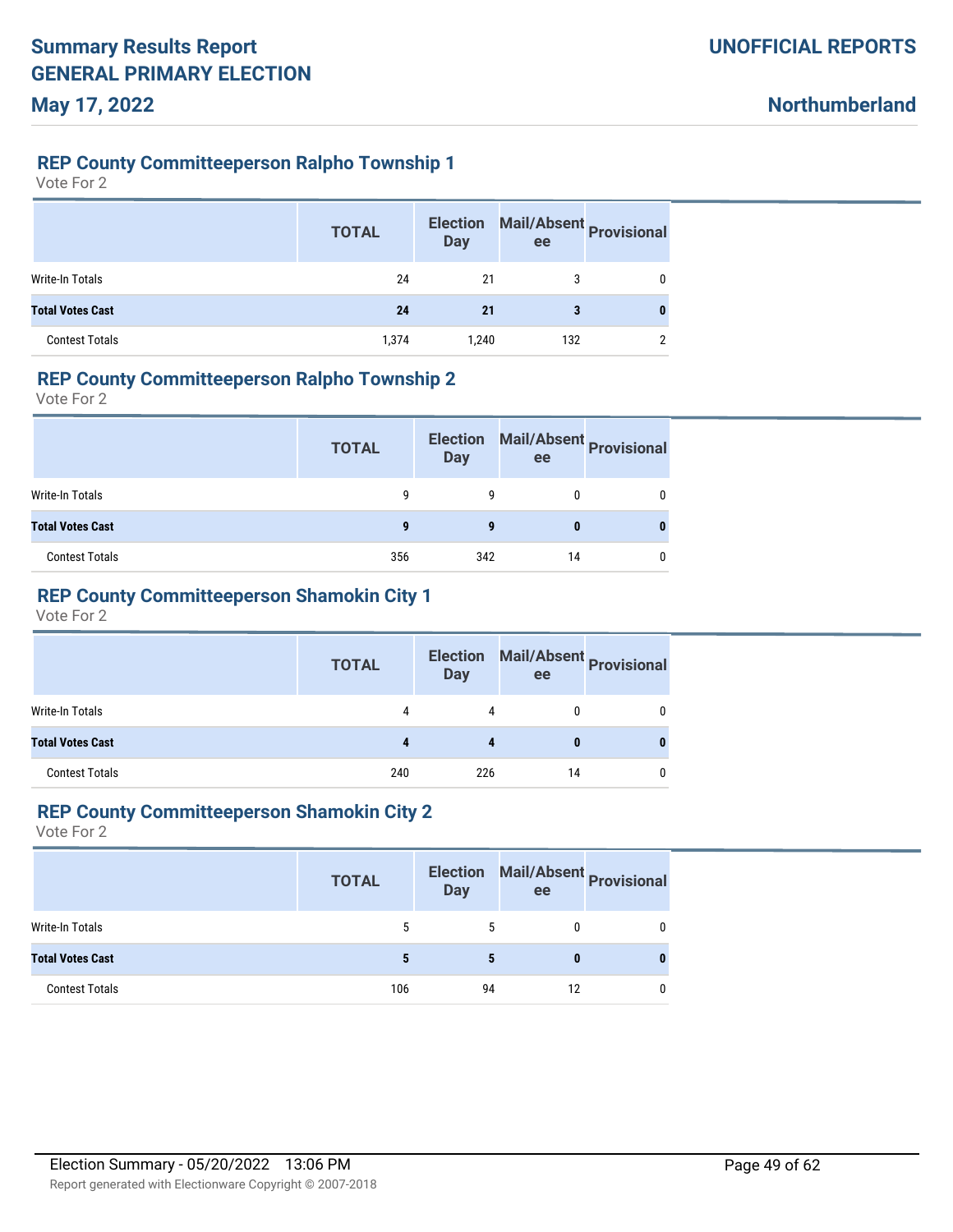**Northumberland**

#### **REP County Committeeperson Shamokin City 3**

Vote For 2

|                         | <b>TOTAL</b> | <b>Election</b><br><b>Day</b> | Mail/Absent Provisional<br>ee |   |
|-------------------------|--------------|-------------------------------|-------------------------------|---|
| <b>Write-In Totals</b>  |              |                               |                               | 0 |
| <b>Total Votes Cast</b> |              |                               | 0                             |   |
| <b>Contest Totals</b>   | 82           | 78                            | 4                             | 0 |

### **REP County Committeeperson Shamokin City 4**

Vote For 2

|                         | <b>TOTAL</b> | <b>Election</b><br>Day | ee | Mail/Absent Provisional |
|-------------------------|--------------|------------------------|----|-------------------------|
| Write-In Totals         |              |                        |    |                         |
| <b>Total Votes Cast</b> |              |                        |    |                         |
| <b>Contest Totals</b>   | 194          | 188                    | 4  |                         |

### **REP County Committeeperson Shamokin City 5**

Vote For 2

|                         | <b>TOTAL</b> | <b>Election</b><br><b>Day</b> | ee | Mail/Absent Provisional |
|-------------------------|--------------|-------------------------------|----|-------------------------|
| Write-In Totals         |              | 4                             |    |                         |
| <b>Total Votes Cast</b> |              |                               |    |                         |
| <b>Contest Totals</b>   | 98           | 94                            | 4  |                         |

#### **REP County Committeeperson Shamokin City 6**

|                         | <b>TOTAL</b> | <b>Day</b> | Election Mail/Absent Provisional<br>ee |  |
|-------------------------|--------------|------------|----------------------------------------|--|
| Write-In Totals         | 4            | 4          |                                        |  |
| <b>Total Votes Cast</b> |              |            |                                        |  |
| <b>Contest Totals</b>   | 110          | 104        | 4                                      |  |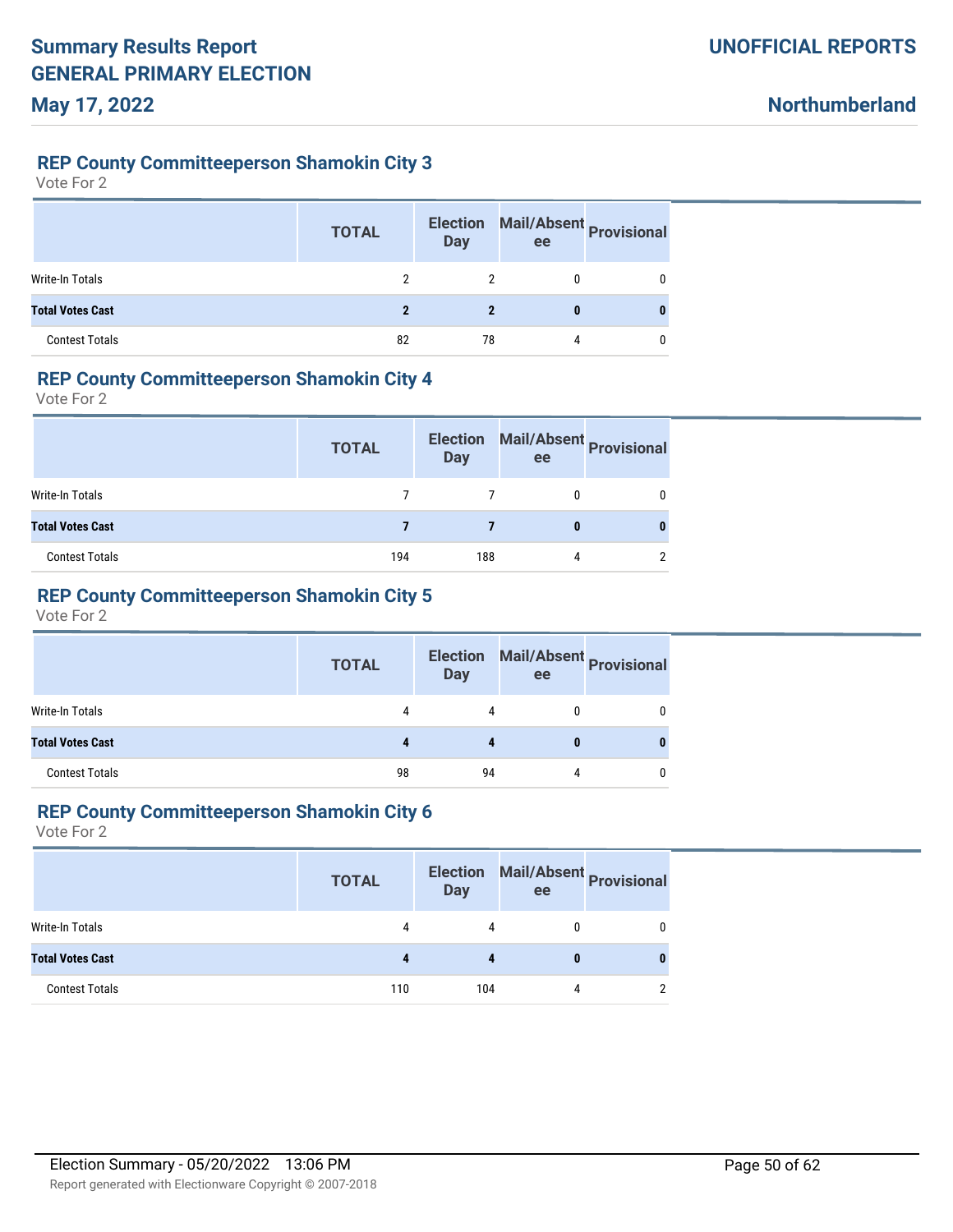**Northumberland**

#### **REP County Committeeperson Shamokin City 7**

Vote For 2

|                         | <b>TOTAL</b> | <b>Election</b><br><b>Day</b> | Mail/Absent Provisional<br>ee |   |
|-------------------------|--------------|-------------------------------|-------------------------------|---|
| <b>Write-In Totals</b>  | 5            | 5                             | 0                             | 0 |
| <b>Total Votes Cast</b> | 5            | 5                             | 0                             |   |
| <b>Contest Totals</b>   | 114          | 102                           | 12                            | 0 |

### **REP County Committeeperson Shamokin City 8**

Vote For 2

|                         | <b>TOTAL</b> | <b>Election</b><br><b>Day</b> | ee | Mail/Absent Provisional |
|-------------------------|--------------|-------------------------------|----|-------------------------|
| Write-In Totals         |              |                               |    |                         |
| <b>Total Votes Cast</b> |              |                               |    |                         |
| <b>Contest Totals</b>   | 42           | 40                            |    |                         |

### **REP County Committeeperson West Cameron Township**

Vote For 2

|                         | <b>TOTAL</b> | <b>Day</b> | Election Mail/Absent Provisional<br>ee |   |
|-------------------------|--------------|------------|----------------------------------------|---|
| Write-In Totals         | b            | 6          | 0                                      | 0 |
| <b>Total Votes Cast</b> | 6            | 6          | 0                                      |   |
| <b>Contest Totals</b>   | 188          | 172        | 16                                     | 0 |

#### **REP County Committeeperson Zerbe Township**

|                         | <b>TOTAL</b> | Day | ee | Election Mail/Absent Provisional |
|-------------------------|--------------|-----|----|----------------------------------|
| Write-In Totals         |              | 5   |    |                                  |
| <b>Total Votes Cast</b> |              | 5   |    |                                  |
| <b>Contest Totals</b>   | 466          | 436 | 28 |                                  |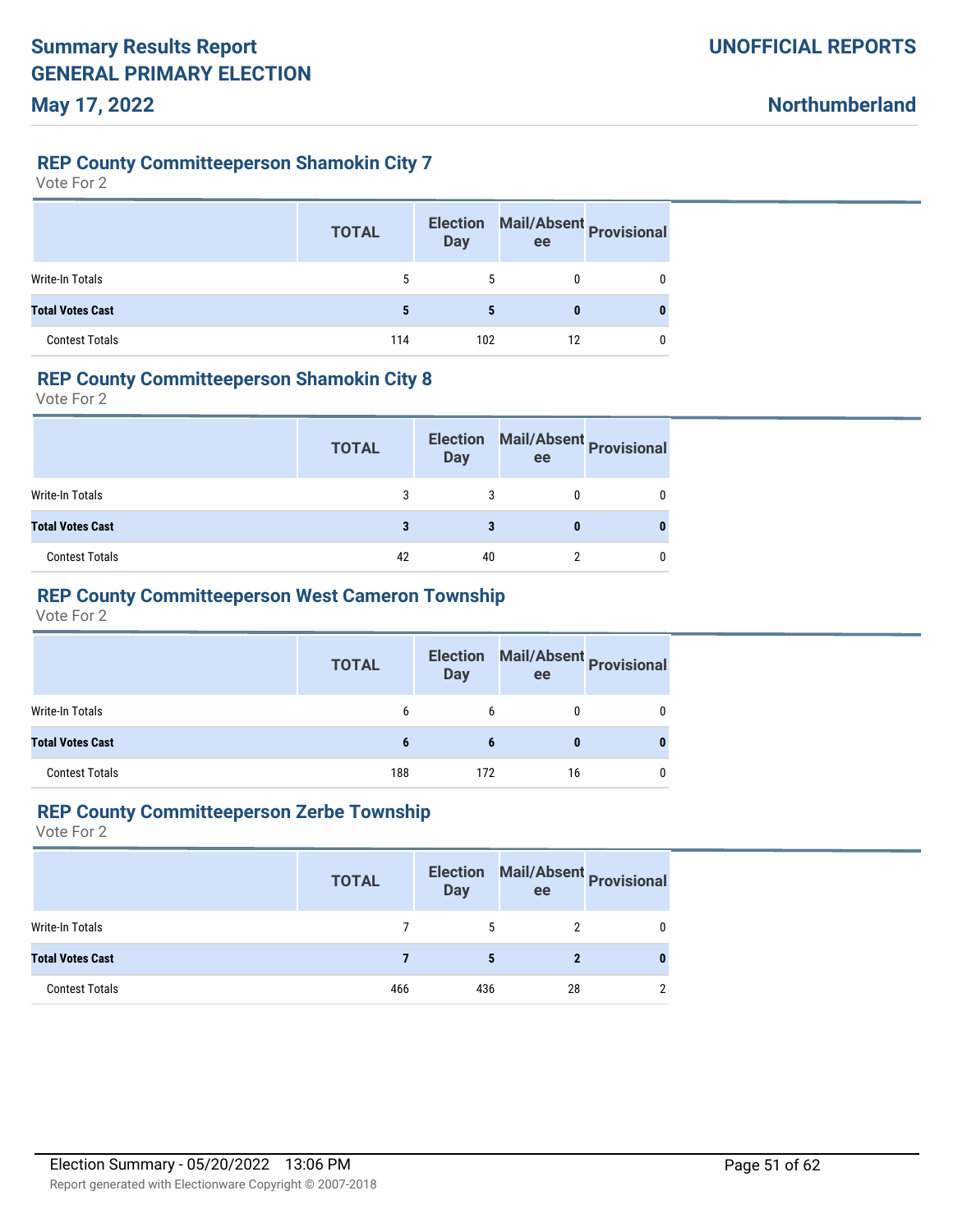#### **REP County Committeeperson Delaware Township East**

Vote For 2

|                         | <b>TOTAL</b> | <b>Election</b><br><b>Day</b> | Mail/Absent Provisional<br>ee |   |
|-------------------------|--------------|-------------------------------|-------------------------------|---|
| Write-In Totals         | 13           | 13                            | 0                             | 0 |
| <b>Total Votes Cast</b> | 13           | 13                            | 0                             |   |
| <b>Contest Totals</b>   | 480          | 462                           | 18                            | 0 |

#### **REP County Committeeperson Delaware Township South**

Vote For 2

|                         | <b>TOTAL</b> | <b>Election</b><br><b>Day</b> | ee | Mail/Absent Provisional |
|-------------------------|--------------|-------------------------------|----|-------------------------|
| Write-In Totals         |              |                               |    |                         |
| <b>Total Votes Cast</b> |              |                               |    |                         |
| <b>Contest Totals</b>   | 374          | 356                           | 18 |                         |

### **REP County Committeeperson Delaware Township West**

Vote For 2

|                         | <b>TOTAL</b> | <b>Election</b><br><b>Day</b> | Mail/Absent Provisional<br>ee |   |
|-------------------------|--------------|-------------------------------|-------------------------------|---|
| Write-In Totals         | 16           | 16                            |                               |   |
| <b>Total Votes Cast</b> | 16           | 16                            | 0                             |   |
| <b>Contest Totals</b>   | 624          | 568                           | 54                            | າ |

#### **REP County Committeeperson East Chillisquaque Township**

|                         | <b>TOTAL</b> | Day | Election Mail/Absent Provisional<br>ee |  |
|-------------------------|--------------|-----|----------------------------------------|--|
| Write-In Totals         |              |     | 0                                      |  |
| <b>Total Votes Cast</b> |              |     | 0                                      |  |
| <b>Contest Totals</b>   | 272          | 268 | 4                                      |  |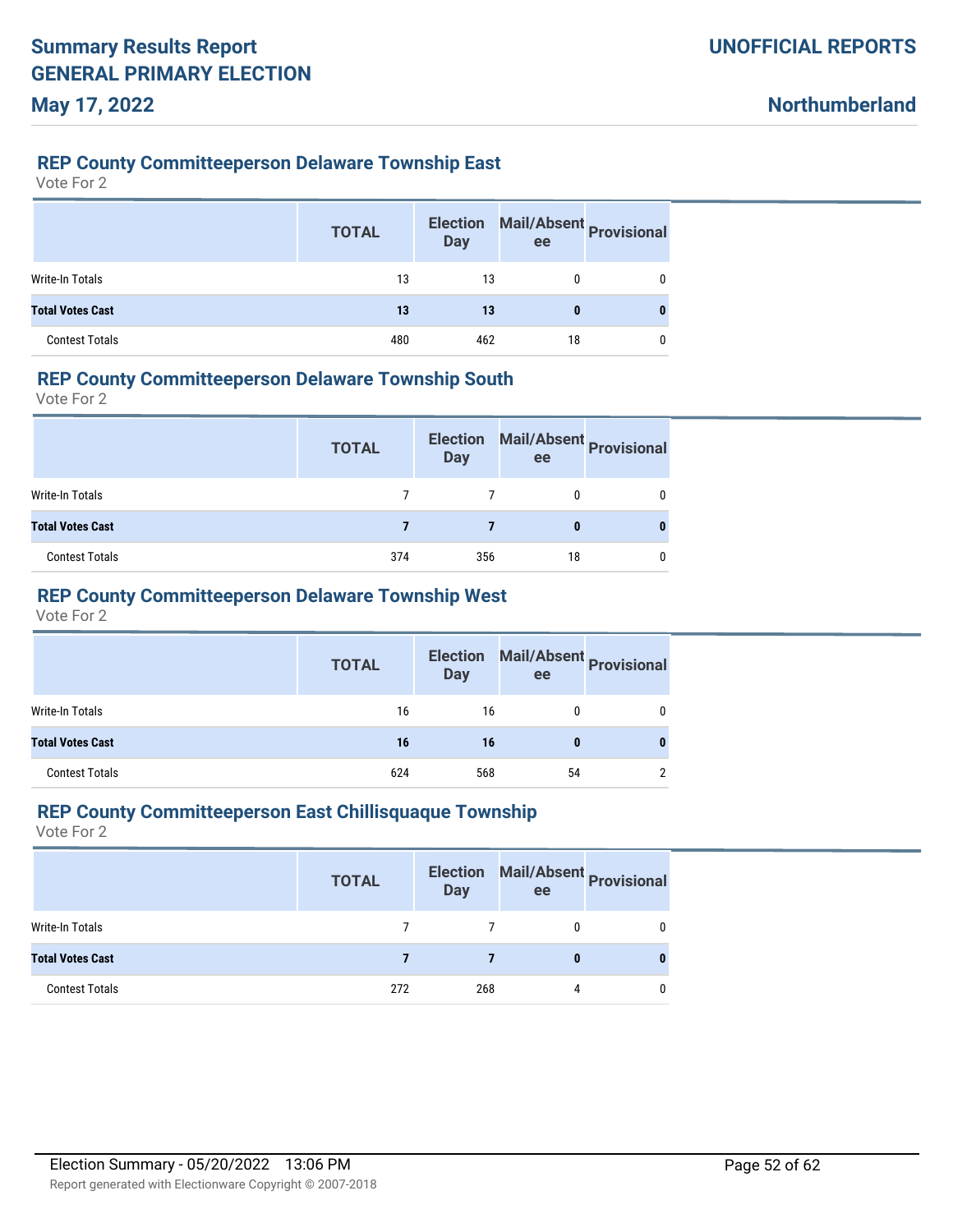**Northumberland**

#### **REP County Committeeperson Herndon Borough**

Vote For 2

|                         | <b>TOTAL</b> | <b>Election</b><br><b>Day</b> | ee | Mail/Absent Provisional |
|-------------------------|--------------|-------------------------------|----|-------------------------|
| <b>Write-In Totals</b>  |              | 6                             |    | 0                       |
| <b>Total Votes Cast</b> |              | 6                             |    |                         |
| <b>Contest Totals</b>   | 84           | 78                            | 4  | ∩                       |

#### **REP County Committeeperson Jackson Township**

Vote For 2

|                         | <b>TOTAL</b> | <b>Election</b><br><b>Day</b> | ee | Mail/Absent Provisional |
|-------------------------|--------------|-------------------------------|----|-------------------------|
| Write-In Totals         | 14           | 14                            |    |                         |
| <b>Total Votes Cast</b> | 14           | 14                            |    |                         |
| <b>Contest Totals</b>   | 410          | 392                           | 18 |                         |

### **REP County Committeeperson Jordan Township**

Vote For 2

|                         | <b>TOTAL</b> | <b>Day</b> | Election Mail/Absent Provisional<br>ee |  |
|-------------------------|--------------|------------|----------------------------------------|--|
| Write-In Totals         | 8            | 8          |                                        |  |
| <b>Total Votes Cast</b> | 8            |            |                                        |  |
| <b>Contest Totals</b>   | 346          | 324        | 22                                     |  |

#### **REP County Committeeperson Lewis Township**

|                         | <b>TOTAL</b> | Day | ee | Election Mail/Absent Provisional |
|-------------------------|--------------|-----|----|----------------------------------|
| Write-In Totals         | 8            |     |    |                                  |
| <b>Total Votes Cast</b> | 8            |     |    |                                  |
| <b>Contest Totals</b>   | 624          | 576 | 48 |                                  |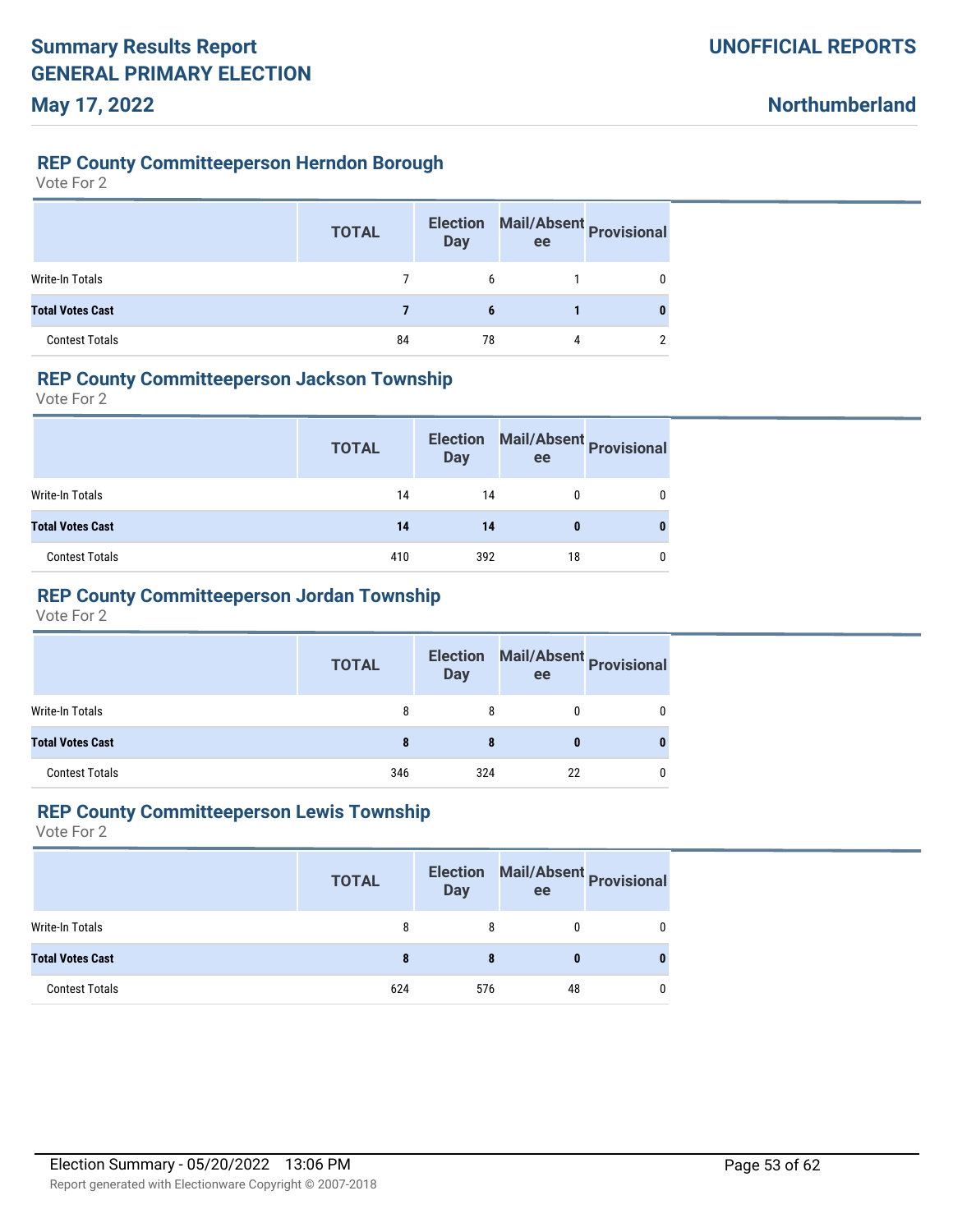#### **REP County Committeeperson Little Mahanoy Township**

Vote For 2

|                         | <b>TOTAL</b> | <b>Election</b><br><b>Day</b> | Mail/Absent Provisional<br>ee |   |
|-------------------------|--------------|-------------------------------|-------------------------------|---|
| <b>Write-In Totals</b>  | q            | q                             |                               |   |
| <b>Total Votes Cast</b> | g            | g                             | 0                             | 0 |
| <b>Contest Totals</b>   | 162          | 156                           | h                             |   |

### **REP County Committeeperson Lower Augusta Township**

Vote For 2

|                         | <b>TOTAL</b> | <b>Election</b><br>Day | ee | Mail/Absent Provisional |
|-------------------------|--------------|------------------------|----|-------------------------|
| <b>Write-In Totals</b>  | 13           | 13                     |    |                         |
| <b>Total Votes Cast</b> | 13           | 13                     |    |                         |
| <b>Contest Totals</b>   | 396          | 362                    | 34 |                         |

#### **REP County Committeeperson Lower Mahanoy Township**

Vote For 2

|                         | <b>TOTAL</b> | <b>Day</b> | Election Mail/Absent Provisional<br>ee |  |
|-------------------------|--------------|------------|----------------------------------------|--|
| Write-In Totals         | 37           | 37         | 0                                      |  |
| <b>Total Votes Cast</b> | 37           | 37         | 0                                      |  |
| <b>Contest Totals</b>   | 712          | 628        | 84                                     |  |

#### **REP County Committeeperson McEwensville Borough**

|                         | <b>TOTAL</b> | <b>Day</b> | Election Mail/Absent Provisional<br>ee |  |
|-------------------------|--------------|------------|----------------------------------------|--|
| Write-In Totals         |              |            |                                        |  |
| <b>Total Votes Cast</b> |              |            |                                        |  |
| <b>Contest Totals</b>   | 112          | 112        |                                        |  |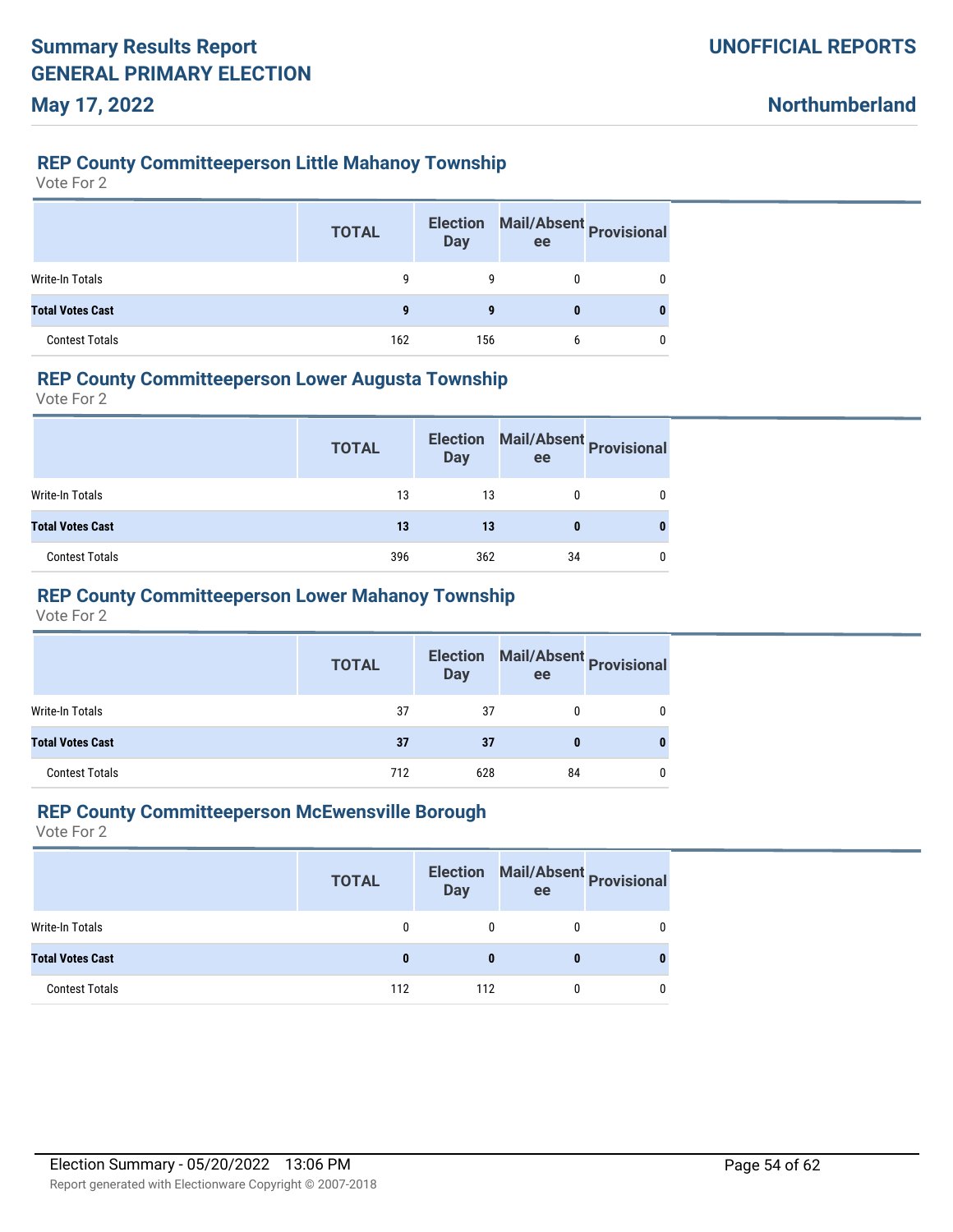**Northumberland**

#### **REP County Committeeperson Milton Borough 1**

Vote For 2

|                         | <b>TOTAL</b> | <b>Election</b><br><b>Day</b> | ee | Mail/Absent Provisional |
|-------------------------|--------------|-------------------------------|----|-------------------------|
| Write-In Totals         | 20           | 20                            |    |                         |
| <b>Total Votes Cast</b> | 20           | 20                            | 0  |                         |
| <b>Contest Totals</b>   | 396          | 380                           | 14 | ∩                       |

### **REP County Committeeperson Milton Borough 2**

Vote For 2

|                         | <b>TOTAL</b> | <b>Election</b><br><b>Day</b> | Mail/Absent Provisional<br>ee |              |
|-------------------------|--------------|-------------------------------|-------------------------------|--------------|
| <b>Write-In Totals</b>  | 12           | 11                            |                               | $\mathbf{0}$ |
| <b>Total Votes Cast</b> | 12           | 11                            |                               |              |
| <b>Contest Totals</b>   | 288          | 256                           | 30                            | 2            |

### **REP County Committeeperson Milton Borough 3**

Vote For 2

|                         | <b>TOTAL</b> | <b>Election</b><br><b>Day</b> | ee | Mail/Absent Provisional |
|-------------------------|--------------|-------------------------------|----|-------------------------|
| LINDA MECKLEY           | 129          | 122                           |    |                         |
| Write-In Totals         | 10           | 10                            | 0  |                         |
| <b>Total Votes Cast</b> | 139          | 132                           |    |                         |
| <b>Contest Totals</b>   | 280          | 266                           | 14 |                         |

#### **REP County Committeeperson Milton Borough 4**

|                         | <b>TOTAL</b> | <b>Election</b><br><b>Day</b> | ee | Mail/Absent Provisional |
|-------------------------|--------------|-------------------------------|----|-------------------------|
| Write-In Totals         | 3            |                               |    |                         |
| <b>Total Votes Cast</b> |              |                               |    |                         |
| <b>Contest Totals</b>   | 186          | 176                           | 10 |                         |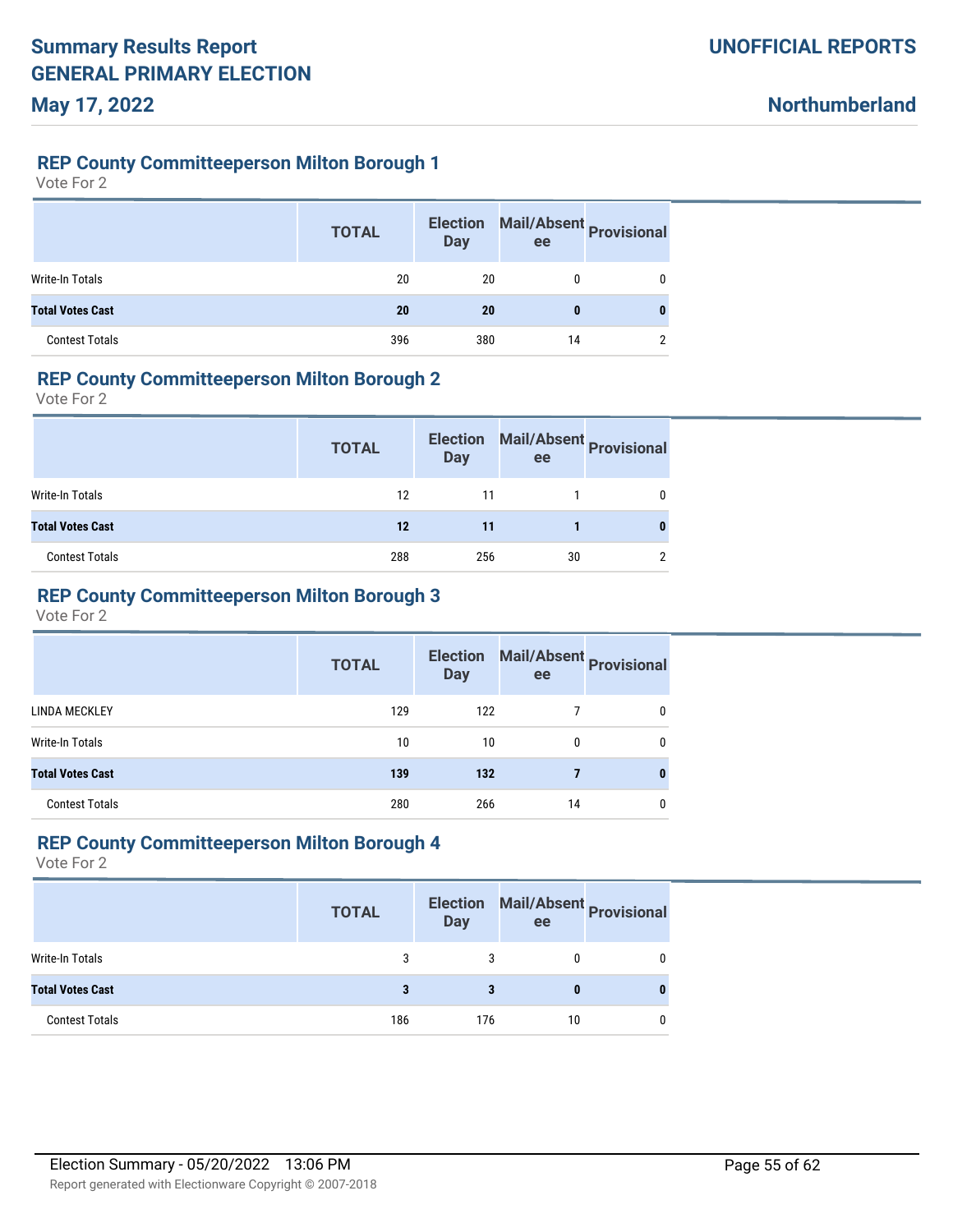**Northumberland**

#### **REP County Committeeperson Milton Borough 5**

Vote For 2

|                         | <b>TOTAL</b> | <b>Election</b><br><b>Day</b> | Mail/Absent Provisional<br>ee |   |
|-------------------------|--------------|-------------------------------|-------------------------------|---|
| <b>Write-In Totals</b>  | 4            | 4                             |                               | 0 |
| <b>Total Votes Cast</b> |              |                               | 0                             |   |
| <b>Contest Totals</b>   | 402          | 378                           | 24                            |   |

### **REP County Committeeperson Northumberland Borough 1**

Vote For 2

|                         | <b>TOTAL</b> | <b>Election</b><br><b>Day</b> | ee | Mail/Absent Provisional |
|-------------------------|--------------|-------------------------------|----|-------------------------|
| <b>Write-In Totals</b>  | 10           | 10                            |    |                         |
| <b>Total Votes Cast</b> | 10           | 10                            |    |                         |
| <b>Contest Totals</b>   | 262          | 236                           | 26 |                         |

### **REP County Committeeperson Northumberland Borough 2**

Vote For 2

|                         | <b>TOTAL</b> | <b>Day</b> | Election Mail/Absent Provisional<br>ee |   |
|-------------------------|--------------|------------|----------------------------------------|---|
| JEFF COLE               | 152          | 142        | 10                                     | 0 |
| Write-In Totals         | 9            | 9          | $\mathbf{0}$                           | 0 |
| <b>Total Votes Cast</b> | 161          | 151        | 10                                     | 0 |
| <b>Contest Totals</b>   | 354          | 318        | 36                                     | 0 |

#### **REP County Committeeperson Northumberland Borough 3**

|                         | <b>TOTAL</b> | <b>Election</b><br><b>Day</b> | ee | Mail/Absent Provisional |
|-------------------------|--------------|-------------------------------|----|-------------------------|
| Write-In Totals         | 21           | 21                            |    |                         |
| <b>Total Votes Cast</b> | 21           | 21                            |    |                         |
| <b>Contest Totals</b>   | 330          | 306                           | 24 |                         |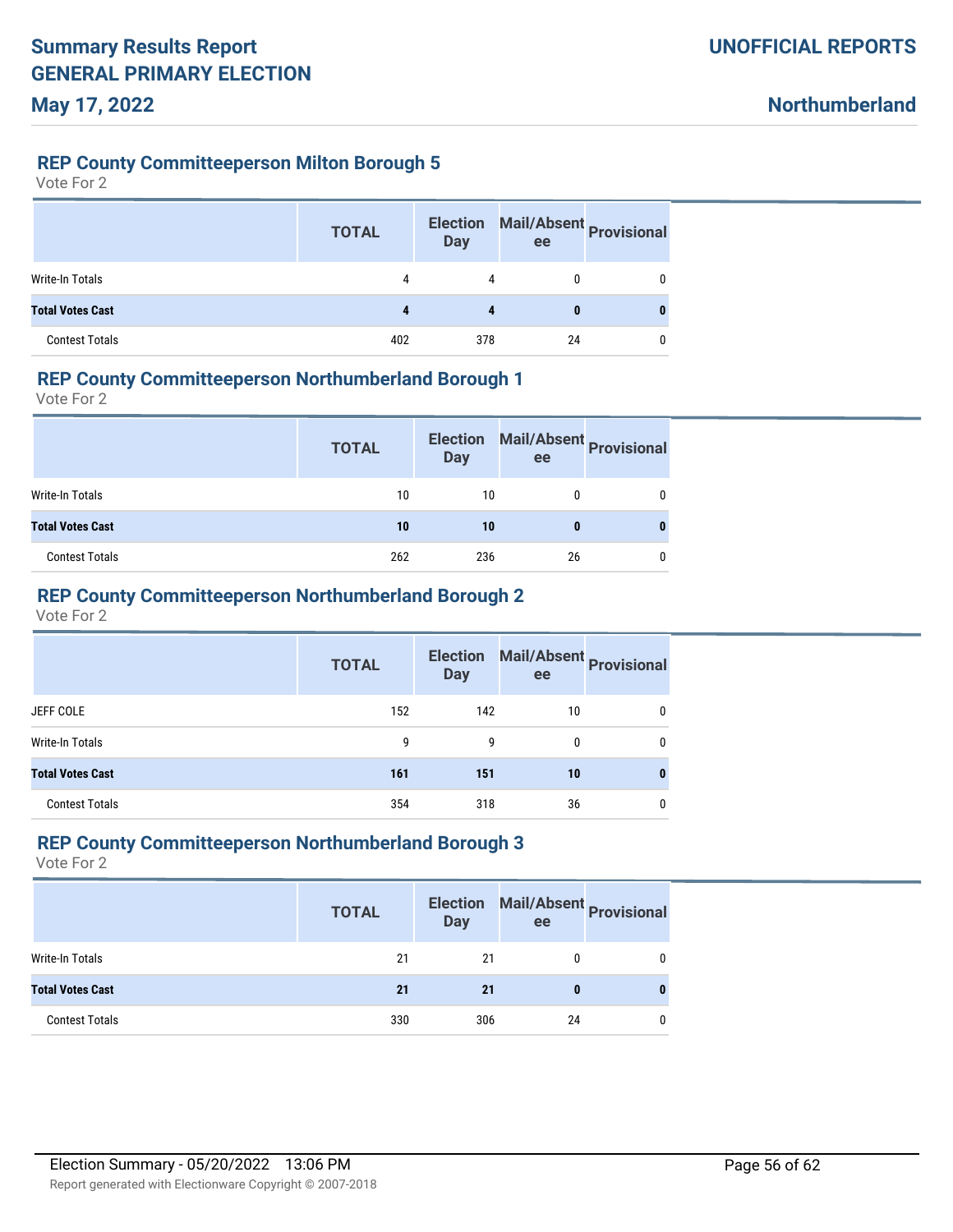**Northumberland**

#### **REP County Committeeperson Point Township East**

Vote For 2

|                         | <b>TOTAL</b> | <b>Election</b><br><b>Day</b> | Mail/Absent Provisional<br>ee |   |
|-------------------------|--------------|-------------------------------|-------------------------------|---|
| <b>Write-In Totals</b>  | 6            | 6                             |                               |   |
| <b>Total Votes Cast</b> | ъ            | 6                             | 0                             | 0 |
| <b>Contest Totals</b>   | 480          | 460                           | 20                            |   |

#### **REP County Committeeperson Point Township West**

Vote For 2

|                         | <b>TOTAL</b> | <b>Election</b><br><b>Day</b> | ee | Mail/Absent Provisional |
|-------------------------|--------------|-------------------------------|----|-------------------------|
| LOIS JOY MERTZ          | 415          | 384                           | 31 | 0                       |
| Write-In Totals         | 3            | 2                             |    | 0                       |
| <b>Total Votes Cast</b> | 418          | 386                           | 32 | 0                       |
| <b>Contest Totals</b>   | 894          | 818                           | 76 | 0                       |

# **REP County Committeeperson Riverside Borough**

Vote For 2

|                         | <b>TOTAL</b> | <b>Election</b><br><b>Day</b> | ee | Mail/Absent Provisional |
|-------------------------|--------------|-------------------------------|----|-------------------------|
| Write-In Totals         | 17           | 17                            |    |                         |
| <b>Total Votes Cast</b> | 17           | 17                            |    |                         |
| <b>Contest Totals</b>   | 610          | 564                           | 46 |                         |

#### **REP County Committeeperson Rockefeller Township**

|                         | <b>TOTAL</b> | <b>Election</b><br><b>Day</b> | ee | Mail/Absent Provisional |
|-------------------------|--------------|-------------------------------|----|-------------------------|
| <b>Write-In Totals</b>  | 34           | 34                            |    |                         |
| <b>Total Votes Cast</b> | 34           | 34                            |    |                         |
| <b>Contest Totals</b>   | 1,002        | 1,002                         |    |                         |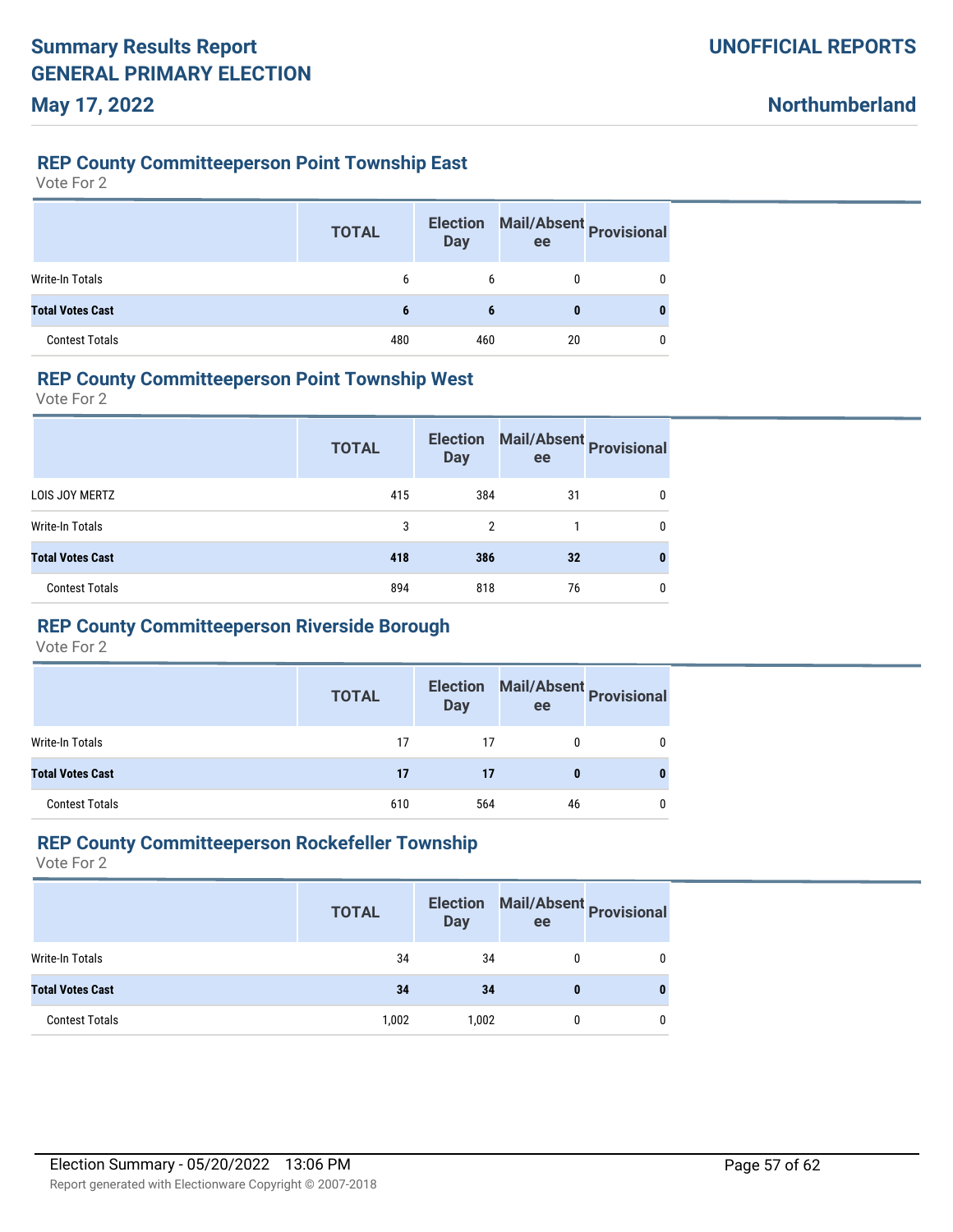**Northumberland**

#### **REP County Committeeperson Rush Township**

Vote For 2

|                         | <b>TOTAL</b> | <b>Election</b><br><b>Day</b> | Mail/Absent Provisional<br>ee |   |
|-------------------------|--------------|-------------------------------|-------------------------------|---|
| Write-In Totals         | 12           | 12                            |                               |   |
| <b>Total Votes Cast</b> | 12           | 12                            | 0                             | 0 |
| <b>Contest Totals</b>   | 514          | 472                           | 40                            | ∩ |

#### **REP County Committeeperson Shamokin Township**

Vote For 2

|                         | <b>TOTAL</b> | <b>Election</b><br><b>Day</b> | ee | Mail/Absent Provisional |
|-------------------------|--------------|-------------------------------|----|-------------------------|
| Write-In Totals         | 20           | 19                            |    |                         |
| <b>Total Votes Cast</b> | 20           | 19                            |    |                         |
| <b>Contest Totals</b>   | 1,000        | 920                           | 74 | 6                       |

#### **REP County Committeeperson Snydertown Borough**

Vote For 2

|                         | <b>TOTAL</b> | <b>Election</b><br><b>Day</b> | ee | Mail/Absent Provisional |
|-------------------------|--------------|-------------------------------|----|-------------------------|
| <b>TERRY LEE CURRAN</b> | 56           | 51                            | 5  |                         |
| Write-In Totals         | 5            | 3                             | 2  | 0                       |
| <b>Total Votes Cast</b> | 61           | 54                            |    | 0                       |
| <b>Contest Totals</b>   | 140          | 124                           | 16 |                         |

#### **REP County Committeeperson Sunbury City 1**

|                         | <b>TOTAL</b> | <b>Election</b><br><b>Day</b> | ee | Mail/Absent Provisional |
|-------------------------|--------------|-------------------------------|----|-------------------------|
| <b>RIC REICHNER</b>     | 112          | 102                           | 10 | 0                       |
| <b>JAMES R. EISTER</b>  | 110          | 97                            | 13 | 0                       |
| Write-In Totals         | 10           | 10 <sup>°</sup>               | 0  | $\mathbf{0}$            |
| <b>Total Votes Cast</b> | 232          | 209                           | 23 | 0                       |
| <b>Contest Totals</b>   | 304          | 276                           | 28 | 0                       |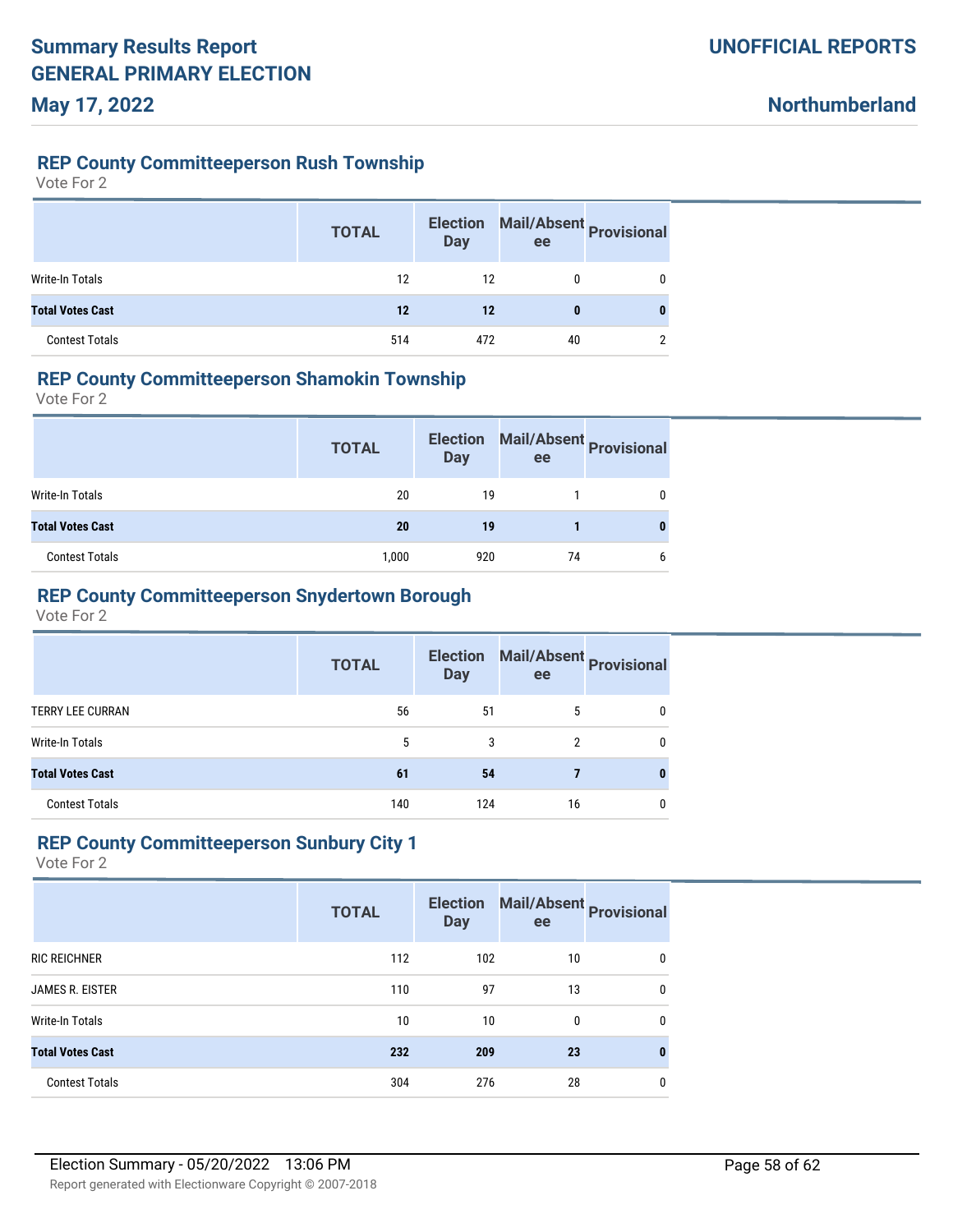**Northumberland**

### **REP County Committeeperson Sunbury City 2**

Vote For 2

|                         | <b>TOTAL</b> | <b>Election</b><br><b>Day</b> | Mail/Absent Provisional<br>ee |   |
|-------------------------|--------------|-------------------------------|-------------------------------|---|
| <b>Write-In Totals</b>  |              | 5                             |                               | 0 |
| <b>Total Votes Cast</b> |              | 5                             | 2                             | 0 |
| <b>Contest Totals</b>   | 230          | 204                           | 26                            | 0 |

### **REP County Committeeperson Sunbury City 5**

Vote For 2

|                         | <b>TOTAL</b> | <b>Election</b><br><b>Day</b> | ee | Mail/Absent Provisional |
|-------------------------|--------------|-------------------------------|----|-------------------------|
| <b>DAVID WHIPPLE</b>    | 106          | 98                            |    |                         |
| Write-In Totals         | 5            | 4                             |    | 0                       |
| <b>Total Votes Cast</b> | 111          | 102                           | 8  |                         |
| <b>Contest Totals</b>   | 254          | 228                           | 24 | 2                       |

# **REP County Committeeperson Sunbury City 6**

Vote For 2

|                         | <b>TOTAL</b> | <b>Election</b><br><b>Day</b> | ee | Mail/Absent Provisional |
|-------------------------|--------------|-------------------------------|----|-------------------------|
| Write-In Totals         | 10           | 10                            |    |                         |
| <b>Total Votes Cast</b> | 10           | 10                            |    |                         |
| <b>Contest Totals</b>   | 158          | 146                           | 12 |                         |

#### **REP County Committeeperson Sunbury City 4**

|                           | <b>TOTAL</b> | <b>Election</b><br><b>Day</b> | ee | Mail/Absent<br><b>Provisional</b> |
|---------------------------|--------------|-------------------------------|----|-----------------------------------|
| <b>BENJAMIN APFELBAUM</b> | 142          | 126                           | 16 | 0                                 |
| Write-In Totals           | 8            | 8                             | 0  | 0                                 |
| <b>Total Votes Cast</b>   | 150          | 134                           | 16 | 0                                 |
| <b>Contest Totals</b>     | 310          | 278                           | 32 | 0                                 |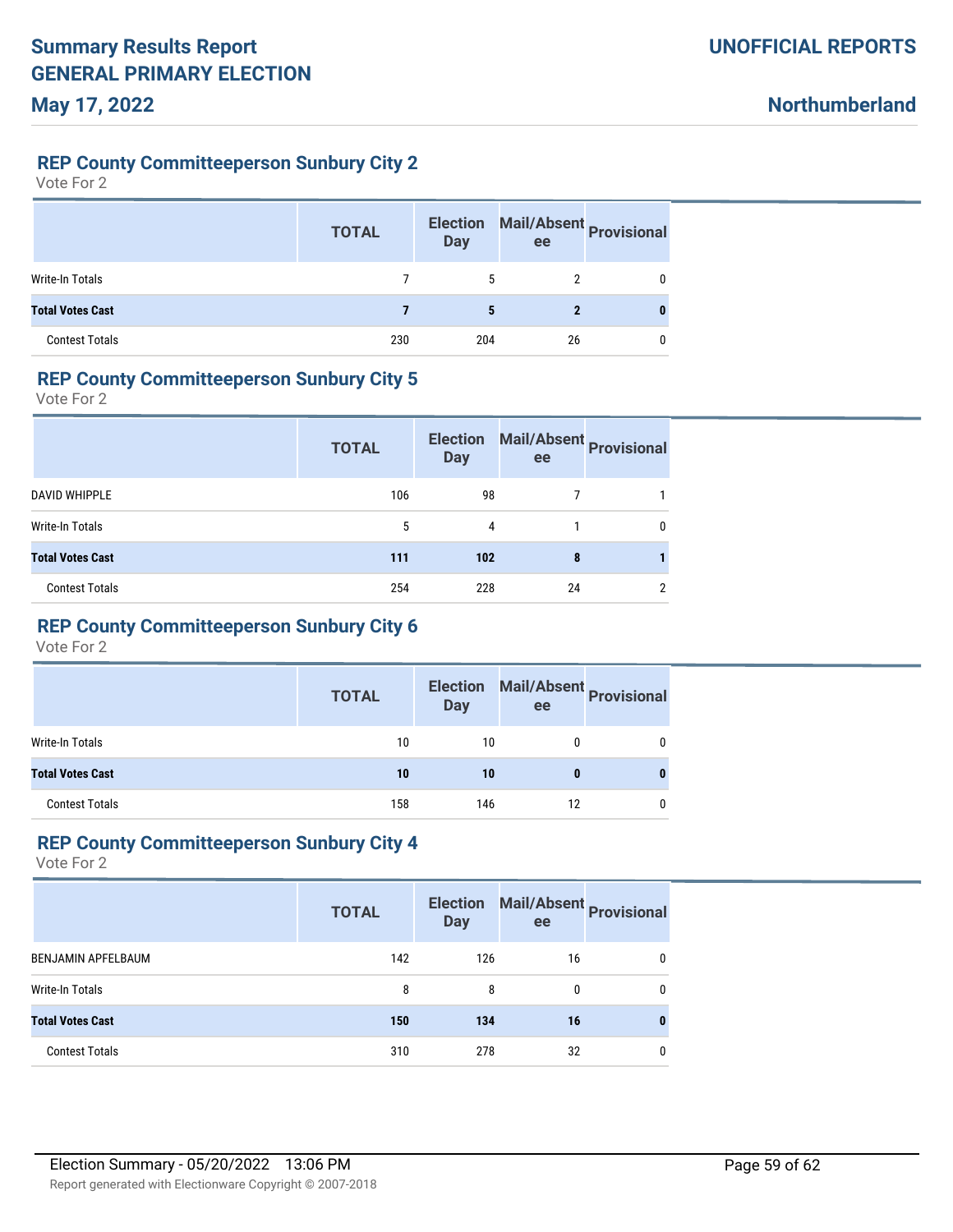### **REP County Committeeperson Sunbury City 3**

Vote For 2

|                         | <b>TOTAL</b> | <b>Election</b><br><b>Day</b> | ee | Mail/Absent Provisional |
|-------------------------|--------------|-------------------------------|----|-------------------------|
| DEBORAH A. BETZ         | 175          | 157                           | 17 |                         |
| <b>Write-In Totals</b>  | 8            |                               |    | 0                       |
| <b>Total Votes Cast</b> | 183          | 164                           | 18 |                         |
| <b>Contest Totals</b>   | 392          | 348                           | 42 | ົ                       |

#### **REP County Committeeperson Turbot Township**

Vote For 2

|                         | <b>TOTAL</b> | <b>Election</b><br><b>Day</b> | ee | Mail/Absent Provisional |
|-------------------------|--------------|-------------------------------|----|-------------------------|
| Write-In Totals         |              | 5                             |    |                         |
| <b>Total Votes Cast</b> |              |                               |    |                         |
| <b>Contest Totals</b>   | 628          | 590                           | 38 |                         |

# **REP County Committeeperson Turbotville Borough**

Vote For 2

|                         | <b>TOTAL</b> | <b>Election</b><br><b>Day</b> | ee | Mail/Absent Provisional |
|-------------------------|--------------|-------------------------------|----|-------------------------|
| Write-In Totals         |              |                               |    |                         |
| <b>Total Votes Cast</b> |              |                               |    |                         |
| <b>Contest Totals</b>   | 228          | 226                           |    |                         |

#### **REP County Committeeperson Upper Augusta Township Northeast**

|                         | <b>TOTAL</b> | <b>Election</b><br>Day | ee | Mail/Absent Provisional |
|-------------------------|--------------|------------------------|----|-------------------------|
| Write-In Totals         | 13           | 12                     |    |                         |
| <b>Total Votes Cast</b> | 13           | 12                     |    |                         |
| <b>Contest Totals</b>   | 556          | 504                    | 46 |                         |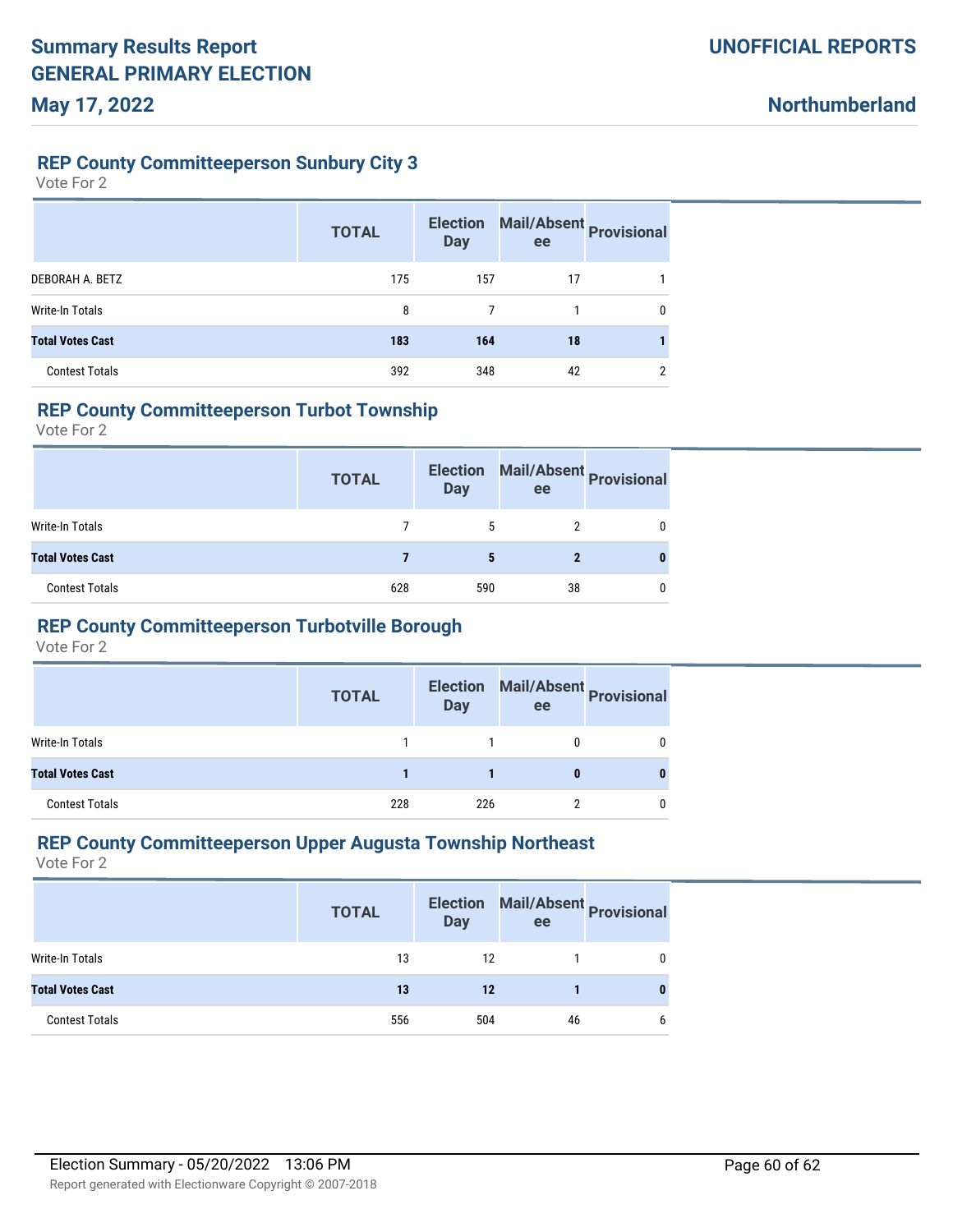### **REP County Committeeperson Upper Augusta Township Northwest**

Vote For 2

|                         | <b>TOTAL</b> | <b>Election</b><br><b>Day</b> | Mail/Absent Provisional<br>ee |   |
|-------------------------|--------------|-------------------------------|-------------------------------|---|
| Write-In Totals         |              |                               |                               |   |
| <b>Total Votes Cast</b> |              | 2                             | 0                             | 0 |
| <b>Contest Totals</b>   | 480          | 450                           | 30                            |   |

### **REP County Committeeperson Upper Mahanoy Township**

Vote For 2

|                         | <b>TOTAL</b> | <b>Election</b><br><b>Day</b> | ee | Mail/Absent Provisional |
|-------------------------|--------------|-------------------------------|----|-------------------------|
| Write-In Totals         | 5            |                               |    |                         |
| <b>Total Votes Cast</b> |              |                               |    |                         |
| <b>Contest Totals</b>   | 252          | 244                           |    |                         |

### **REP County Committeeperson Washington Township**

Vote For 2

|                         | <b>TOTAL</b> | <b>Day</b> | Election Mail/Absent Provisional<br>ee |   |
|-------------------------|--------------|------------|----------------------------------------|---|
| RAHN TROUTMAN           | 141          | 137        | 4                                      | 0 |
| Write-In Totals         | 2            | 2          | 0                                      | 0 |
| <b>Total Votes Cast</b> | 143          | 139        | 4                                      | 0 |
| <b>Contest Totals</b>   | 292          | 282        | 10                                     | 0 |

#### **REP County Committeeperson Watsontown Borough 1**

|                         | <b>TOTAL</b> | <b>Election</b><br><b>Day</b> | ee | Mail/Absent Provisional |
|-------------------------|--------------|-------------------------------|----|-------------------------|
| <b>Write-In Totals</b>  | 4            | 4                             |    |                         |
| <b>Total Votes Cast</b> |              |                               |    |                         |
| <b>Contest Totals</b>   | 208          | 198                           | h  |                         |